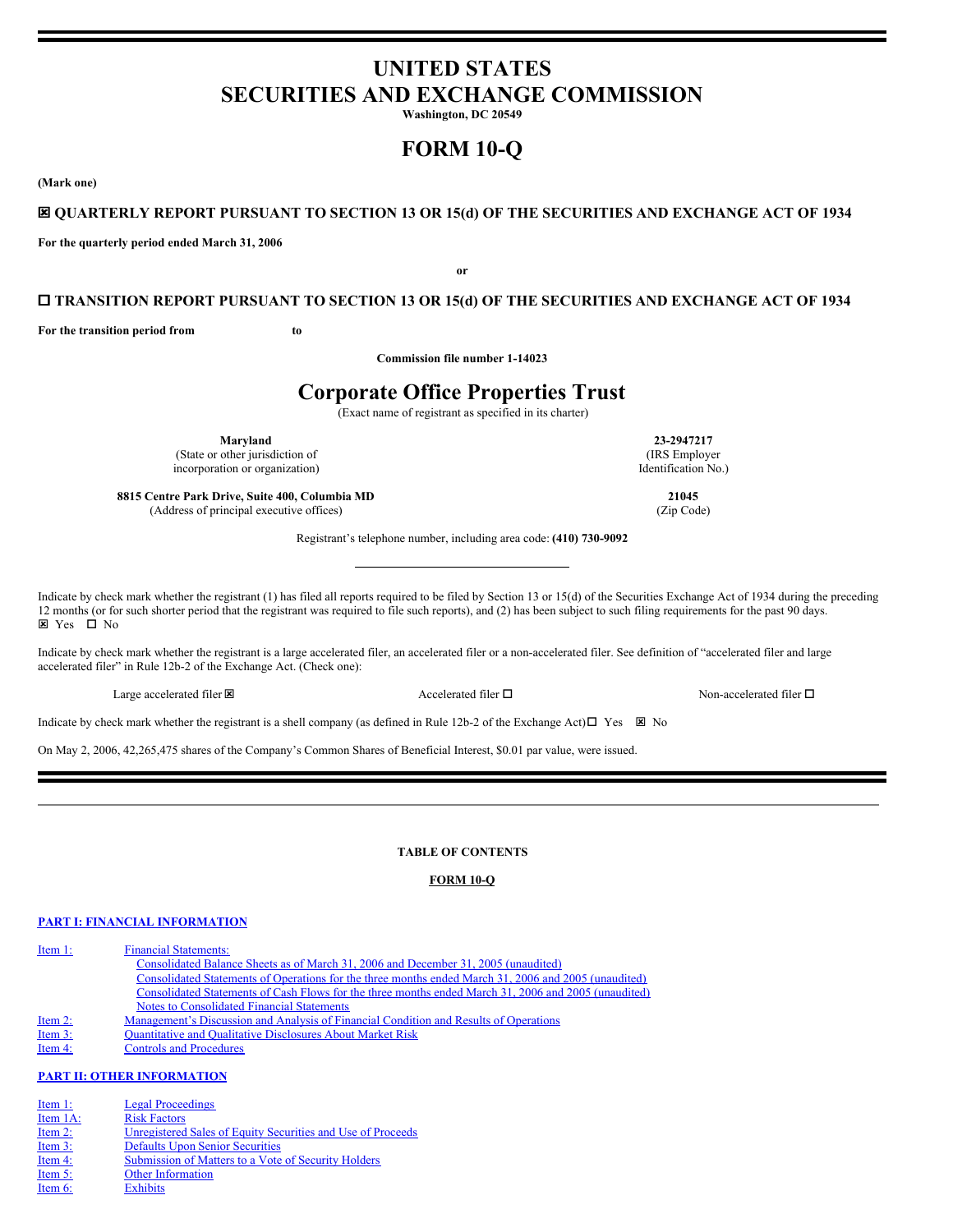# **PART I: FINANCIAL INFORMATION**

# **ITEM 1. Financial Statements**

#### <span id="page-1-2"></span><span id="page-1-1"></span><span id="page-1-0"></span>**Corporate Office Properties Trust and Subsidiaries Consolidated Balance Sheets (Dollars in thousands) (unaudited)**

|                                                                                                                                                            |               | March 31,<br>2006 |               | December 31,<br>2005 |  |
|------------------------------------------------------------------------------------------------------------------------------------------------------------|---------------|-------------------|---------------|----------------------|--|
| <b>Assets</b>                                                                                                                                              |               |                   |               |                      |  |
| Investment in real estate:                                                                                                                                 |               |                   |               |                      |  |
| Operating properties, net                                                                                                                                  | $\mathbf S$   | 1.632.056         | $\mathbb S$   | 1.631.038            |  |
| Projects under construction or development                                                                                                                 |               | 267,345           |               | 255,617              |  |
| Total commercial real estate properties, net                                                                                                               |               | 1.899.401         |               | 1,886,655            |  |
| Investments in and advances to unconsolidated                                                                                                              |               |                   |               |                      |  |
| real estate joint ventures                                                                                                                                 |               | 1,439             |               | 1.451                |  |
| Investment in real estate, net                                                                                                                             |               | 1,900,840         |               | 1,888,106            |  |
| Cash and cash equivalents                                                                                                                                  |               | 20.169            |               | 10,784               |  |
| Restricted cash                                                                                                                                            |               | 23,793            |               | 21,476               |  |
| Accounts receivable, net                                                                                                                                   |               | 16.729            |               | 15.606               |  |
| Investment in other unconsolidated entity                                                                                                                  |               | 1,621             |               | 1,621                |  |
| Deferred rent receivable                                                                                                                                   |               | 34,247            |               | 32,579               |  |
| Intangible assets on real estate acquisitions, net                                                                                                         |               | 85,699            |               | 90,984               |  |
| Deferred charges, net                                                                                                                                      |               | 33,731            |               | 35,046               |  |
| Prepaid and other assets                                                                                                                                   |               | 21.722            |               | 29,255               |  |
| Furniture, fixtures and equipment, net                                                                                                                     |               | 4,214             |               | 4,302                |  |
| Fair value of derivatives                                                                                                                                  |               | 110               |               |                      |  |
| <b>Total assets</b>                                                                                                                                        | S             | 2,142,875         | \$            | 2,129,759            |  |
| Liabilities and shareholders' equity                                                                                                                       |               |                   |               |                      |  |
| Liabilities:                                                                                                                                               |               |                   |               |                      |  |
| Mortgage and other loans payable                                                                                                                           | <sup>\$</sup> | 1,360,638         | $\mathsf{\$}$ | 1,348,351            |  |
| Accounts payable and accrued expenses                                                                                                                      |               | 42,792            |               | 41,693               |  |
| Rents received in advance and security deposits                                                                                                            |               | 16,394            |               | 14,774               |  |
| Dividends and distributions payable                                                                                                                        |               | 16,878            |               | 16,703               |  |
| Deferred revenue associated with acquired operating leases                                                                                                 |               | 11,721            |               | 12,707               |  |
| Distributions in excess of investment in unconsolidated real                                                                                               |               |                   |               |                      |  |
| estate joint venture                                                                                                                                       |               | 3,010             |               | 3.081                |  |
| Other liabilities                                                                                                                                          |               | 5,314             |               | 4,727                |  |
| <b>Total liabilities</b>                                                                                                                                   |               | 1,456,747         |               | 1,442,036            |  |
| Minority interests:                                                                                                                                        |               |                   |               |                      |  |
| Common units in the Operating Partnership                                                                                                                  |               | 92.903            |               | 95.014               |  |
| Preferred units in the Operating Partnership                                                                                                               |               | 8,800             |               | 8,800                |  |
| Other consolidated real estate joint ventures                                                                                                              |               | 1,190             |               | 1,396                |  |
| Total minority interests                                                                                                                                   |               | 102.893           |               | 105,210              |  |
| Commitments and contingencies (Note 20)                                                                                                                    |               |                   |               |                      |  |
| Shareholders' equity:                                                                                                                                      |               |                   |               |                      |  |
| Preferred Shares of beneficial interest (\$0.01 par value; shares authorized of<br>15,000,000, issued of 8,569,000 and outstanding of 6,775,000) (Note 14) |               | 67                |               | 67                   |  |
| Common Shares of beneficial interest (\$0.01 par value;                                                                                                    |               |                   |               |                      |  |
| 75,000,000 shares authorized, shares issued and outstanding of<br>40,243,729 at March 31, 2006 and 39,927,316 at December 31, 2005)                        |               | 400               |               | 399                  |  |
| Additional paid-in capital                                                                                                                                 |               | 655,818           |               | 657,339              |  |
| Cumulative distributions in excess of net income                                                                                                           |               | (72,670)          |               | (67, 697)            |  |
| Value of unearned restricted common share grants                                                                                                           |               |                   |               | (7, 113)             |  |
| Accumulated other comprehensive loss                                                                                                                       |               | (380)             |               | (482)                |  |
| Total shareholders' equity                                                                                                                                 |               | 583.235           |               | 582.513              |  |
| Total liabilities and shareholders' equity                                                                                                                 | \$            | 2,142,875         | $\$$          | 2,129,759            |  |
|                                                                                                                                                            |               |                   |               |                      |  |

See accompanying notes to consolidated financial statements.

<span id="page-1-3"></span>3

**Corporate Office Properties Trust and Subsidiaries Consolidated Statements of Operations (Dollars in thousands, except per share data) (unaudited)**

|                                | For the Three Months<br>Ended March 31, |  |        |
|--------------------------------|-----------------------------------------|--|--------|
|                                | 2006                                    |  | 2005   |
| Revenues                       |                                         |  |        |
| Rental revenue                 | 62.662                                  |  | 51,701 |
| Tenant recoveries and other    |                                         |  |        |
| real estate operations revenue | 9,038                                   |  | 7,227  |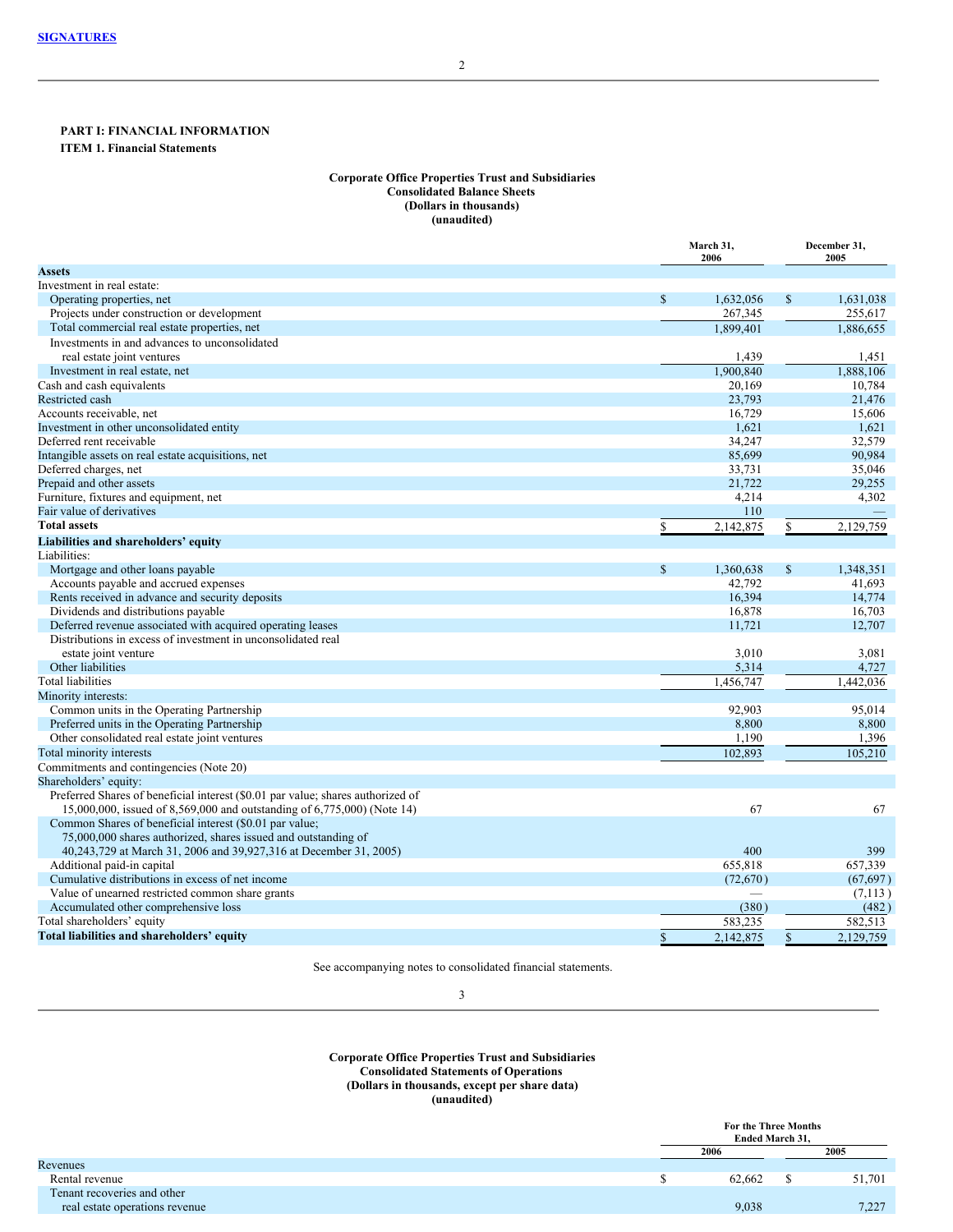| Construction contract revenues                                 | 14,544                | 15,728      |
|----------------------------------------------------------------|-----------------------|-------------|
| Other service operations revenues                              | 1.765                 | 1,369       |
| Total revenues                                                 | 88,009                | 76,025      |
| <b>Expenses</b>                                                |                       |             |
| Property operating expenses                                    | 21,885                | 18,169      |
| Depreciation and other amortization                            |                       |             |
| associated with real estate operations                         | 19,313                | 14,169      |
| Construction contract expenses                                 | 14,026                | 14,897      |
| Other service operations expenses                              | 1,678                 | 1,291       |
| General and administrative expenses                            | 3,963                 | 3,276       |
| Total operating expenses                                       | 60.865                | 51,802      |
| Operating income                                               | 27.144                | 24,223      |
| Interest expense                                               | (17, 584)             | (12,962)    |
| Amortization of deferred financing costs                       | (559)                 | (396)       |
| Income from continuing operations before equity in loss of     |                       |             |
| unconsolidated entities, income taxes and minority interests   | 9,001                 | 10,865      |
| Equity in loss of unconsolidated entities                      | (23)                  |             |
| Income tax expense                                             | (215)                 | (457)       |
| Income from continuing operations before minority interests    | 8,763                 | 10,408      |
| Minority interests in income from continuing operations        |                       |             |
| Common units in the Operating Partnership                      | (909)                 | (1,292)     |
| Preferred units in the Operating Partnership                   | (165)                 | (165)       |
| Other consolidated entities                                    | 33                    | 24          |
| Income from continuing operations                              | 7,722                 | 8,975       |
| Income from discontinued operations, net of minority interests | 2,105                 | 46          |
| Income before gain on sales of real estate                     | 9,827                 | 9,021       |
|                                                                |                       |             |
| Gain on sales of real estate, net                              | 110<br>9.937          | 19          |
| <b>Net income</b>                                              |                       | 9,040       |
| Preferred share dividends                                      | (3,654)               | (3,654)     |
| Net income available to common shareholders                    | 6,283<br>S            | \$<br>5,386 |
| Basic earnings per common share                                |                       |             |
| Income from continuing operations                              | <sup>\$</sup><br>0.11 | \$<br>0.15  |
| Discontinued operations                                        | 0.05                  |             |
| Net income                                                     | 0.16<br>\$            | \$<br>0.15  |
| Diluted earnings per common share                              |                       |             |
| Income from continuing operations                              | 0.10<br>$\mathbb{S}$  | \$<br>0.14  |
| Discontinued operations                                        | 0.05                  |             |
| Net income                                                     | 0.15<br>$\mathbb{S}$  | \$<br>0.14  |
|                                                                |                       |             |

See accompanying notes to consolidated financial statements.

<span id="page-2-0"></span>4

#### **Corporate Office Properties Trust and Subsidiaries Consolidated Statements of Cash Flows (Dollars in thousands) (unaudited)**

|                                                                 |      | <b>For the Three Months</b><br><b>Ended March 31.</b> |           |  |
|-----------------------------------------------------------------|------|-------------------------------------------------------|-----------|--|
|                                                                 | 2006 |                                                       | 2005      |  |
| <b>Cash flows from operating activities</b>                     |      |                                                       |           |  |
| Net income                                                      | S    | 9.937<br>S                                            | 9.040     |  |
| Adjustments to reconcile net income to net cash                 |      |                                                       |           |  |
| provided by operating activities:                               |      |                                                       |           |  |
| Minority interests                                              |      | 1.538                                                 | 1,449     |  |
| Depreciation and other amortization                             |      | 19,337                                                | 14,666    |  |
| Amortization of deferred financing costs                        |      | 559                                                   | 396       |  |
| Amortization of deferred market rental revenue                  |      | (556)                                                 | (70)      |  |
| Equity in loss of unconsolidated entities                       |      | 23                                                    |           |  |
| Gain on sales of real estate                                    |      | (2,571)                                               | (24)      |  |
| Excess income tax benefits from share-based compensation        |      | (258)                                                 |           |  |
| Changes in operating assets and liabilities:                    |      |                                                       |           |  |
| Increase in deferred rent receivable                            |      | (2,198)                                               | (1,608)   |  |
| Decrease (increase) in accounts receivable, restricted cash     |      |                                                       |           |  |
| and prepaid and other assets                                    |      | 4,029                                                 | (2,678)   |  |
| (Decrease) increase in accounts payable, accrued expenses,      |      |                                                       |           |  |
| rents received in advance and security deposits                 |      | (1,017)                                               | 1,898     |  |
| Other                                                           |      | 563                                                   | 1,843     |  |
| Net cash provided by operating activities                       |      | 29,386                                                | 24,912    |  |
| <b>Cash flows from investing activities</b>                     |      |                                                       |           |  |
| Purchases of and additions to commercial real estate properties |      | (38, 267)                                             | (84,955)  |  |
| Proceeds from sales of properties                               |      | 28,217                                                |           |  |
| Investments in and advances to unconsolidated entities          |      | (190)                                                 | (8)       |  |
| Distributions from unconsolidated entities                      |      | 113                                                   |           |  |
| Leasing costs paid                                              |      | (1,984)                                               | (1,675)   |  |
| Other                                                           |      | 43                                                    | (49)      |  |
| Net cash used in investing activities                           |      | (12,068)                                              | (86,687)  |  |
| <b>Cash flows from financing activities</b>                     |      |                                                       |           |  |
| Proceeds from mortgage and other loans payable                  |      | 47,905                                                | 93,458    |  |
| Repayments of mortgage and other loans payable                  |      | (36, 559)                                             | (24, 365) |  |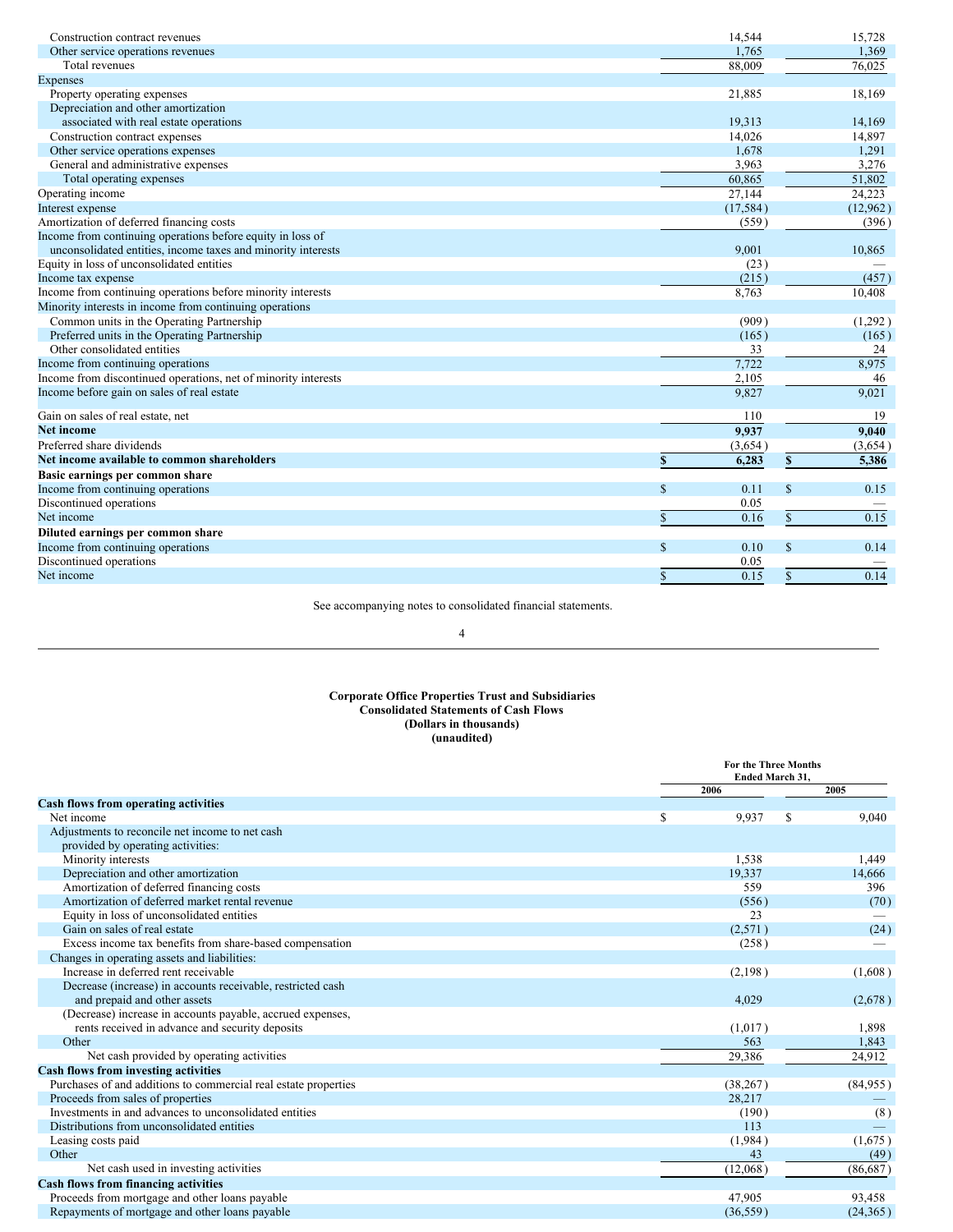| Deferred financing costs paid                                   | (49)      | (235)     |
|-----------------------------------------------------------------|-----------|-----------|
| Acquisition of partner interests in consolidated joint ventures | (3,016)   |           |
| Distributions paid to partners in consolidated joint ventures   | (787)     |           |
| Net proceeds from issuance of common shares                     | 1,581     | 593       |
| Dividends paid                                                  | (14, 721) | (12, 941) |
| Distributions paid                                              | (2,553)   | (2,344)   |
| Excess income tax benefits from share-based compensation        | 258       |           |
| Other                                                           |           |           |
| Net cash (used) provided by financing activities                | (7,933)   | 54,166    |
| Net increase (decrease) in cash and cash equivalents            | 9.385     | (7,609)   |
| Cash and cash equivalents                                       |           |           |
| Beginning of period                                             | 10,784    | 13,821    |
| End of period                                                   | 20,169    | 6,212     |
|                                                                 |           |           |

See accompanying notes to consolidated financial statements.

<span id="page-3-0"></span>5

#### **Corporate Office Properties Trust and Subsidiaries**

**Notes to Consolidated Financial Statements (Dollars in thousands, except per share data) (unaudited)**

#### **1. Organization**

Corporate Office Properties Trust ("COPT") and subsidiaries (collectively, the "Company") is a fully-integrated and self-managed real estate investment trust ("REIT") that focuses on the acquisition, development, ownership, management and leasing of primarily Class A suburban office properties in the Greater Washington, D.C. region and other select submarkets. We have implemented a core customer expansion strategy that is built on meeting, through acquisitions and development, the multi-location requirements of our strategic tenants. As of March 31, 2006, our investments in real estate included the following:

163 wholly owned operating properties totaling 13.7 million square feet;

- 13 wholly owned properties under construction or development that we estimate will total approximately 1.6 million square feet upon completion and two wholly owned office properties totaling approximately 115,000 square feet that were under redevelopment;
- wholly owned land parcels totaling 352 acres that we believe are potentially developable into approximately 5.1 million square feet; and
- partial ownership interests in a number of other real estate projects in operations or under development or redevelopment.

We conduct almost all of our operations through our operating partnership, Corporate Office Properties, L.P. (the "Operating Partnership"), for which we are the managing general partner. The Operating Partnership owns real estate both directly and through subsidiary partnerships and limited liability companies ("LLCs"). A summary of our Operating Partnership's forms of ownership and the percentage of those securities owned by COPT as of March 31, 2006 follows:

| Common Units             | $82\%$  |
|--------------------------|---------|
| Series E Preferred Units | $100\%$ |
| Series F Preferred Units | $100\%$ |
| Series G Preferred Units | $100\%$ |
| Series H Preferred Units | $100\%$ |
| Series I Preferred Units | $0\%$   |

Two of our trustees controlled, either directly or through ownership by other entities or family members, an additional 15% of the Operating Partnership's common units.

In addition to owning interests in real estate, the Operating Partnership also owns 100% of Corporate Office Management, Inc. ("COMI") and owns, either directly or through COMI, 100% of the consolidated subsidiaries that are set forth below (collectively defined as the "Service Companies"):

| <b>Entity Name</b>                                    | <b>Type of Service Business</b>     |
|-------------------------------------------------------|-------------------------------------|
| COPT Property Management Services, LLC ("CPM")        | Real Estate Management              |
| COPT Development & Construction Services, LLC ("CDC") | <b>Construction and Development</b> |
| Corporate Development Services, LLC ("CDS")           | Construction and Development        |
| Corporate Cooling & Controls, LLC ("CC&C")            | Heating and Air Conditioning        |

Most of the services that CPM provides are for us. CDC, CDS and CC&C provide services to us and to third parties.

#### **2. Basis of Presentation**

The accompanying unaudited interim Consolidated Financial Statements have been prepared in accordance with the rules and regulations for reporting on Form 10-Q. Accordingly, certain information and disclosures

required by accounting principles generally accepted in the United States for complete Consolidated Financial Statements are not included herein. These interim financial statements should be read together with the financial statements and notes thereto included in our 2005 Annual Report on Form 10-K. The interim financial statements on the previous pages reflect all adjustments that we believe are necessary for the fair statement of our financial position and results of operations for the interim periods presented. These adjustments are of a normal recurring nature. The results of operations for such interim periods are not necessarily indicative of the results for a full year.

#### **3. Earnings Per Share ("EPS")**

We present both basic and diluted EPS. We compute basic EPS by dividing net income available to common shareholders by the weighted average number of common shares outstanding during the year. Our computation of diluted EPS is similar except that: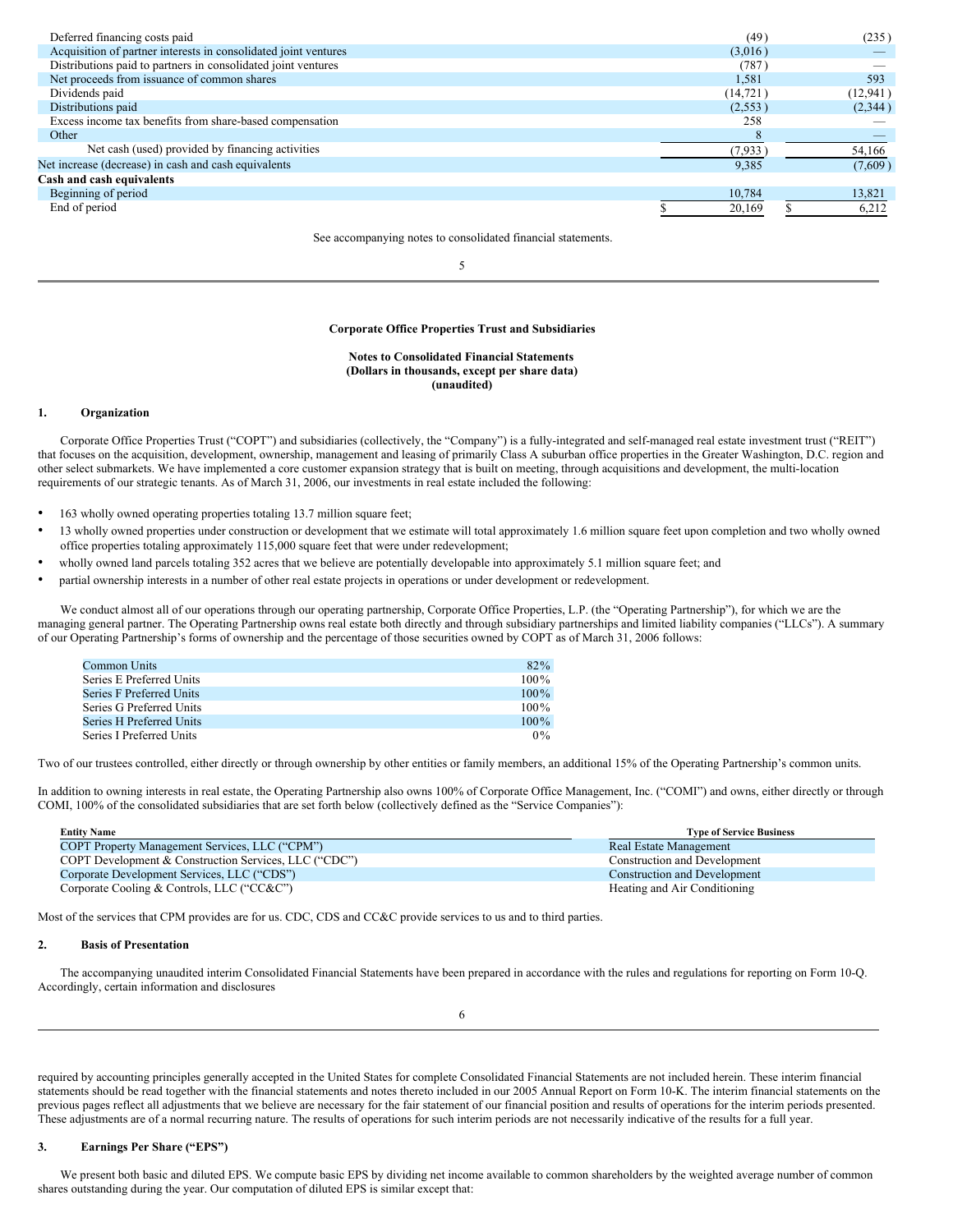- the denominator is increased to include: (1) the weighted average number of potential additional common shares that would have been outstanding if securities that are convertible into our common shares were converted; and (2) the effect of dilutive potential common shares outstanding during the period attributable to share-based compensation using the treasury stock method; and
- the numerator is adjusted to add back any convertible preferred dividends and any other changes in income or loss that would result from the assumed conversion into common shares.

Our computation of diluted EPS does not assume conversion of securities into our common shares if conversion of those securities would increase our diluted EPS in a given period. A summary of the numerator and denominator for purposes of basic and diluted EPS calculations is set forth below (dollars and shares in thousands, except per share data):

|                                                                | <b>For the Three Months</b><br>Ended March 31, |                       |         |
|----------------------------------------------------------------|------------------------------------------------|-----------------------|---------|
|                                                                | 2006                                           |                       | 2005    |
| Numerator:                                                     |                                                |                       |         |
| Income from continuing operations                              | S                                              | \$<br>7,722           | 8,975   |
| Add: Gain on sales of real estate, net                         |                                                | 110                   | 19      |
| Less: Preferred share dividends                                |                                                | (3,654)               | (3,654) |
| Numerator for basic and diluted EPS from continuing operations |                                                |                       |         |
| available to common shareholders                               |                                                | 4,178                 | 5,340   |
| Add: Income from discontinued operations, net                  |                                                | 2,105                 | 46      |
| Numerator for basic and diluted EPS on net income available    |                                                |                       |         |
| to common shareholders                                         |                                                | 6,283                 | 5,386   |
| Denominator (all weighted averages):                           |                                                |                       |         |
| Denominator for basic EPS (common shares)                      |                                                | 39,668                | 36,555  |
| Dilutive effect of share-based compensation awards             |                                                | 1,842                 | 1,537   |
| Denominator for diluted EPS                                    |                                                | 41,510                | 38,092  |
| <b>Basic EPS:</b>                                              |                                                |                       |         |
| Income from continuing operations                              | S                                              | <sup>\$</sup><br>0.11 | 0.15    |
| Income from discontinued operations                            |                                                | 0.05                  |         |
| Net income available to common shareholders                    |                                                | 0.16<br>S             | 0.15    |
| Diluted EPS:                                                   |                                                |                       |         |
| Income from continuing operations                              | <sup>\$</sup>                                  | S<br>0.10             | 0.14    |
| Income from discontinued operations                            |                                                | 0.05                  |         |
| Net income available to common shareholders                    |                                                | 0.15                  | 0.14    |

Our diluted EPS computations do not include the effects of the following securities since the conversions of such securities would increase diluted EPS for the respective periods:

#### 7

|                                                            | Weighted Average Shares in<br>Denominator<br>For the Three Months Ended<br>March 31. |       |
|------------------------------------------------------------|--------------------------------------------------------------------------------------|-------|
|                                                            | 2006                                                                                 | 2005  |
| Conversion of weighted average common units                | 8.520                                                                                | 8.544 |
| Conversion of weighted average convertible preferred units | 176                                                                                  | 176   |
| Share-based compensation awards                            |                                                                                      | 143   |

#### **4. Recent Accounting Pronouncements**

See Note 5 for disclosure associated with our implementation of recent accounting pronouncements relating to our accounting for share-based compensation.

In June 2005, the FASB ratified the consensus reached by the Emerging Issues Task Force ("EITF") regarding EITF 04-05, "Determining Whether a General Partner, or the General Partners as a Group, Controls a Limited Partnership or Similar Entity When the Limited Partners Have Certain Rights." The conclusion provided a framework for addressing the question of when a general partner, as defined in EITF 04-05, should consolidate a limited partnership. Under the consensus, a general partner is presumed to control a limited partnership (or similar entity) and should consolidate that entity unless the limited partners possess kick-out rights or other substantive participating rights as described in EITF 96-16, "Investor's Accounting for an Investee When the Investor has a Majority of the Voting Interest but the Minority Shareholder or Shareholders Have Certain Approval or Veto Rights." This EITF is effective for all new limited partnerships formed and for existing limited partnerships for which the partnership agreements are modified after June 29, 2005, and, as of January 1, 2006, for existing limited partnership agreements. The EITF did not impact us in 2005. The adoption of this EITF in 2006 for existing limited partnership agreements did not have a material effect on our financial position, results of operations or cash flows.

# **5. Share-Based Compensation**

#### **Share-based Compensation Plans**

In 1993, we adopted a share option plan for our Trustees under which we have 75,000 common shares reserved for issuance. These options expire ten years after the date of grant and are all exercisable. Shares for this plan are issued under a registration statement on a Form S-8 that became effective upon filing with the Securities and Exchange Commission. As of March 31, 2006, there were no awards available for future grant under this plan.

In March 1998, we adopted a long-term incentive plan for our Trustees and employees. This plan provides for the award of options to acquire our common shares ("share options"), common shares subject to forfeiture restrictions ("restricted shares") and dividend equivalents. We are authorized to issue awards under the plan amounting to no more than 13% of the total of (1) our common shares outstanding plus (2) the number of shares that would be outstanding upon redemption of all units of the Operating Partnership or other securities that are convertible into our common shares. Trustee options under this plan become exercisable beginning on the first anniversary of their grant. The vesting periods for employees' options under this plan range from immediately to five years, although they generally, on average, are three years. Restricted shares generally vest annually in the following increments: 16% upon the first anniversary following the date of grant, 18% upon the second anniversary, 20% upon the third anniversary, 22% upon the fourth anniversary and 24% upon the fifth anniversary. Options expire ten years after the date of grant. Shares for this plan are issued under a registration statement filed on a Form S-8 that became effective upon filing with the Securities and Exchange Commission. As of March 31, 2006, we had 647,570 awards available for future grant under this plan.

The following table summarizes share option transactions under the plans described above for the three months ended March 31, 2006: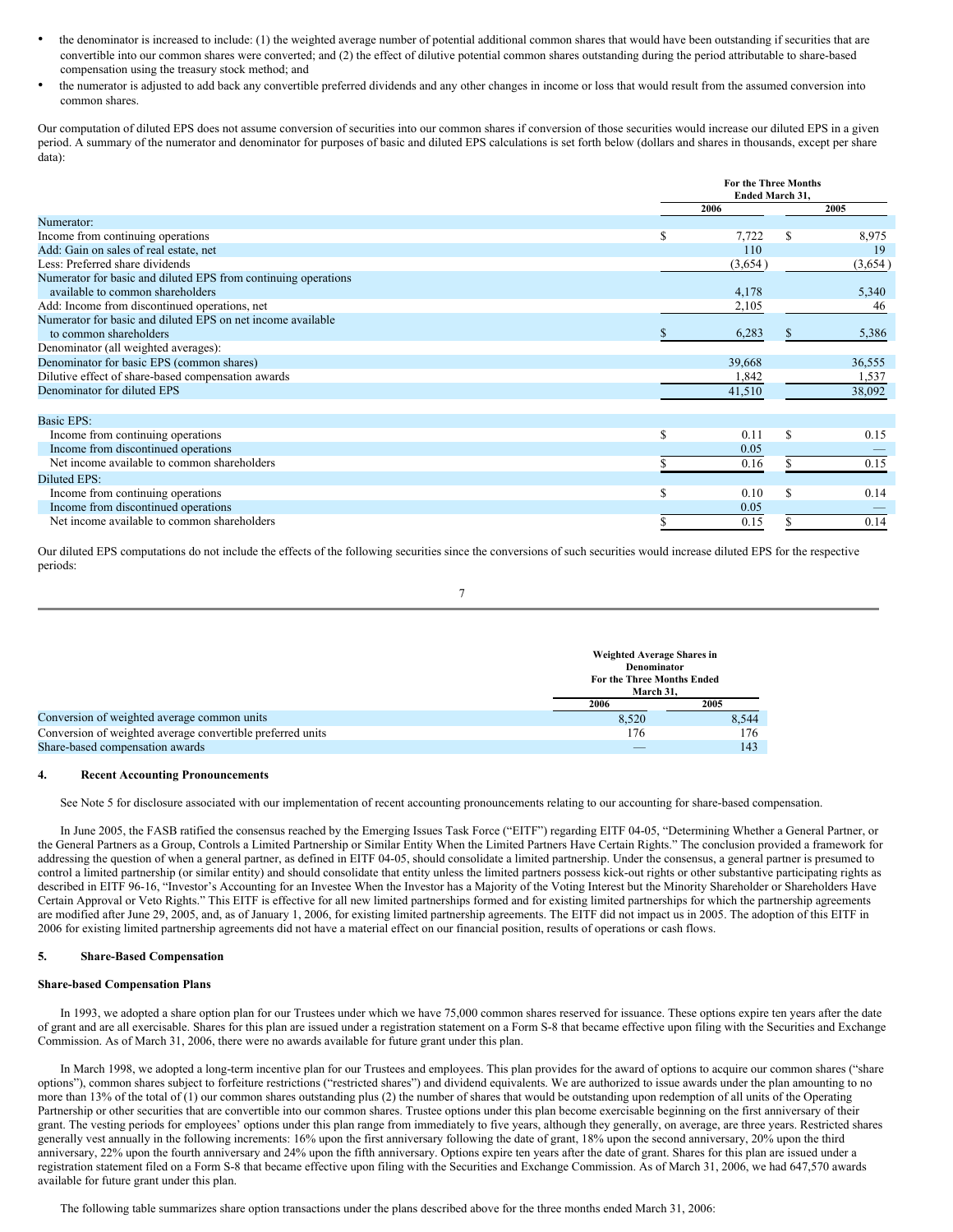|                                  | <b>Shares</b> |              | Weighted<br>Average<br><b>Exercise Price</b><br>per Share | Weighted<br>Average<br>Remaining<br>Contractual<br>Term (in<br>Years) | Aggregate<br>Intrinsic<br>Value |
|----------------------------------|---------------|--------------|-----------------------------------------------------------|-----------------------------------------------------------------------|---------------------------------|
| Outstanding at December 31, 2005 | 2,709,927     |              | 14.41                                                     |                                                                       |                                 |
| Granted                          | 188,089       | S            | 41.15                                                     |                                                                       |                                 |
| Forfeited                        | (13, 183)     | <sup>S</sup> | 27.54                                                     |                                                                       |                                 |
| Exercised                        | (151, 448)    | \$           | 12.98                                                     |                                                                       |                                 |
| Outstanding at March 31, 2006    | 2,733,385     | $\mathbb{S}$ | 16.26                                                     | 6                                                                     | \$<br>80,574                    |
| Exercisable at March 31, 2006    | 2,019,857     | \$           | 11.08                                                     |                                                                       | \$<br>70,010                    |
| Options expected to vest         | 677,852       | \$           | 30.94                                                     | 9                                                                     | \$<br>10.035                    |

The aggregate intrinsic value in the table above represents the total pre-tax intrinsic value (the difference between the closing stock price of our common shares on March 31, 2006 and the exercise price, multiplied by the number of in-the-money options) that would have been received by the option holders had the holders of in-the-money options exercised their options on March 31, 2006. This amount changes based on the fair market value of our common shares. The total intrinsic value of options exercised during the three months ended March 31, 2006 was \$4,428.

We received \$1,966 in proceeds from the exercise of share options during the three months ended March 31, 2006.

The following table summarizes restricted share transactions under the plans described above for the three months ended March 31, 2006:

|                                    | <b>Shares</b> |    | Weighted<br>Average<br><b>Grant Date</b><br><b>Fair Value</b> |
|------------------------------------|---------------|----|---------------------------------------------------------------|
| Unvested at December 31, 2005      | 395,609       | \$ | 19.88                                                         |
| Granted                            | 133,420       | S  | 42.06                                                         |
| Forfeited                          | (7,685)       | \$ | 20.12                                                         |
| Vested                             | (119,237)     | S  | 17.20                                                         |
| Unvested at March 31, 2006         | 402,107       | S  | 28.03                                                         |
| Restricted shares expected to vest | 382,002       |    |                                                               |

The total fair value of restricted shares vested during the three months ended March 31, 2006 was \$5,110.

We realized a windfall tax benefit of \$258 on options exercised and restricted shares vested during the three months ended March 31, 2006.

# **Adoption of Statement of Financial Accounting Standards No. 123(R)**

We have historically issued two forms of share-based compensation: share options and restricted shares. Prior to January 1, 2006, when we adopted Statement of Financial Accounting Standards No. 123(R), "Share-Based Payment" ("SFAS 123(R)"), our general method for accounting for these forms of share-based compensation was as follows:

Share options: These awards were accounted for using the intrinsic value method. Under this method, we recorded compensation expense only when the exercise price of a grant was less than the market price of our common shares on the option grant date; when this occurred, we recognized compensation expense equal to the

8

9

difference between the exercise price and the grant-date market price over the service period to which the options related.

Restricted shares: We computed compensation expense for restricted share grants based on the value of such grants, as determined by the value of our common shares on the applicable measurement date (generally the date of grant). We recognized compensation expense for such grants over the service periods to which the grants related based on the vesting schedules for such grants.

In December 2004, the Financial Accounting Standards Board ("FASB") issued SFAS 123(R). The statement establishes standards for the accounting for transactions in which an entity exchanges its equity instruments for goods or services, focusing primarily on accounting for transactions in which an entity obtains employee services in share-based payment transactions. The statement requires us to measure the cost of employee services received in exchange for an award of equity instruments based generally on the fair value of the award on the grant date; such cost should then be recognized over the period during which the employee is required to provide service in exchange for the award (generally the vesting period). No compensation cost is recognized for equity instruments for which employees do not render the requisite service. In 2005, the FASB also issued several FASB Staff Positions that clarify certain aspects of SFAS 123(R). SFAS 123(R) became effective for us on January 1, 2006, applying to all awards granted after January 1, 2006 and to awards modified, repurchased or cancelled after that date. We used the modified prospective application approach to adoption provided for under SFAS 123(R); under this approach, we recognized compensation cost on or after January 1, 2006 for the portion of outstanding awards for which the requisite service was not yet rendered, based on the fair value of those awards on the date of grant.

The primary effect of our adoption of SFAS 123(R) on our Consolidated Financial Statements is that beginning January 1, 2006 we are: (1) incurring higher expense associated with share options issued to employees relative to what we would have recognized under the intrinsic value method; (2) recognizing expenses associated with restricted common shares over the life of the grant using a straight line basis methodology over the service period; and (3) reporting the benefits of tax deductions in excess of recognized compensation costs as cash flow from financing activities (such benefits were previously reported as operating cash flows).

Prior to our adoption of SFAS 123(R), we provided disclosures in our financial statements for periods prior to 2006 thatummarized what our operating results would have been if we had elected to account for our share-based compensation under the fair value provisions of Statement of Financial Accounting Standards No. 123, "Accounting for Stock-Based Compensation" ("SFAS 123"). In computing the amounts that appeared in these disclosures, we accounted for forfeitures as they occurred. SFAS 123(R) requires that share-based compensation be computed based on awards that are ultimately expected to vest. As a result, future forfeitures of awards are to be estimated at the time of grant and revised, if necessary, in subsequent periods if actual forfeitures differ from those estimates. SFAS 123(R) also requires that companies make a one-time cumulative effect adjustment upon adoption of the standard to record the effect that estimated future forfeitures of outstanding awards would have on expenses previously recognized in the companies' financial statements; we did not record such a cumulative effect adjustment since we determined that the effect of pre-vesting forfeitures on our recorded expense has historically been negligible. The amounts included in our Consolidated Statements of Operations for share-based compensation in the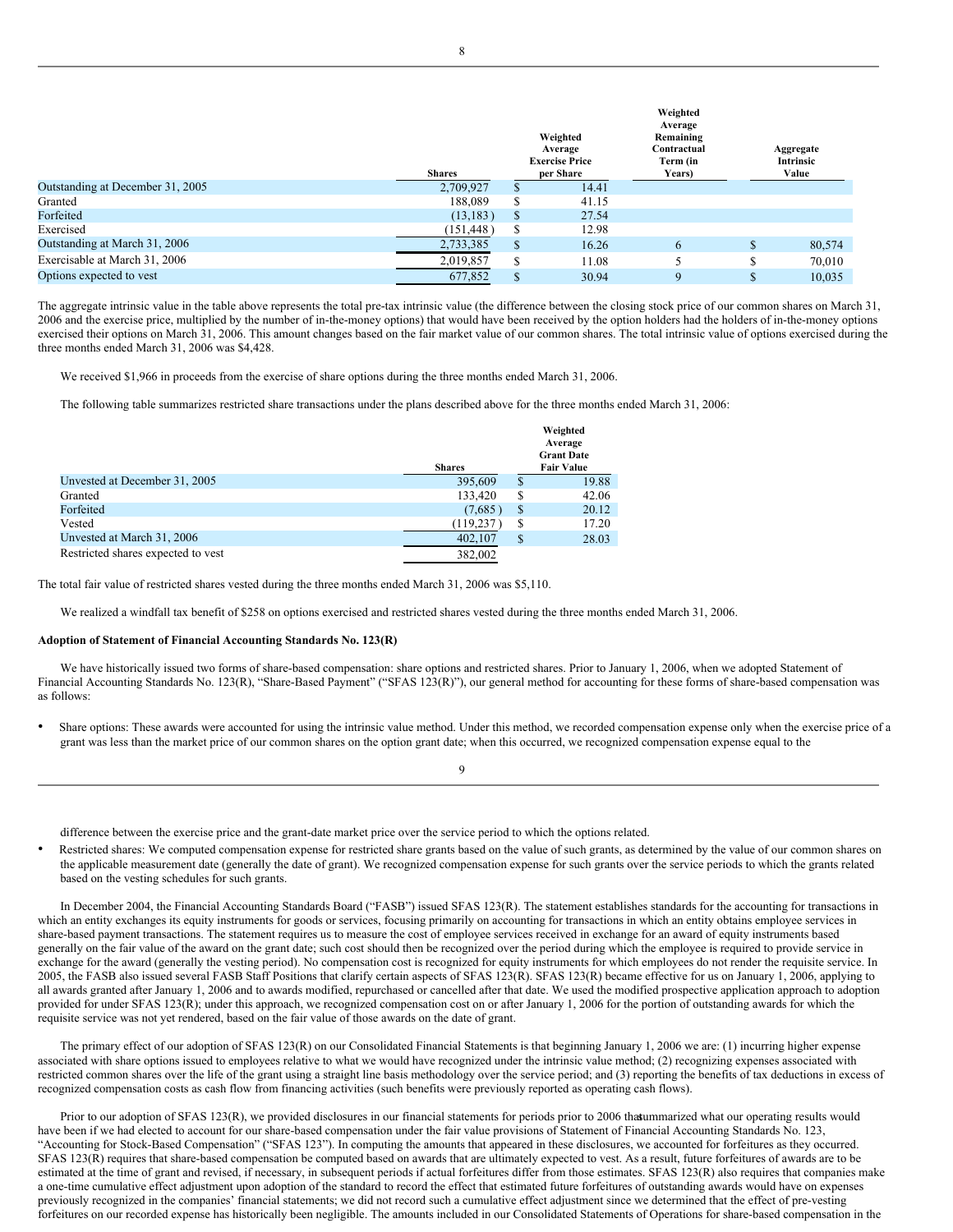#### three months ended March 31, 2006 reflected an estimate of pre-vesting forfeitures of approximately 5%.

In the disclosures that we provided in our financial statements for periods prior to 2006 that summarized what our operating results would have been if we had elected to account for our share-based compensation under the fair value provisions of SFAS 123, we did not capitalize costs associated with share-based compensation. Effective upon our adoption of SFAS 123(R), we began capitalizing costs associated with share-based compensation.

On November 10, 2005, the FASB issued FASB Staff Position No. FAS 123(R)-3, "Transition Election Related to Accounting for Tax Effects of Share-Based Payment Awards." We elected to adopt the alternative transition method provided in this FASB Staff Position for calculating the tax effects of share-based compensation pursuant to SFAS 123(R). The alternative transition method includes a simplified method to establish the beginning balance of the additional paid-in capital pool (APIC pool) related to the tax effects of employee share-based compensation, which is available to absorb tax deficiencies recognized subsequent to the adoption of SFAS 123(R).

We compute the fair value of share options under SFAS 123(R) using the Black-Scholes option-pricing model; the weighted average assumptions we used in that model for share options issued during the three months ended March 31, 2006 are set forth below:

| Weighted average fair value of grants on grant date | 5.46        |
|-----------------------------------------------------|-------------|
| Risk-free interest rate                             | $4.62\%(1)$ |
| Expected life-years                                 | 7.06        |
| Expected volatility                                 | 23.88%      |
| Expected dividend yield                             | $6.41\%$    |
|                                                     |             |

#### (1) Ranged from 4.35% to 4.79%.

The risk-free interest rate is based on the U.S. Treasury yield curve in effect at the time of grant. The expected option life is based on our historical experience of employee exercise behavior. Expected volatility is based on historical volatility of our common shares. Expected dividend yield is based on the average historical dividend yield on our common shares over a period of time ending on the grant date of the options.

The table below sets forth information relating to expenses from share-based compensation included in our Consolidated Statements of Operations for the three months ended March 31, 2006:

| Increase in general and administrative expenses                         | 469   |      |
|-------------------------------------------------------------------------|-------|------|
| Increase in construction contract and other service operations expenses | 144   |      |
| Share-based compensation expense                                        | 613   |      |
| Income taxes                                                            |       | (17) |
| Minority interests                                                      | (109) |      |
| Net share-based compensation expense                                    | 487   |      |
|                                                                         |       |      |
| Net share-based compensation expense per share                          |       |      |
| Basic                                                                   | 0.01  |      |
| Diluted                                                                 | 0.01  |      |

We also capitalized approximately \$28 in share-based compensation costs.

As of March 31, 2006, there was \$1,627 of unrecognized compensation cost related to nonvested options that is expected to be recognized over a weighted average period of approximately two years. As of March 31, 2006, there was \$9,714 of unrecognized compensation cost related to nonvested restricted shares that is expected to be recognized over a weighted average period of approximately three years.

#### **Disclosure for Periods Prior to 2006, Including Pro Forma Financial Information Under SFAS 123**

Expenses from share-based compensation reflected in our Consolidated Statements of Operations for the three months ended March 31, 2005 were as follows:

| Increase in general and administrative expenses                         |  |
|-------------------------------------------------------------------------|--|
| Increase in construction contract and other service operations expenses |  |

The following table summarizes our operating results for the three months ended March 31, 2005 as if we elected to account for our share-based compensation under the fair value provisions of Statement of Financial Accounting Standards No. 123, "Accounting for Stock-Based Compensation" in that period:

11

| Net income, as reported                                                                                                 | 9,040 |
|-------------------------------------------------------------------------------------------------------------------------|-------|
| Add: Share-based compensation expense, net of related tax effects and minority interests, included in the determination |       |
| of net income                                                                                                           | 354   |
| Less: Share-based compensation expense determined under the fair value based method, net of related tax effects and     |       |
| minority interests                                                                                                      | (339) |
| Net income, pro forma                                                                                                   | 9,055 |
| Basic EPS on net income available to common shareholders, as reported                                                   | 0.15  |
| Basic EPS on net income available to common shareholders, pro forma                                                     | 0.15  |
| Diluted EPS on net income available to common shareholders, as reported                                                 | 0.14  |
| Diluted EPS on net income available to common shareholders, pro forma                                                   | 0.14  |

The share-based compensation expense under the fair value method, as reported in the above table, was computed using the Black-Scholes option-pricing model.

#### **6. Commercial Real Estate Properties**

Operating properties consisted of the following: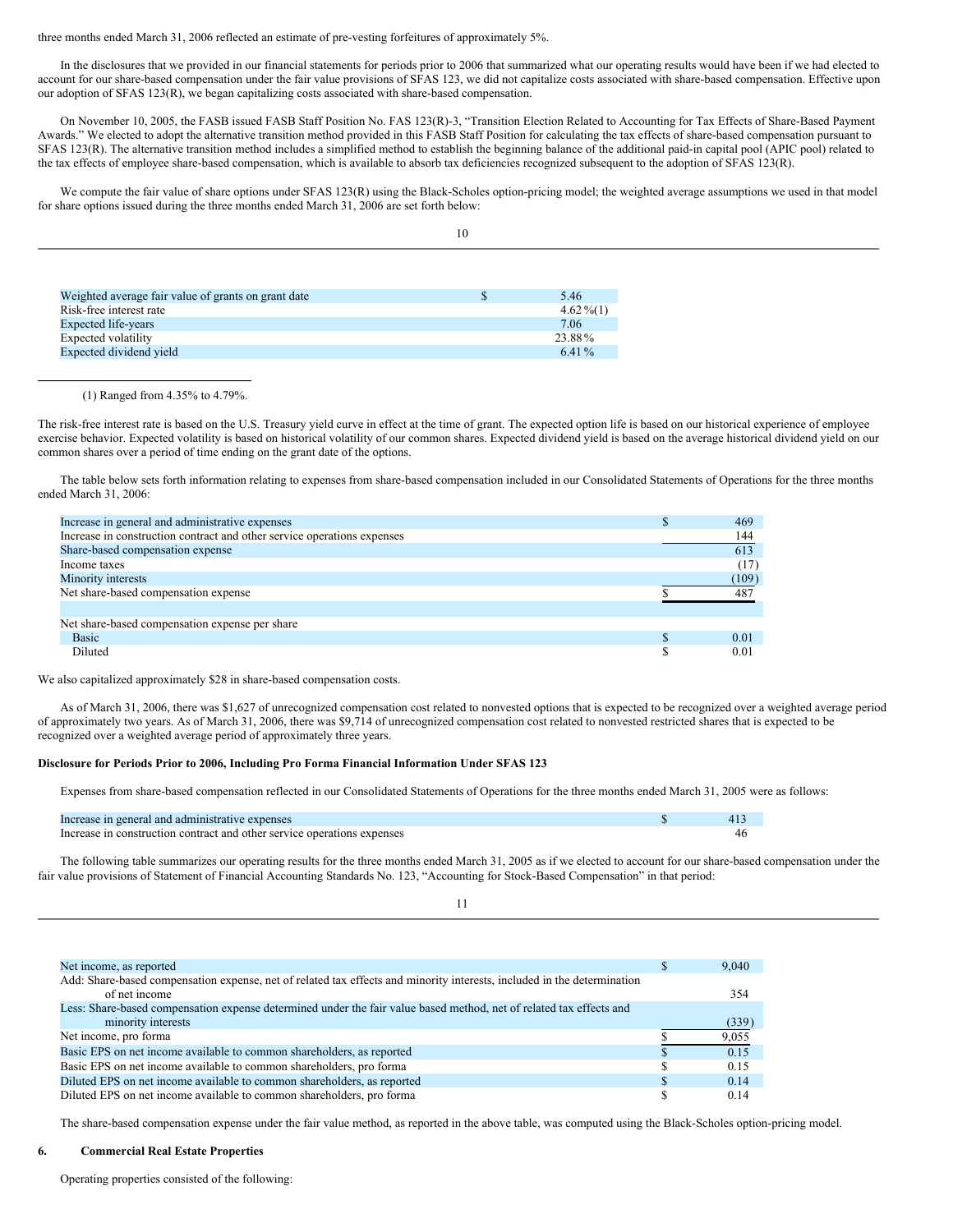|                                | March 31,<br>2006 |           |    | December 31,<br>2005 |
|--------------------------------|-------------------|-----------|----|----------------------|
| Land                           |                   | 314,550   | \$ | 314,719              |
| Buildings and improvements     |                   | 1,501,426 |    | 1,491,254            |
|                                |                   | 1,815,976 |    | 1,805,973            |
| Less: accumulated depreciation |                   | (183,920) |    | (174,935)            |
|                                |                   | 1,632,056 |    | 1,631,038            |

Projects we had under construction or pre-construction consisted of the following:

|                          | March 31,<br>2006 |         |        | December 31,<br>2005 |  |  |  |
|--------------------------|-------------------|---------|--------|----------------------|--|--|--|
| Land                     |                   | 126,738 | m<br>Φ | 117,434              |  |  |  |
| Construction in progress |                   | 140,607 |        | 38.183               |  |  |  |
|                          |                   | 267.345 | m<br>Φ | 255.617              |  |  |  |

# **2006 Acquisitions**

During the three months ended March 31, 2006, we acquired the following:

- a property located in Colorado Springs, Colorado containing a 60,000 square foot building that will be redeveloped and a four acre parcel of land that we believe can support approximately 30,000 developable square feet for \$2,602 on January 19, 2006;
- a 31-acre parcel of land located in San Antonio, Texas that we believe can support up to 375,000 developable square feet for \$7,430 on January 20, 2006;
- a six-acre parcel of land located in Hanover, Maryland that we believe can support up to 60,000 developable square feet for \$2,142 on February 28, 2006 (Hanover, Maryland is located in the Baltimore/Washington Corridor).

We also acquired a 50% interest in a joint venture called Commons Office 6-B, LLC that owns a land parcel located in Hanover, Maryland for \$1,830 on February 10, 2006. The joint venture is constructing an office property totaling approximately 44,000 square feet on the land parcel.

12

#### **2006 Construction and Pre-Construction Activities**

During 2006, we placed into service a 162,000 square foot building located in Annapolis Junction, Maryland (Annapolis Junction, Maryland is located in the Baltimore/Washington Corridor).

As of March 31, 2006, we had construction underway on six new buildings in the Baltimore/Washington Corridor (including the one 50% joint venture discussed above), one in Northern Virginia, one in St. Mary's County, Maryland and one in Colorado Springs, Colorado. We also had pre-construction activities underway on four new buildings located in the Baltimore/Washington Corridor, one in King George County, Virginia, one in Colorado Springs, Colorado and one in Suburban Baltimore. In addition, we had redevelopment underway on (1) two wholly owned existing buildings (one is located in the Baltimore/Washington Corridor and the other in Colorado Springs, Colorado) and (2) two buildings owned by a joint venture (one is located in Northern Virginia and the other in the Baltimore/Washington Corridor).

# **2006 Dispositions**

During the three months ended March 31, 2006, we sold the following operating properties:

|                        |                      |          |                  | Total              |                   |         |
|------------------------|----------------------|----------|------------------|--------------------|-------------------|---------|
|                        |                      | Date of  | Number of        | Rentable           |                   | Gain on |
| <b>Project Name</b>    | Location             | Sale     | <b>Buildings</b> | <b>Square Feet</b> | <b>Sale Price</b> | Sale    |
| Lakeview at the Greens | Laurel, Maryland (1) | 2/6/2006 |                  | 141.783            | 17.000            | 2.087   |
| 68 Culver Road         | Dayton, New Jersey   | 3/8/2006 |                  | 57.280             | 9.700             | 348     |
|                        |                      |          |                  | 199,063            | 26,700            | 2.435   |

(1) Laurel, Maryland is located in the Suburban Maryland region.

In addition, on January 17, 2006, we sold a newly constructed property in Columbia, Maryland (located in the Baltimore/Washington Corridor) for \$2,530. We recognized a gain of \$111 on this sale.

#### **7. Real Estate Joint Ventures**

Our investments in and advances to unconsolidated real estate joint ventures accounted for using the equity method of accounting included the following:

|                                                | <b>Investment Balance at</b> |                   |  |                      |                  |           |                            |  | Total                  |  | Maximum                          |
|------------------------------------------------|------------------------------|-------------------|--|----------------------|------------------|-----------|----------------------------|--|------------------------|--|----------------------------------|
|                                                |                              | March 31,<br>2006 |  | December 31,<br>2005 | Date<br>Acquired | Ownership | Nature of<br>Activity      |  | Assets at<br>3/31/2006 |  | <b>Exposure</b><br>to Loss $(1)$ |
| Route 46 Partners                              |                              |                   |  |                      |                  |           | Operates one               |  |                        |  |                                  |
|                                                |                              | 439(2)            |  | 451(2)               | 3/14/2003        | 20%       | building(3)                |  | 23.359                 |  | 1,620                            |
| Harrisburg Corporate<br>Gateway Partners, L.P. |                              | (3,010)(4)        |  | (3,081)(4)           | 9/29/2005        | 20%       | Operates 16<br>building(5) |  | 78,382                 |  | $\qquad \qquad$                  |

(1) Derived from the sum of our investment balance and maximum additional unilateral capital contributions or loans required from us. Not reported above are additional amounts that we and our partner are required to fund when needed by this joint venture; these funding requirements are proportional to our respective ownership percentages. Also not reported above are additional unilateral contributions or loans from us, the amounts of which are uncertain, that would be due if certain contingent events occurred.

(2) The carrying amount of our investment in this joint venture was lower than our share of the equity in the joint venture by \$1,370 at March 31, 2006 and December 31, 2005 due to our deferral of gain on the contribution by us of real estate into the joint venture upon its formation. A difference will continue to exist to the extent the nature of our continuing involvement in the joint venture does not change.

(3) This joint venture's property is located in Fairfield, New Jersey.

(4) The carrying amount of our investment in this joint venture was lower than our share of the equity in the joint venture by \$5,198 at March 31, 2006 and \$5,204 at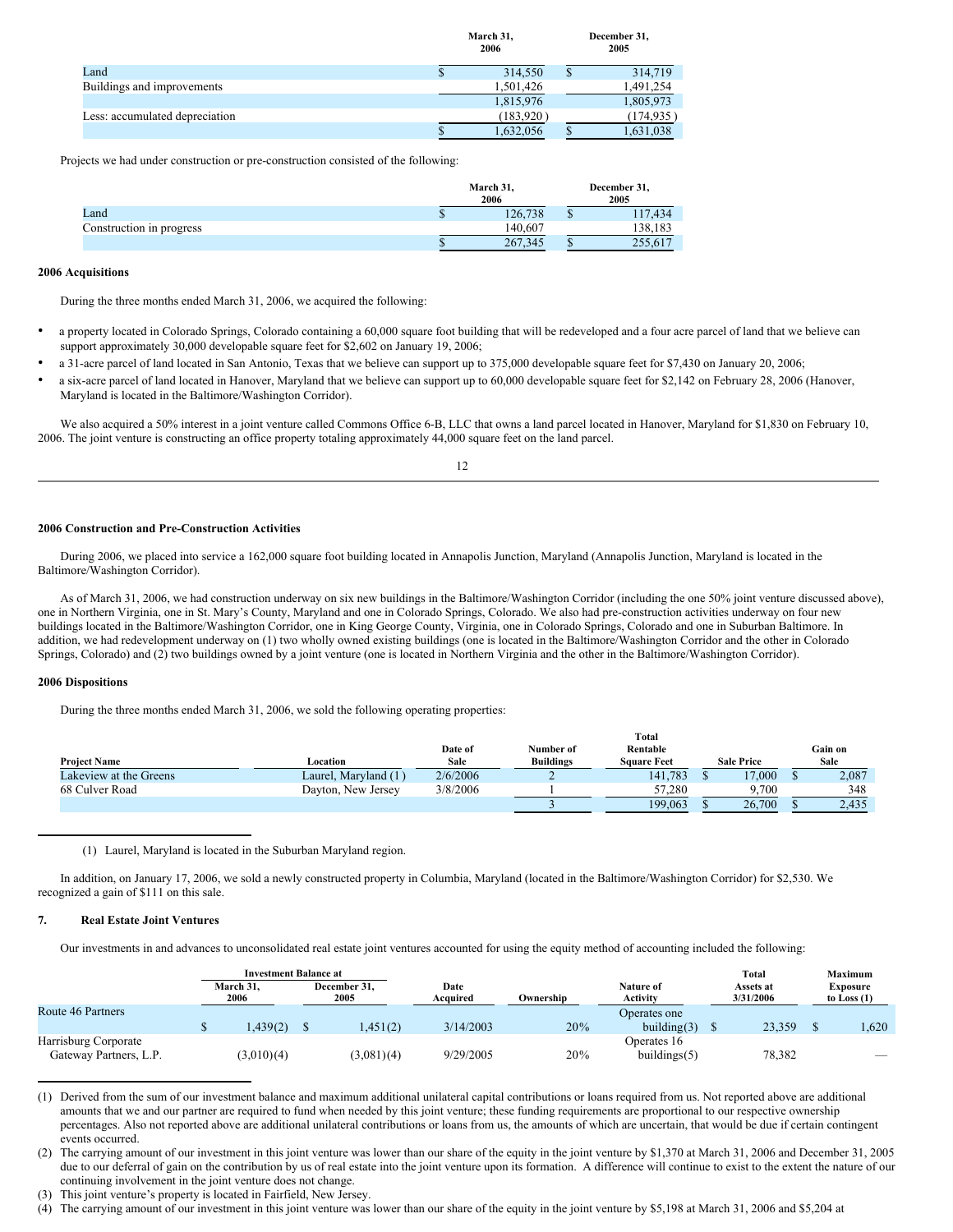December 31, 2005 due to our deferral of gain on the contribution by us of real estate into the joint venture upon its formation. A difference will continue to exist to the extent the nature of our continuing involvement in the joint venture does not change.

(5) This joint venture's properties are located in Greater Harrisburg, Pennsylvania.

The following table sets forth condensed balance sheets for our unconsolidated real estate joint ventures:

13

|                                      | March 31,<br>2006 |    | December 31,<br>2005 |
|--------------------------------------|-------------------|----|----------------------|
| Commercial real estate property      | 94,701            | S. | 94,552               |
| Other assets                         | 7,040             |    | 8,006                |
| Total assets                         | 101.741           |    | 102,558              |
| Liabilities                          | \$<br>82,275      | \$ | 82,619               |
| Owners' equity                       | 19,466            |    | 19,939               |
| Total liabilities and owners' equity | 101,741           |    | 102,558              |

The following table sets forth a combined condensed statement of operations for the three months ended March 31, 2006 for the two unconsolidated joint ventures we owned as of March 31, 2006:

| Revenues                              | 3.204   |
|---------------------------------------|---------|
| Property operating expenses           | (1,105) |
| Interest expense                      | (1,162) |
| Depreciation and amortization expense | (912)   |
| Net income                            |         |

Our joint venture partner in Route 46 Partners has preference in receiving distributions of cash flows for a defined return. Once our partner receives its defined return, we are entitled to receive distributions for a defined return. We did not recognize income from our investment in Route 46 Partners in the three months ended March 31, 2006 since the income earned by the entity in those periods did not exceed our partner's defined return.

Our investments in consolidated real estate joint ventures included the following:

|                                       |                  | Ownership           | <b>Nature of</b><br>Activity    |  | Total<br>Assets at<br>3/31/2006 |  | Collateralized         |
|---------------------------------------|------------------|---------------------|---------------------------------|--|---------------------------------|--|------------------------|
|                                       | Date<br>Acquired | $%$ at<br>3/31/2006 |                                 |  |                                 |  | Assets at<br>3/31/2006 |
| <b>COPT Opportunity Invest I, LLC</b> | 12/20/2005       | 92.5%               | Redeveloping two properties (1) |  | 36,022                          |  |                        |
| Commons Office 6-B, LLC               | 2/10/2006        | 50.0%               | Developing land parcel (2)      |  | 5.614                           |  | 5,569                  |
| MOR Forbes 2 LLC                      | 12/24/2002       | 50.0%               | Operating building (3)          |  | 4.298                           |  | 3,892                  |
|                                       |                  |                     |                                 |  | 45.934                          |  | 9.461                  |

<sup>(1)</sup> This joint venture owns one property in Northern Virginia and one in the Baltimore/Washington Corridor.

(2) This joint venture's property is located in Hanover, Maryland (located in the Baltimore/Washington Corridor region).

On January 17, 2006 we acquired our partner's remaining 50% interest in MOR Montpelier 3 LLC, an entity that recently completed the construction of an office property, for \$1,186. We then sold the property to a third party for \$2,530, as discussed in Note 6.

Our commitments and contingencies pertaining to our real estate joint ventures are disclosed in Note 20.

#### **8. Intangible Assets on Real Estate Acquisitions**

Intangible assets on real estate acquisitions consisted of the following:

14

|                                   |                                 | March 31, 2006              |                               |                                 | December 31, 2005           |                               |
|-----------------------------------|---------------------------------|-----------------------------|-------------------------------|---------------------------------|-----------------------------|-------------------------------|
|                                   | <b>Gross Carrying</b><br>Amount | Accumulated<br>Amortization | <b>Net Carrying</b><br>Amount | <b>Gross Carrying</b><br>Amount | Accumulated<br>Amortization | <b>Net Carrying</b><br>Amount |
| Lease-up value                    | 92,854                          | 24.845                      | 68,009                        | 92,812                          | 20,824                      | 71,988                        |
| Lease cost portion of deemed cost |                                 |                             |                               |                                 |                             |                               |
| avoidance                         | 1.054                           | 4.375                       | 6.679                         | 11.054                          | 3.991                       | 7.063                         |
| Lease to market value             | 9.772                           | 5,688                       | 4.084                         | 9.772                           | 5,277                       | 4.495                         |
| Tenant relationship value         | 6.026                           | 310                         | 5.716                         | 6,349                           | 130                         | 6,219                         |
| Market concentration premium      | 1,333                           | 122                         | 1,211                         | 1,333                           | 114                         | 1,219                         |
|                                   | 121,039                         | 35.340                      | 85,699                        | 121.320                         | 30.336                      | 90.984                        |

# **9. Deferred Charges**

Deferred charges consisted of the following:

|                          | March 31,<br>2006 |   |           |
|--------------------------|-------------------|---|-----------|
| Deferred leasing costs   | 43.239            | S | 42,752    |
| Deferred financing costs | 21,659            |   | 21,574    |
| Goodwill                 | 1.853             |   | 1,853     |
| Deferred other           | 155               |   | 155       |
|                          | 66,906            |   | 66,334    |
| Accumulated amortization | (33, 175)         |   | (31, 288) |

<sup>(3)</sup> This joint venture's property is located in Lanham, Maryland (located in the Suburban Maryland region).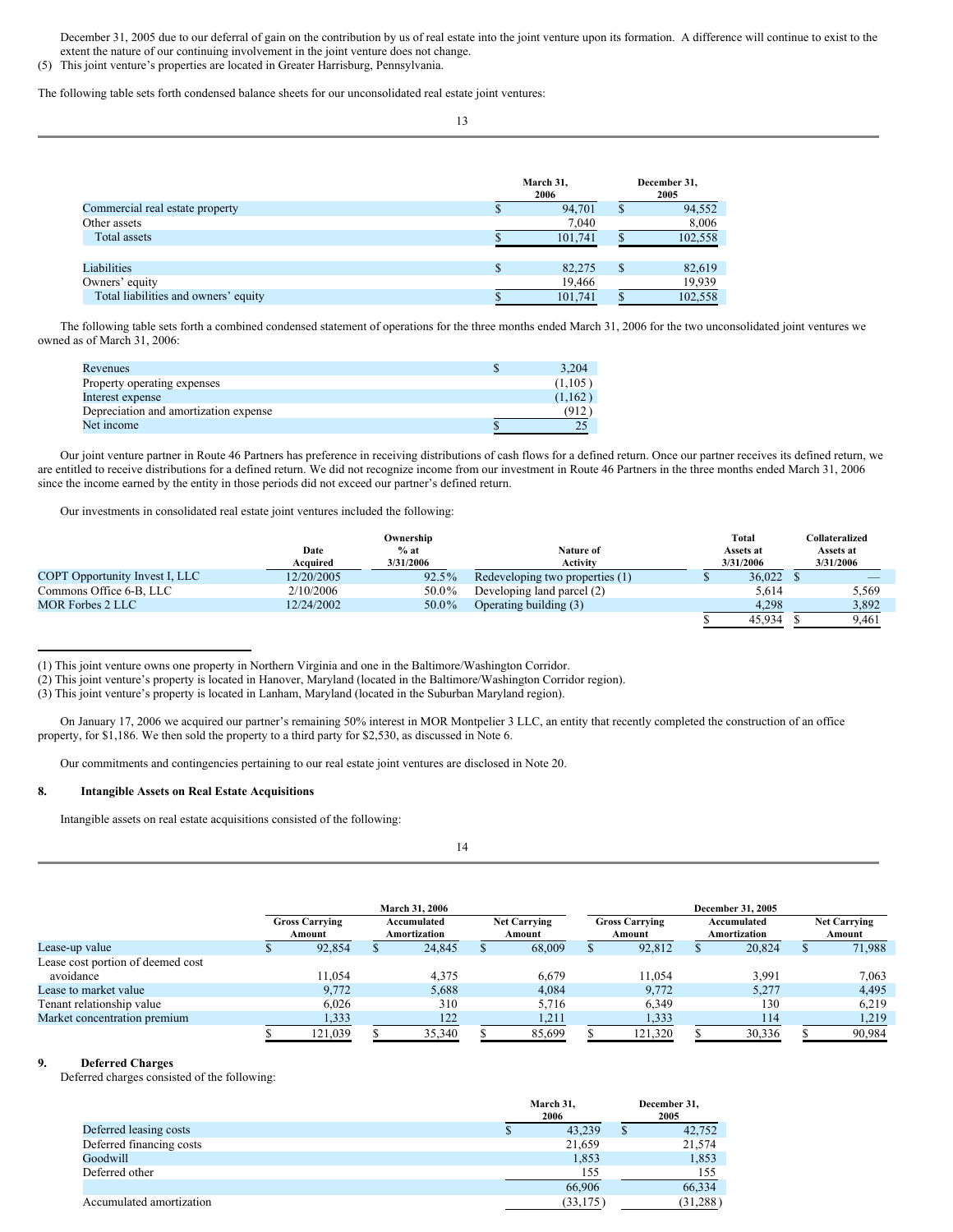| De.<br>net<br>charges<br>$-$ | $-$ | 046 |
|------------------------------|-----|-----|
|                              |     |     |

#### **10. Accounts Receivable**

Our accounts receivable are reported net of an allowance for bad debts of \$388 at March 31, 2006 and \$421 at December 31, 2005.

## **11. Prepaid and Other Assets**

Prepaid and other assets consisted of the following:

|                                                            | March 31.<br>2006 | December 31,<br>2005 |
|------------------------------------------------------------|-------------------|----------------------|
| Construction contract costs incurred in excess of billings | 10.309            | 15,277               |
| Prepaid expenses                                           | 4.733             | 7.007                |
| Other assets                                               | 6.680             | 6.971                |
| Prepaid and other assets                                   | 21,722            | 29.255               |

#### **12. Derivatives**

The following table sets forth our one derivative contract at March 31, 2006 and its fair value:

|                             |          |                  |                  |           | .<br>Fair Value at |              |
|-----------------------------|----------|------------------|------------------|-----------|--------------------|--------------|
|                             | Notional | <b>One-Month</b> | <b>Effective</b> | xpiration | March 31.          | December 31. |
| <b>Nature of Derivative</b> | Amount   | <b>IBOR</b> base | Date             | Date      | 2006               | 2005         |
| Interest rate swap          | 50.000   | $5.0360\%$       | 3/28/2006        | 3/30/2009 |                    | N/A          |

We designated this derivative as a cash flow hedge. The contract hedges the risk of changes in interest rates on certain of our one-month LIBOR-based variable rate borrowings until its maturity.

15 The table below sets forth our accounting application of changes in derivative fair values:

|                                                                   | For the Three Months Ended<br>March 31. |      |  |
|-------------------------------------------------------------------|-----------------------------------------|------|--|
|                                                                   | 2006                                    | 2005 |  |
| Increase in fair value applied to AOCL (1) and minority interests |                                         |      |  |
|                                                                   |                                         |      |  |

(1) AOCL is accumulated other comprehensive loss.

# **13. Mortgages and Other Loans Payable**

Mortgage and other loans payable consisted of the following:

|                                             | Maximum<br><b>Principal Amount</b>             | <b>Carrying Value at</b> |                      |                                                   | <b>Scheduled</b><br>Maturity |
|---------------------------------------------|------------------------------------------------|--------------------------|----------------------|---------------------------------------------------|------------------------------|
|                                             | <b>Under Loans at</b><br><b>March 31, 2006</b> | March 31,<br>2006        | December 31.<br>2005 | <b>Stated Interest Rates</b><br>at March 31, 2006 | Dates at<br>March 31, 2006   |
| <b>Revolving Credit Facility</b>            |                                                |                          |                      |                                                   |                              |
| Wachovia Bank, N.A. Revolving Credit        |                                                |                          |                      |                                                   |                              |
| Facility                                    | 400,000<br>S                                   | 279,000 \$<br>S.         | 273,000              | LIBOR + 1.15% to 1.55%                            | March 2008 (1)               |
|                                             |                                                |                          |                      |                                                   |                              |
| Mortgage Loans                              |                                                |                          |                      |                                                   |                              |
| Fixed rate mortgage loans (2)               | N/A                                            | 913,562                  | 921,265              | $3.00\% - 9.48\%$ (3)                             | $2006 - 2034(4)$             |
| Variable rate construction loan facilities  | 125,701                                        | 84,228                   | 70,238               | LIBOR $+ 1.40$ to 2.20%                           | $2006 - 2008(5)$             |
| Other variable rate mortgage loans          |                                                |                          |                      | LIBOR + $1.15%$ to 1.55% and                      |                              |
|                                             | N/A                                            | 82,800                   | 82,800               | Prime rate $+2.50\%$                              | $2006 - 2010$                |
| Total mortgage loans                        |                                                | 1,080,590                | 1,074,303            |                                                   |                              |
|                                             |                                                |                          |                      |                                                   |                              |
| Note payable                                |                                                |                          |                      |                                                   |                              |
| Unsecured seller note                       | N/A                                            | 1,048                    | 1,048                | 5.95%                                             | May 2007 (6)                 |
|                                             |                                                |                          |                      |                                                   |                              |
| Total mortgage and other loans payable, net |                                                | 1,360,638                | 1,348,351<br>-8      |                                                   |                              |

(1) The Revolving Credit Facility may be extended for a one-year period, subject to certain conditions.

(2) Several of the fixed rate mortgages carry interest rates that were above or below market rates upon assumption and therefore are recorded at their fair value based on applicable effective interest rates. The carrying values of these loans reflect net premiums totaling \$1,247 at March 31, 2006 and \$1,391 at December 31, 2005. (3) The weighted average interest rate on these loans was 6.9% at March 31, 2006.

(4) A loan with a balance of \$4,945 at March 31, 2006 that matures in 2034 may be repaid in March 2014, subject to certain conditions.

(5) At March 31, 2006, \$44.4 million in loans scheduled to mature in 2008 may be extended for a one-year period, subject to certain conditions.

(6) This loan is callable within 90 days by the lender.

# **14. Shareholders' Equity**

#### **Preferred Shares**

Preferred shares of beneficial interest ("preferred shares") consisted of the following: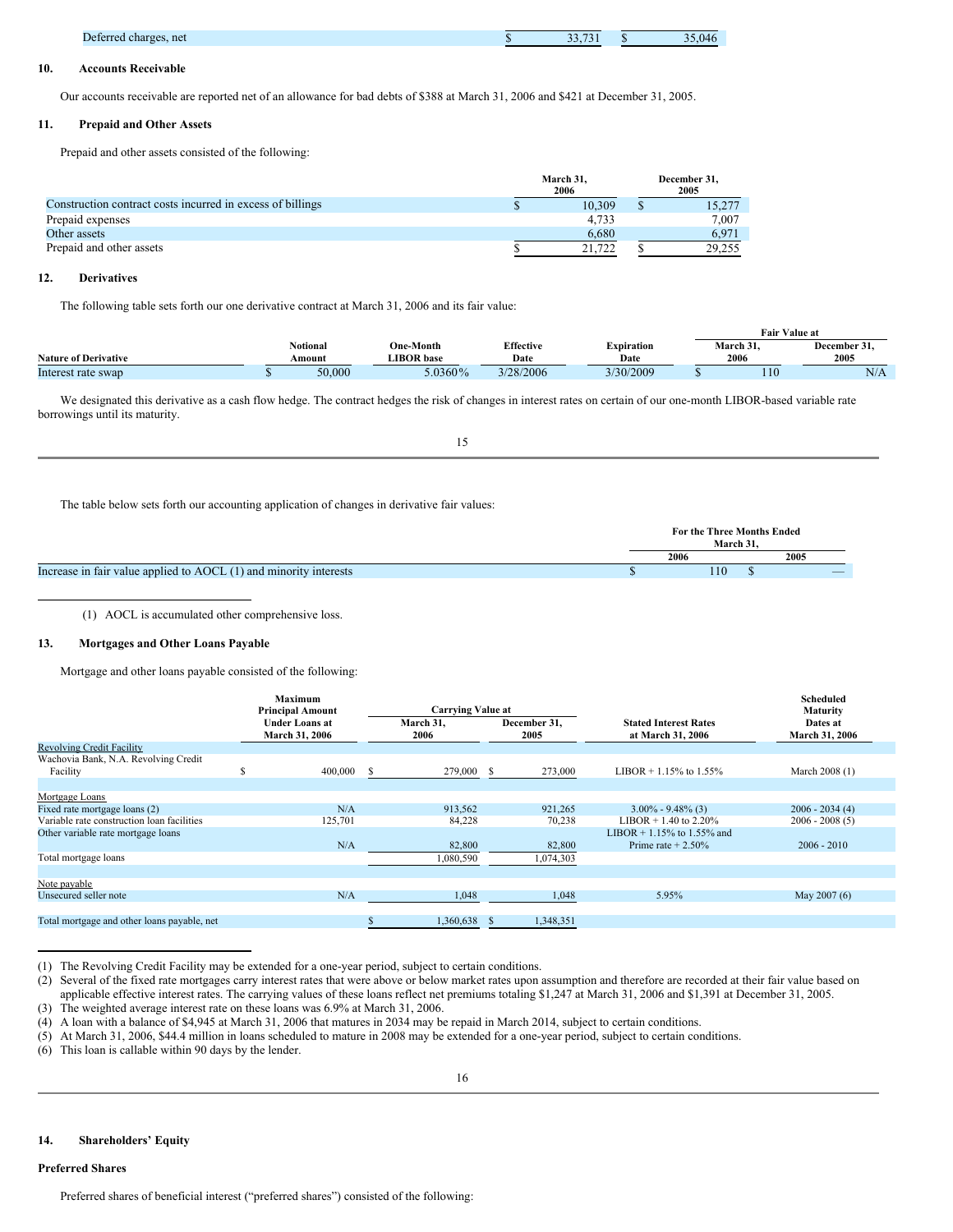|                                                                                                                                                                                  | March 31,<br>2006 |    | December 31,<br>2005 |
|----------------------------------------------------------------------------------------------------------------------------------------------------------------------------------|-------------------|----|----------------------|
| 1,265,000 designated as Series E Cumulative Redeemable Preferred Shares of beneficial interest (1,150,000 shares issued<br>with an aggregate liquidation preference of \$28,750) |                   |    |                      |
| 1,425,000 designated as Series F Cumulative Redeemable Preferred Shares of beneficial interest (1,425,000 shares issued<br>with an aggregate liquidation preference of \$35,625) |                   | 14 |                      |
| 2,200,000 designated as Series G Cumulative Redeemable Preferred Shares of beneficial interest (2,200,000 shares<br>issued with an aggregate liquidation preference of \$55,000) |                   | 22 |                      |
| 2,000,000 designated as Series H Cumulative Redeemable Preferred Shares of beneficial interest (2,000,000 shares<br>issued with an aggregate liquidation preference of \$50,000) |                   | 20 | 20                   |
| Total preferred shares                                                                                                                                                           |                   | 67 | 67                   |

# **Common Shares**

During the three months ended March 31, 2006, we converted 43,425 common units in our Operating Partnership into common shares on the basis of one common share for each common unit.

See Note 5 for disclosure of common share activity pertaining to our share-based compensation plans.

# **Accumulated Other Comprehensive Loss**

The table below sets forth activity in the AOCL component of shareholders' equity:

|                                                           | <b>For the Three Months</b><br><b>Ended March 31.</b> |       |  |      |  |
|-----------------------------------------------------------|-------------------------------------------------------|-------|--|------|--|
|                                                           | 2006                                                  |       |  | 2005 |  |
| Beginning balance                                         |                                                       | (482) |  |      |  |
| Unrealized gain on derivatives, net of minority interests |                                                       | 90    |  |      |  |
| Realized loss on derivatives, net of minority interests   |                                                       |       |  |      |  |
| Ending balance                                            |                                                       | 380   |  |      |  |

The table below sets forth our comprehensive income:

|                                                           | <b>For the Three Months</b><br><b>Ended March 31.</b> |  |       |  |
|-----------------------------------------------------------|-------------------------------------------------------|--|-------|--|
|                                                           | 2006                                                  |  | 2005  |  |
| Net income                                                | 9.937                                                 |  | 9,040 |  |
| Unrealized gain on derivatives, net of minority interests | 90                                                    |  |       |  |
| Realized loss on derivatives, net of minority interests   |                                                       |  |       |  |
| Total comprehensive income                                | 10.039                                                |  | 9.040 |  |
|                                                           |                                                       |  |       |  |

# 17

# **15. Dividends and Distributions**

The following table summarizes our dividends and distributions when either the payable dates or record dates occurred during the three months ended March 31, 2006:

|                            | <b>Record Date</b> | <b>Payable Date</b> |              | Dividend/<br><b>Distribution Per</b><br>Share/Unit | <b>Total Dividend/</b><br><b>Distribution</b> |        |  |
|----------------------------|--------------------|---------------------|--------------|----------------------------------------------------|-----------------------------------------------|--------|--|
| Series E Preferred Shares: |                    |                     |              |                                                    |                                               |        |  |
| Fourth Quarter 2005        | December 31, 2005  | January 13, 2006    | \$           | 0.6406                                             | S                                             | 737    |  |
| First Ouarter 2006         | March 31, 2006     | April 14, 2006      | \$           | 0.6406                                             | \$                                            | 737    |  |
| Series F Preferred Shares: |                    |                     |              |                                                    |                                               |        |  |
| Fourth Quarter 2005        | December 31, 2005  | January 13, 2006    | \$           | 0.6172                                             | \$                                            | 880    |  |
| First Ouarter 2006         | March 31, 2006     | April 14, 2006      | \$           | 0.6172                                             | \$                                            | 880    |  |
| Series G Preferred Shares: |                    |                     |              |                                                    |                                               |        |  |
| Fourth Quarter 2005        | December 31, 2005  | January 13, 2006    | \$           | 0.5000                                             | \$                                            | 1,100  |  |
| First Quarter 2006         | March 31, 2006     | April 14, 2006      | \$           | 0.5000                                             | <sup>\$</sup>                                 | 1,100  |  |
| Series H Preferred Shares: |                    |                     |              |                                                    |                                               |        |  |
| Fourth Quarter 2005        | December 31, 2005  | January 13, 2006    | \$           | 0.4688                                             | \$                                            | 938    |  |
| First Ouarter 2006         | March 31, 2006     | April 14, 2006      | $\mathbb{S}$ | 0.4688                                             | \$                                            | 938    |  |
| Common Shares:             |                    |                     |              |                                                    |                                               |        |  |
| Fourth Quarter 2005        | December 31, 2005  | January 13, 2006    | \$           | 0.2800                                             | $\mathbb{S}$                                  | 11,180 |  |
| First Ouarter 2006         | March 31, 2006     | April 14, 2006      | \$           | 0.2800                                             | \$                                            | 11,268 |  |
| Series I Preferred Units:  |                    |                     |              |                                                    |                                               |        |  |
| Fourth Quarter 2005        | December 31, 2005  | January 13, 2006    | \$           | 0.4688                                             | $\mathbb{S}$                                  | 165    |  |
| First Quarter 2006         | March 31, 2006     | April 14, 2006      | \$           | 0.4688                                             | $\mathbb{S}$                                  | 165    |  |
| Common Units:              |                    |                     |              |                                                    |                                               |        |  |
| Fourth Quarter 2005        | December 31, 2005  | January 13, 2006    | S            | 0.2800                                             | \$                                            | 2,387  |  |
| First Ouarter 2006         | March 31, 2006     | April 14, 2006      | \$           | 0.2800                                             | \$                                            | 2,374  |  |

**16. Supplemental Information to Statements of Cash Flows**

|      | <b>For the Three Months Ended</b><br>March 31. |
|------|------------------------------------------------|
| 2006 | 2005                                           |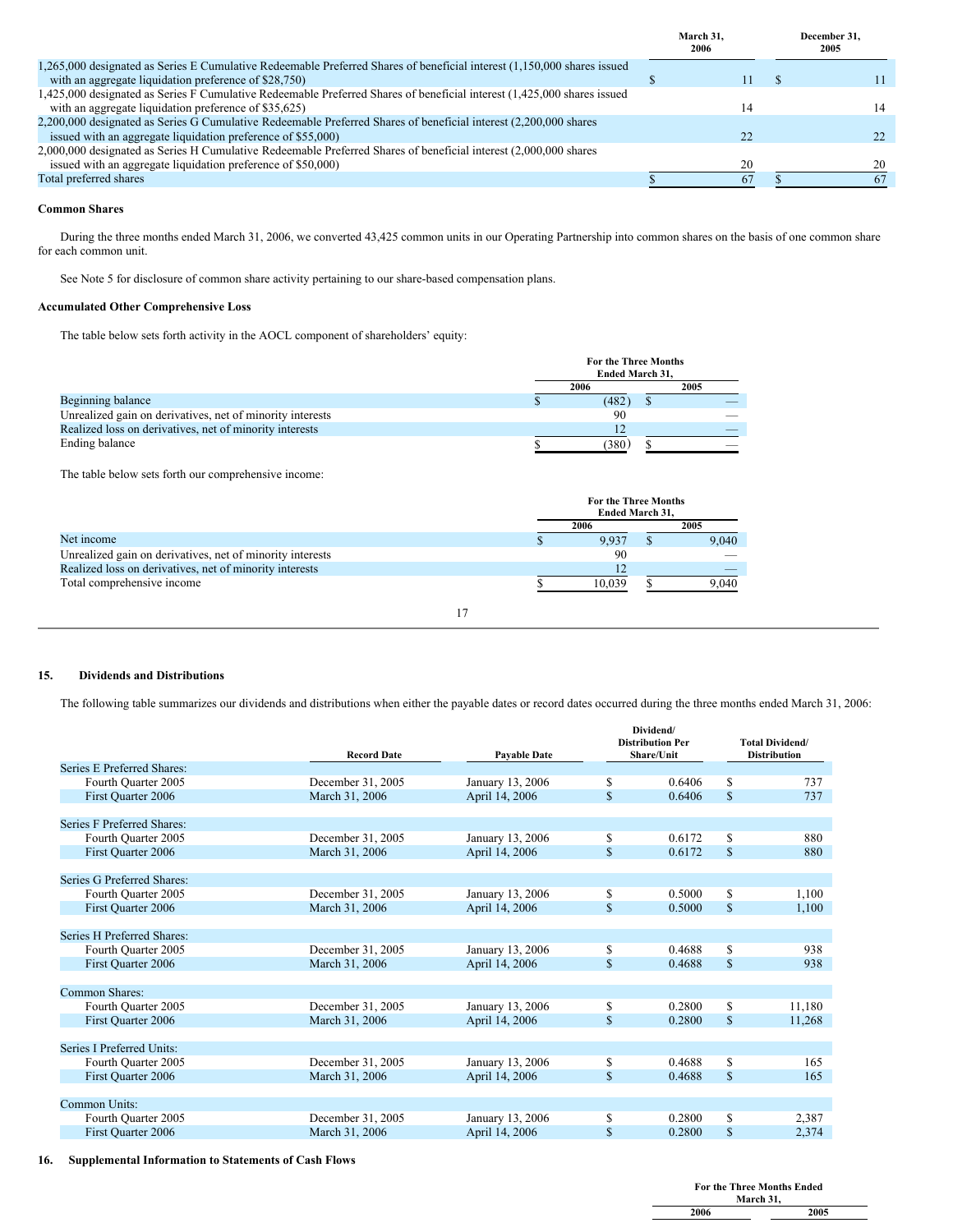| Supplemental schedule of non-cash investing and financing activities:                                           |        |         |
|-----------------------------------------------------------------------------------------------------------------|--------|---------|
|                                                                                                                 |        |         |
| Increase (decrease) in accrued capital improvements and leasing costs                                           | 6,307  | (1,091) |
| Amortization of discounts and premiums on mortgage loans to commercial real estate properties                   | 45     | 68      |
| Increase (decrease) in fair value of derivatives applied to AOCL and minority interests                         | 110    |         |
| Adjustments to minority interests resulting from changes in ownership of Operating Partnership by COPT          | 778    |         |
| Dividends/distribution payable                                                                                  | 16,878 | 14,766  |
| Decrease in minority interests and increase in shareholders' equity in connection with the conversion of common |        |         |
| units into common shares                                                                                        | 1,945  |         |
| Issuance of restricted shares                                                                                   |        | 3,481   |
|                                                                                                                 |        |         |

18

#### **17. Information by Business Segment**

As of March 31, 2006, we had nine primary office property segments: Baltimore/Washington Corridor; Northern Virginia; Suburban Baltimore, Maryland, Suburban Maryland; Greater Philadelphia; St. Mary's and King George Counties; Northern/Central New Jersey; Colorado Springs, Colorado; and San Antonio, Texas. During 2005, we also had an office property segment in Greater Harrisburg, Pennsylvania prior to the contribution of our properties in that region into a real estate joint venture in exchange for cash and a 20% interest in such joint venture on September 29, 2005.

The table below reports segment financial information. Our segment entitled "Other" includes assets and operations not specifically associated with the other defined segments, including corporate assets, investments in unconsolidated entities and elimination entries required in consolidation. We measure the performance of our segments based on total revenues less property operating expenses, a measure we define as net operating income ("NOI"). We believe that NOI is an important supplemental measure of operating performance for a REIT's operating real estate because it provides a measure of the core operations that is unaffected by depreciation, amortization, financing and general and administrative expenses; this measure is particularly useful in our opinion in evaluating the performance of geographic segments, same-office property groupings and individual properties.

|                                                 | Baltimore/<br>Washington<br>Corridor | Northern<br>Virginia |      | Suburban<br><b>Baltimore</b> |    | Suburban<br>Maryland |     | Greater<br>Philadelphia |    | St. Mary's &<br><b>King George</b><br>Counties |    | Colorado<br><b>Springs</b>      |      | Northern/<br><b>Central New</b><br><b>Jersey</b> | San<br>Antonio           |    | Greater<br>Harrisburg                 | Other  |    | Total       |
|-------------------------------------------------|--------------------------------------|----------------------|------|------------------------------|----|----------------------|-----|-------------------------|----|------------------------------------------------|----|---------------------------------|------|--------------------------------------------------|--------------------------|----|---------------------------------------|--------|----|-------------|
| Three Months Ended March 31, 2006               |                                      |                      |      |                              |    |                      |     |                         |    |                                                |    |                                 |      |                                                  |                          |    |                                       |        |    |             |
| Revenues                                        | 34,393 S                             | 15,573               | -S   | 7,357                        | -S | 3,553                | - S | 2,505                   | -S | 2,988                                          | -S | 1,289                           | - 55 | 2,893 S                                          | 1,810                    | -S | $-$ S                                 | (182)  | s  | 72,179      |
| Property operating expenses                     | 10,369                               | 5,490                |      | 2,840                        |    | 1,317                |     | 40                      |    | 691                                            |    | 491                             |      | 985                                              | 333                      |    | $\overline{\phantom{a}}$              | (489)  |    | 22,067      |
| <b>NOI</b>                                      | 24,024                               | 10,083               |      | 4,517                        |    | 2,236                |     | 2,465                   |    | 2,297                                          |    | 798                             |      | 1,908                                            | 1,477                    |    | $\hspace{1.0cm} \rule{1.5cm}{0.15cm}$ | 307    |    | 50,112      |
| Commercial real estate property<br>expenditures | 31,563                               | 3,123                |      | 871                          |    | 404                  |     | 338                     |    | 311                                            |    | 5,833                           |      | 587                                              | 7,702                    |    | $\qquad \qquad -$                     | (268)  |    | 50,464      |
| Segment assets at March 31, 2006                | 925,067                              | 462,441              |      | 187,732                      |    | 114,873              |     | 99,029                  |    | 98,818                                         |    | 69,086                          |      | 58,203                                           | 51,570                   |    | $\overline{\phantom{a}}$              | 76,056 |    | \$2,142,875 |
|                                                 |                                      |                      |      |                              |    |                      |     |                         |    |                                                |    |                                 |      |                                                  |                          |    |                                       |        |    |             |
| Three Months Ended March 31, 2005               |                                      |                      |      |                              |    |                      |     |                         |    |                                                |    |                                 |      |                                                  |                          |    |                                       |        |    |             |
| Revenues                                        | 29.679 S                             | 14,419               | - \$ | 2,662                        | -S | 2,454                | - 8 | 2,506                   | -8 | 2,878 \$                                       |    | $\overline{\phantom{a}}$        |      | 3,871 S                                          | $\overline{\phantom{0}}$ |    | $2,244$ \$                            | (86)   | -8 | 60,627      |
| Property operating expenses                     | 9,409                                | 5,015                |      | 1,173                        |    | 1,089                |     | 36                      |    | 706                                            |    | $\hspace{0.1mm}-\hspace{0.1mm}$ |      | 1,509                                            | $\overline{\phantom{a}}$ |    | 744                                   | (763)  |    | 18,918      |
| <b>NOI</b>                                      | 20,270                               | 9,404                |      | 1,489                        |    | 1.365                |     | 2,470                   |    | 2,172                                          |    | $\overline{\phantom{a}}$        |      | 2,362                                            |                          |    | 1.500                                 | 677    |    | 41,709      |
| Commercial real estate property<br>expenditures | 23,049                               | 22,393               |      | 1,158                        |    | 343                  |     | 207                     |    | 2,745                                          |    | $\overline{\phantom{a}}$        |      | 141                                              | 34,092                   |    | 109                                   | (58)   |    | 84,179      |
| Segment assets at March 31, 2005                | 792,391                              | 438,831              |      | 60,590                       |    | 68,486               |     | 100,636                 |    | 98,299                                         |    |                                 |      | 82,719                                           | 34,092                   |    | 67,631                                | 55,245 |    | 1,798,920   |
|                                                 |                                      |                      |      |                              |    |                      |     | 19                      |    |                                                |    |                                 |      |                                                  |                          |    |                                       |        |    |             |

The following table reconciles our segment revenues to total revenues as reported on our Consolidated Statements of Operations:

|                                                                   | <b>For the Three Months</b> | <b>Ended March 31.</b> |         |
|-------------------------------------------------------------------|-----------------------------|------------------------|---------|
|                                                                   | 2006                        |                        | 2005    |
| Segment revenues                                                  | 72,179                      |                        | 60.627  |
| Construction contract revenues                                    | 14.544                      |                        | 15,728  |
| Other service operations revenues                                 | 1.765                       |                        | 1,369   |
| Less: Revenues from discontinued real estate operations (Note 19) | (479)                       |                        | (1,699) |
| Total revenues                                                    | 88,009                      |                        | 76.025  |

The following table reconciles our segment property operating expenses to property operating expenses as reported on our Consolidated Statements of Operations:

|                                                                                         | <b>For the Three Months</b> | <b>Ended March 31.</b> |        |
|-----------------------------------------------------------------------------------------|-----------------------------|------------------------|--------|
|                                                                                         | 2006                        |                        | 2005   |
| Segment property operating expenses                                                     | 22,067                      |                        | 18,918 |
| Less: Property operating expenses from discontinued<br>real estate operations (Note 19) | (182                        |                        | (749   |
| Total property operating expenses                                                       | 21,885                      |                        | 18,169 |

The following table reconciles our NOI for reportable segments to income from continuing operations as reported on our Consolidated Statements of Operations:

|                                                     | <b>For the Three Months</b><br><b>Ended March 31.</b> |   |           |
|-----------------------------------------------------|-------------------------------------------------------|---|-----------|
|                                                     | 2006                                                  |   | 2005      |
| NOI for reportable segments                         | 50,112                                                | ъ | 41,709    |
| Construction contract revenues                      | 14,544                                                |   | 15,728    |
| Other service operations revenues                   | 1.765                                                 |   | 1,369     |
| Equity in loss of unconsolidated entities           | (23)                                                  |   |           |
| Income tax expense                                  | (215)                                                 |   | (457)     |
| Less:                                               |                                                       |   |           |
| Depreciation and other amortization associated with |                                                       |   |           |
| real estate operations                              | (19,313)                                              |   | (14, 169) |
| Construction contract expenses                      | (14,026)                                              |   | (14, 897) |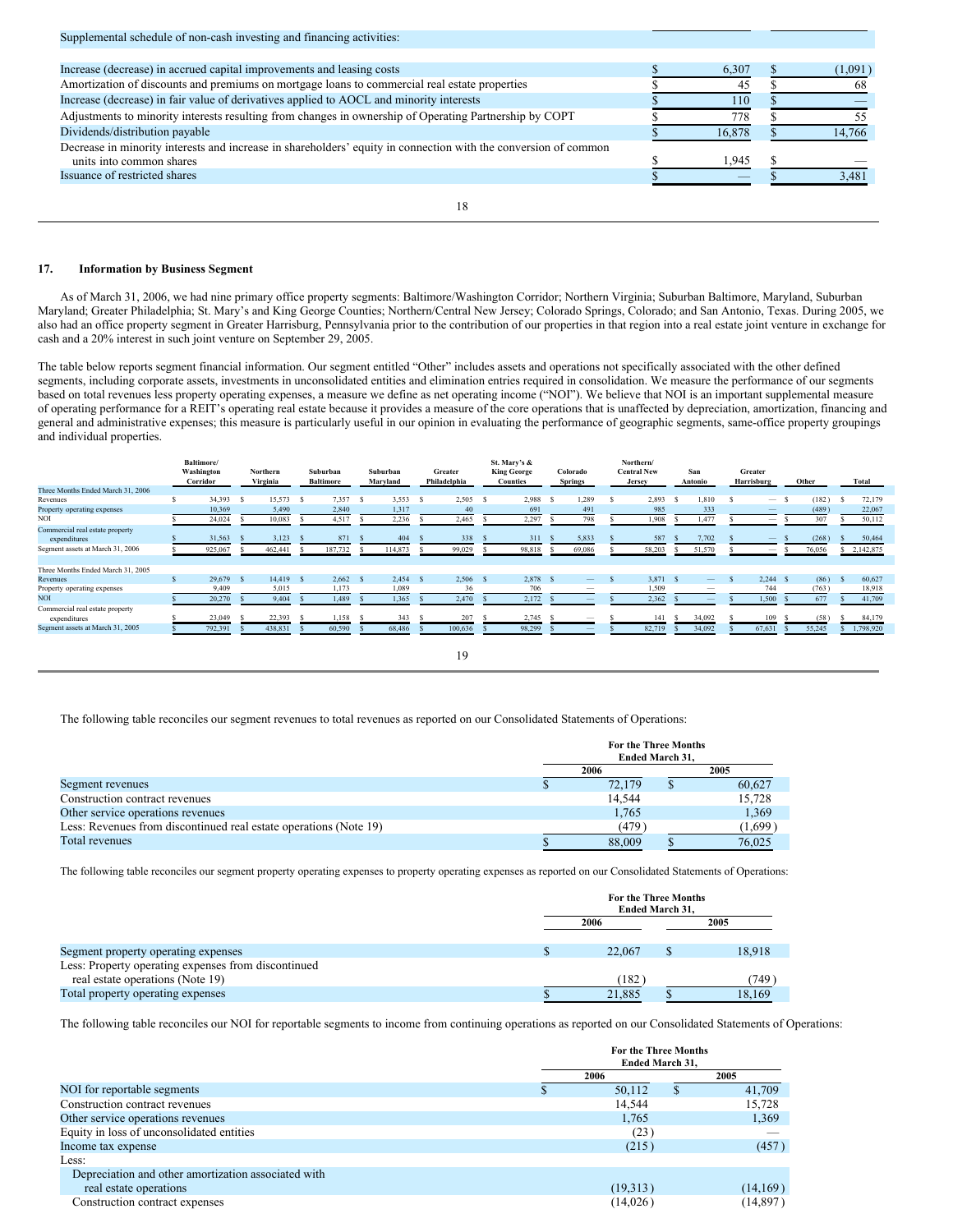| Other service operations expenses           | (1,678)   | (1,291)  |
|---------------------------------------------|-----------|----------|
| General and administrative expenses         | (3,963)   | (3,276)  |
| Interest expense on continuing operations   | (17, 584) | (12,962) |
| Amortization of deferred financing costs    | (559)     | (396)    |
| Minority interests in continuing operations | (1,041)   | (1, 433) |
| NOI from discontinued operations            | (297)     | (950)    |
| Income from continuing operations           | 7.722     | 8,975    |
|                                             |           |          |

The accounting policies of the segments are the same as those previously disclosed for Corporate Office Properties Trust and subsidiaries, where applicable. We did not allocate interest expense, amortization of deferred financing costs and depreciation and other amortization to segments since they are not included in the measure of segment profit reviewed by management. We also did not allocate construction contract

revenues, other service operations revenues, construction contract expenses, other service operations expenses, equity in loss of unconsolidated entities, general and administrative expense, income taxes and minority interests because these items represent general corporate items not attributable to segments.

# **18. Income Taxes**

COMI's provision for income tax expense consisted of the following:

|              | <b>For the Three Months</b><br>Ended March 31, |   |                 |
|--------------|------------------------------------------------|---|-----------------|
|              | 2006                                           |   | 2005            |
| Deferred     |                                                |   |                 |
| Federal      | 176                                            | D | 374             |
| <b>State</b> | 39                                             |   | 83              |
| Total        | 215                                            |   | 45 <sup>7</sup> |

Items contributing to temporary differences that lead to deferred taxes include net operating losses that are not deductible until future periods, depreciation and amortization, certain accrued compensation and compensation paid in the form of contributions to a deferred nonqualified compensation plan.

COMI's combined Federal and state effective tax rate was 39% for the three months ended March 31, 2006 and 2005.

# **19. Discontinued Operations**

Income from discontinued operations includes revenues and expenses associated with the following:

• three properties located in the Northern/Central New Jersey region that were sold on September 8, 2005;

- the two Lakeview at the Greens properties that were sold on February 6, 2006; and
- the 68 Culver Road property sold on March 8, 2006.

The table below sets forth the components of income from discontinued operations:

|                                                                         |       | <b>For the Three Months</b><br><b>Ended March 31.</b> |       |
|-------------------------------------------------------------------------|-------|-------------------------------------------------------|-------|
|                                                                         | 2006  |                                                       | 2005  |
| Revenue from real estate operations                                     | 479   |                                                       | 1,699 |
| Expenses from real estate operations:                                   |       |                                                       |       |
| Property operating expenses                                             | 182   |                                                       | 749   |
| Depreciation and amortization                                           | 24    |                                                       | 497   |
| Interest expense                                                        | 131   |                                                       | 396   |
| Expenses from real estate operations                                    | 337   |                                                       | 1,642 |
| Income from discontinued operations before gain on sales of real estate |       |                                                       |       |
| and minority interests                                                  | 142   |                                                       | 57    |
| Gain on sales of real estate                                            | 2,435 |                                                       |       |
| Minority interests in discontinued operations                           | (472) |                                                       | (11   |
| Income from discontinued operations, net of minority interests          | 2.105 |                                                       | 46    |

Interest expense that is specifically identifiable to properties included in discontinued operations is used in the computation of interest expense attributable to discontinued operations. When properties included in the borrowing base to support lines of credit are classified as discontinued operations, we

21

allocate a portion of such credit lines' interest expense to discontinued operations; we compute this allocation based on the percentage that the related properties represent of all properties included in the borrowing base to support such credit lines.

# **20. Commitments and Contingencies**

In the normal course of business, we are involved in legal actions arising from our ownership and administration of properties. Management does not anticipate that any liabilities that may result will have a materially adverse effect on our financial position, operations or liquidity. We are subject to various Federal, state and local environmental regulations related to our property ownership and operation. We have performed environmental assessments of our properties, the results of which have not revealed any environmental liability that we believe would have a materially adverse effect on our financial position, operations or liquidity.

# **Acquisitions**

As of March 31, 2006, we were under contract to acquire a property in Washington County, Maryland for \$9,000, subject to potential reductions ranging from \$750 to \$4,000; the amount of such decrease, if any, will be determined based on defined levels of job creation resulting from the future development of the property taking place. Upon completion of this acquisition, we will be obligated to incur \$7,500 in development and construction costs for the property. We submitted a \$500 deposit in connection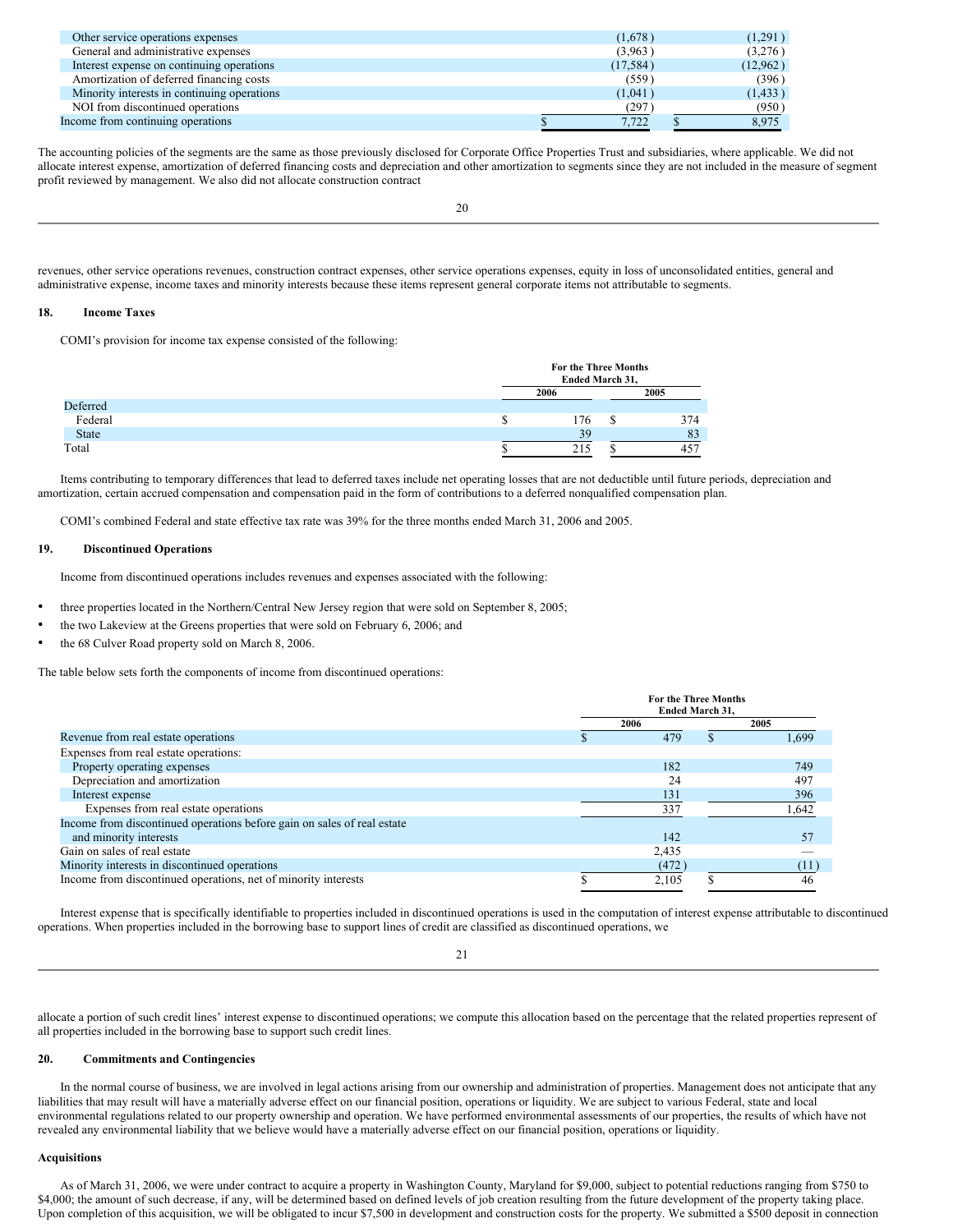#### with this acquisition.

On March 31, 2006, we were also under contract to acquire, for \$78,000, a mixed-use facility containing 328,000 square feet of office space and 285,000 square feet of warehouse space, located in Columbia, Maryland. We submitted a \$750 deposit in connection with this acquisition.

#### **Joint Ventures**

As part of our obligations under the partnership agreement of Harrisburg Corporate Gateway Partners, LP, we may be required to make unilateral payments to fund rent shortfalls on behalf of a tenant that was in bankruptcy at the time the partnership was formed. Our total unilateral commitment under this guaranty is approximately \$712; the tenant's account was current as of March 31, 2006. We also agreed to indemnify the partnership's lender for 80% of any losses under standard nonrecourse loan guarantees (environmental indemnifications and guarantees against fraud and misrepresentation) during the period of time in which we manage the partnership's properties; we do not expect to incur any losses under these loan guarantees.

For Route 46 Partners, we may be required to fund leasing commissions associated with leasing space in this joint venture's building to the extent such commissions exceed a defined amount; we do not expect that any such funding, if required, will be material to us. In addition, we agreed to unilaterally loan the joint venture an additional \$181 in the event that funds are needed by the entity.

We are party to a contribution agreement that formed a joint venture relationship with a limited partnership to develop up to 1.8 million square feet of office space on 63 acres of land located in Hanover, Maryland. Under the contribution agreement, we agreed to fund up to \$2,200 in pre-construction costs associated with the property. As we and the joint venture partner agree to proceed with the construction of buildings in the future, we would make additional cash capital contributions into newly-formed entities and our joint venture partner would contribute land into such entities. We will have a 50% interest in this joint venture relationship.

We may need to make our pro rata share of additional investments in our real estate joint ventures (generally based on our percentage ownership) in the event that additional funds are needed. In the event that the other members of these joint ventures do not pay their share of investments when additional funds are needed, we may then need to make even larger investments in these joint ventures.

22

In two of the consolidated joint ventures that we owned as of March 31, 2006, we would be obligated to acquire the other members' 50% interests in the joint ventures if defined events were to occur. The amounts we would need to pay for those membership interests are computed based on the amounts that the owners of the interests would receive under the joint venture agreements in the event that office properties owned by the joint ventures were sold for a capitalized fair value (as defined in the agreements) on a defined date. We estimate the aggregate amount we would need to pay for the other members' membership interests in these joint ventures to be \$1,691; however, since the determination of this amount is dependent on the operations of the office properties, which are not both completed and sufficiently occupied, this estimate is preliminary and could be materially different from the actual obligation.

# **Ground Lease**

On March 8, 2006, we entered into a 62 year ground lease agreement on a five-acre land parcel on which we intend to construct a 24,000 square foot property. We paid \$118 to the lessor upon lease execution and expect to pay an additional \$399 in rent under the lease in 2006; no other rental payments are required over the life of the lease, although we are responsible for expenses associated with the property. We will recognize the total lease payments incurred under the lease evenly over the term of the lease.

#### **Operating Leases**

We are obligated as lessee under seven operating leases for office space. Future minimum rental payments due under the terms of these leases as of March 31, 2006 follow:

| 2006 | ۰D | 242       |
|------|----|-----------|
| 2007 |    | 80        |
| 2008 |    | 71<br>- 1 |
| 2009 |    |           |
|      | ۰D | 404       |

#### **Other Operating Leases**

We are obligated under various leases for vehicles and office equipment. Future minimum rental payments due under the terms of these leases as of March 31, 2006 follow:

| 2006 | S | 309                     |
|------|---|-------------------------|
| 2007 |   | 316                     |
| 2008 |   | 230                     |
| 2009 |   | 80                      |
| 2010 |   | $\overline{\mathbf{a}}$ |
|      | Φ | 938                     |

# **Environmental Indemnity Agreement**

We agreed to provide certain environmental indemnifications in connection with a lease of three properties in our New Jersey region. The prior owner of the properties, a Fortune 100 company that is responsible for groundwater contamination at such properties, previously agreed to indemnify us for (1) direct losses incurred in connection with the contamination and (2) its failure to perform remediation activities required by the State of New Jersey, up to the point that the state declares the remediation to be complete. Under the lease agreement, we agreed to the following:

- to indemnify the tenant against losses covered under the prior owner's indemnity agreement if the prior owner fails to indemnify the tenant for such losses. This indemnification is capped at \$5,000 in perpetuity after the State of New Jersey declares the remediation to be complete;
- to indemnify the tenant for consequential damages (e.g., business interruption) at one of the buildings in perpetuity and another of the buildings for 15 years after the tenant's acquisition of the property from us, if such acquisition occurs. This indemnification is capped at \$12,500; and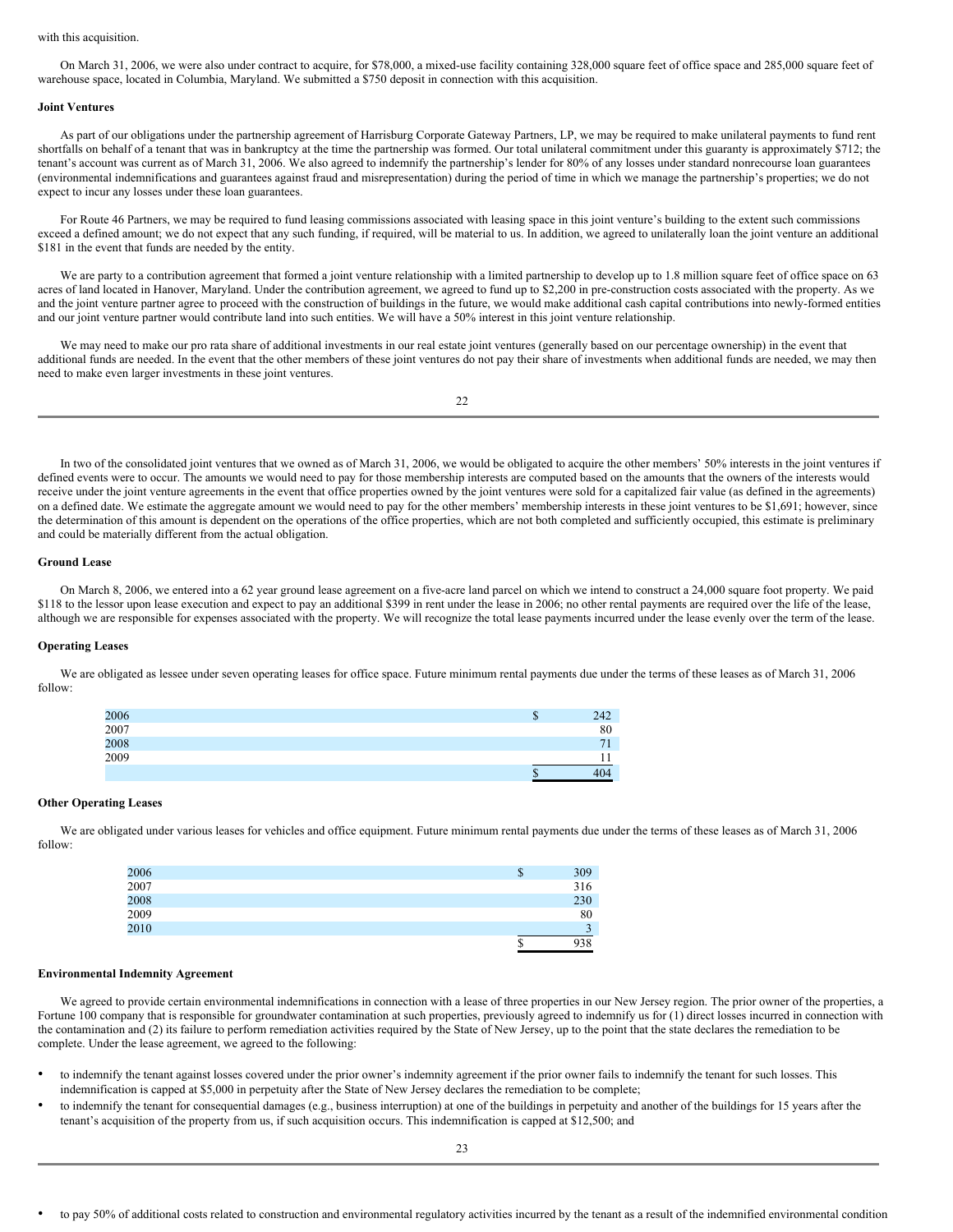of the properties. This indemnification is capped at \$300 annually and \$1,500 in the aggregate.

# **21. Pro Forma Financial Information (Unaudited)**

We accounted for our 2005 and 2006 acquisitions using the purchase method of accounting. We included the results of operations on our acquisitions in our Consolidated Statements of Operations from their respective purchase dates through March 31, 2006.

We prepared our pro forma condensed consolidated financial information presented below as if our acquisition of the Hunt Valley/Rutherford portfolios on December 22, 2005 had occurred at the beginning of the respective periods. The pro forma financial information is unaudited and is not necessarily indicative of the results that actually would have occurred if these acquisitions and dispositions had occurred at the beginning of the respective periods, nor does it purport to indicate our results of operations for future periods.

|                                                                                       | <b>For the Three</b><br><b>Months Ended</b><br>March 31,<br>2005 |
|---------------------------------------------------------------------------------------|------------------------------------------------------------------|
| Pro forma total revenues                                                              | 80,663                                                           |
| Pro forma net income                                                                  | 8,490                                                            |
| Pro forma net income available to common shareholders                                 | 4,836                                                            |
| Pro forma earnings per common share on net income<br>available to common shareholders |                                                                  |
| <b>Basic</b>                                                                          | 0.13                                                             |
| Diluted                                                                               | 0.13                                                             |

#### **22. Subsequent Events**

In April 2006, we sold 2.0 million common shares to an underwriter at a net price of \$41.31 per share for gross proceeds before offering costs of \$82,620. We contributed the proceeds to our Operating Partnership in exchange for 2.0 million common units. The proceeds were used primarily to pay down our Revolving Credit Facility.

On April 4, 2006, we entered into a 62-year ground lease agreement on a six-acre land parcel on which we expect to construct a 110,000 square foot property. We paid \$550 to the lessor upon lease execution and expect to pay an additional \$1,870 in rent under the lease by 2007. No other rental payments are required over the life of the lease, although we are responsible for expenses associated with the property. We will recognize the total lease payments incurred under the lease evenly over the term of the lease.

On April 21, 2006, we acquired a 20-acre land parcel that we believe can support approximately 300,000 developable square feet for a contract price of \$1,050 using cash reserves.

On April 27, 2006, we entered into two interest rate swap agreements that fix the one-month LIBOR base rate at 5.232% on an aggregate notional amount of \$50,000. These swap agreements became effective on May 1, 2006 and carry three-year terms.

<span id="page-14-0"></span>24

#### **Item 2. Management's Discussion and Analysis of Financial Condition and Results of Operations**

#### **Overview**

We are a REIT that focuses on the acquisition, development, ownership, management and leasing of primarily Class A suburban office properties in select, demographically strong submarkets where we can achieve critical mass, operating synergies and key competitive advantages, including attracting high quality tenants and securing acquisition and development opportunities. As of March 31, 2006, our investments in real estate included the following:

- 163 wholly owned operating properties totaling 13.7 million square feet;
- 13 wholly owned properties under construction or development that we estimate will total approximately 1.6 million square feet upon completion and two wholly owned office properties totaling approximately 115,000 square feet that were under redevelopment;
- wholly owned land parcels totaling 352 acres that we believe are potentially developable into approximately 5.1 million square feet; and
- partial ownership interests in a number of other real estate projects in operations or under development or redevelopment.

During the three months ended March 31, 2006, we:

- experienced increased revenues, operating expenses and operating income due primarily to the addition of properties through acquisition and construction activities since January 1, 2005;
- finished the period with occupancy for our wholly owned portfolio of properties at 93.3%;
- acquired a 60,000 square foot property to be redeveloped, and 41 acres of land thatcan support up to approximately 465,000 developable square feet, for \$12.2 million;
- placed into service a newly-constructed property totaling 162,000 square feet in the Baltimore/Washington Corridor; and
- sold three operating properties and a newly constructed property for a total of \$29.2 million.

In this section, we discuss our financial condition and results of operations as of and for the three months ended March 31, 2006. This section includes discussions on, among other things:

- our results of operations and why various components of our Consolidated Statements of Operations changed for the three months ended March 31, 2006 compared to the same period in 2005;
- how we raised cash for acquisitions and other capital expenditures during the three months ended March 31, 2006;
- our cash flows:
- how we expect to generate cash for short and long-term capital needs;
- our off-balance sheet arrangements in place that are reasonably likely to affect our financial condition, results of operations and liquidity;
- our commitments and contingencies; and
- the computation of our Funds from Operations for the three months ended March 31, 2006 and 2005.

You should refer to our Consolidated Financial Statements as you read this section.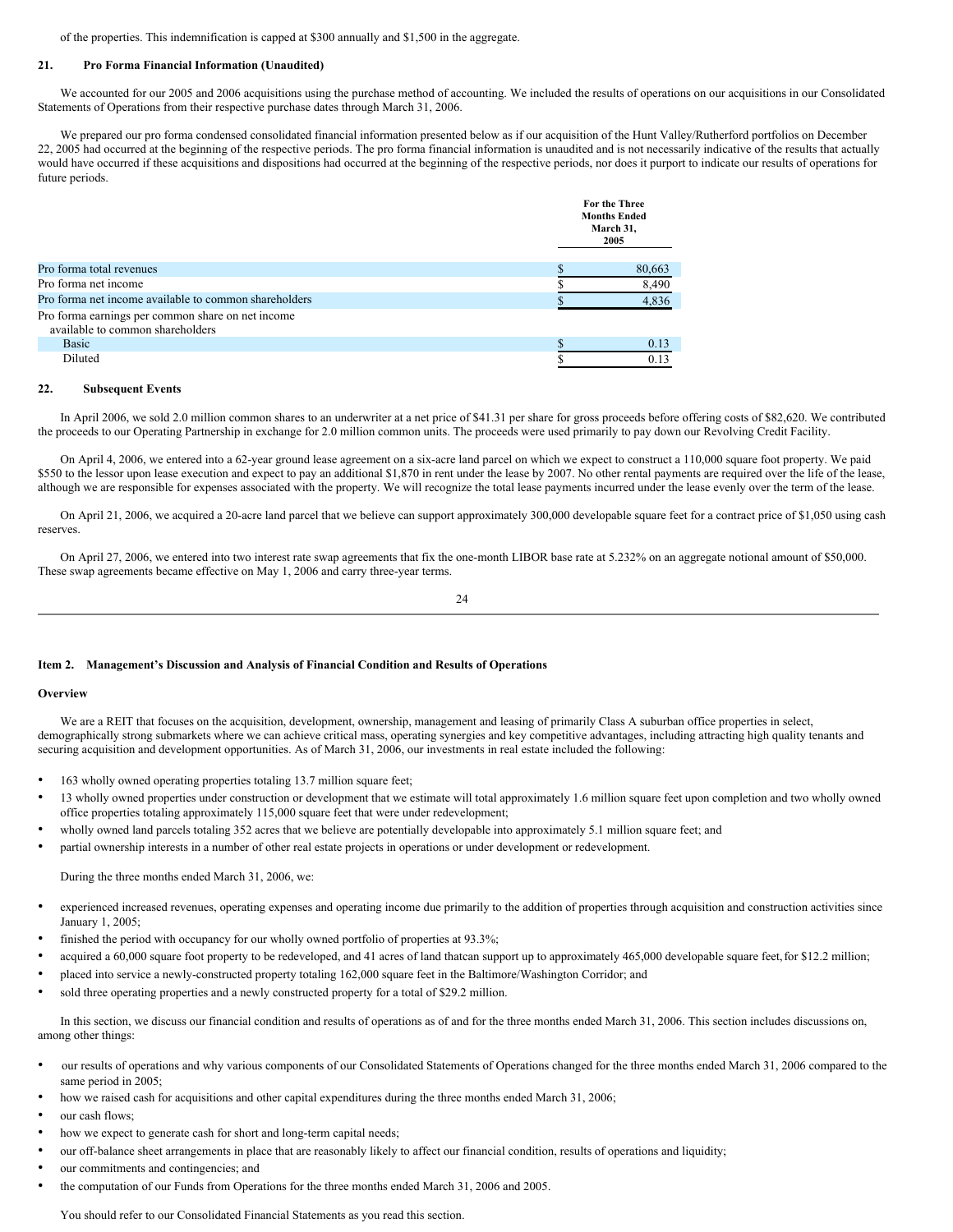This section contains "forward-looking" statements, as defined in the Private Securities Litigation Reform Act of 1995, that are based on our current expectations, estimates and projections about future events and financial trends affecting the financial condition and operations of our business. Forward-looking statements can be identified by the use of words such as "may," "will," "should," "expect," "estimate" or other comparable terminology. Forward-looking statements are inherently subject to risks and uncertainties, many of which we cannot predict with accuracy and some of which we might not even anticipate. Although we believe that the expectations, estimates and projections reflected in such forward-looking statements are based on reasonable assumptions at the time made, we can give no assurance that these expectations, estimates and projections will be achieved. Future events and actual results may differ

materially from those discussed in the forward-looking statements. Important factors that may affect these expectations, estimates and projections include, but are not limited to:

- our ability to borrow on favorable terms;
- general economic and business conditions, which will, among other things, affect office property demand and rents, tenant creditworthiness, interest rates and financing availability;
- adverse changes in the real estate markets, including, among other things, increased competition with other companies;
- risks of real estate acquisition and development activities, including, among other things, risks that development projects may not be completed on schedule, that tenants may not take occupancy or pay rent or that development and operating costs may be greater than anticipated;
- risks of investing through joint venture structures, including risks that our joint venture partners may not fulfill their financial obligations as investors or may take actions that are inconsistent with our objectives;
- our ability to satisfy and operate effectively under federal income tax rules relating to real estate investment trusts and partnerships;
- governmental actions and initiatives; and
- environmental requirements.

We undertake no obligation to update or supplement forward-looking statements.

26

# **Corporate Office Properties Trust and Subsidiaries Operating Data Variance Analysis**

#### **(Dollars for this table are in thousands, except per share data)**

|                                                               |             | For the Three Months Ended March 31, |               |          |              |          |            |  |
|---------------------------------------------------------------|-------------|--------------------------------------|---------------|----------|--------------|----------|------------|--|
|                                                               |             | 2006                                 |               | 2005     |              | Variance | % Change   |  |
| Revenues                                                      |             |                                      |               |          |              |          |            |  |
| Rental revenue                                                | S           | 62,662                               | S.            | 51,701   | \$           | 10,961   | 21.2%      |  |
| Tenant recoveries and other real estate operations revenue    |             | 9.038                                |               | 7,227    |              | 1.811    | $25.1\%$   |  |
| Construction contract revenues                                |             | 14,544                               |               | 15,728   |              | (1, 184) | $(7.5)\%$  |  |
| Other service operations revenues                             |             | 1,765                                |               | 1,369    |              | 396      | 28.9%      |  |
| Total revenues                                                |             | 88,009                               |               | 76,025   |              | 11,984   | 15.8%      |  |
| <b>Expenses</b>                                               |             |                                      |               |          |              |          |            |  |
| Property operating expenses                                   |             | 21,885                               |               | 18,169   |              | 3,716    | 20.5%      |  |
| Depreciation and other amortization associated with           |             |                                      |               |          |              |          |            |  |
| real estate operations                                        |             | 19,313                               |               | 14,169   |              | 5,144    | 36.3%      |  |
| Construction contract expenses                                |             | 14.026                               |               | 14,897   |              | (871)    | $(5.8)\%$  |  |
| Other service operations expenses                             |             | 1,678                                |               | 1,291    |              | 387      | 30.0%      |  |
| General and administrative expense                            |             | 3,963                                |               | 3,276    |              | 687      | 21.0%      |  |
| Total operating expenses                                      |             | 60,865                               |               | 51,802   |              | 9,063    | $17.5\%$   |  |
| Operating income                                              |             | 27,144                               |               | 24,223   |              | 2,921    | $12.1\%$   |  |
| Interest expense and amortization of deferred financing costs |             | (18, 143)                            |               | (13,358) |              | (4,785)  | 35.8%      |  |
| Equity in loss of unconsolidated entities                     |             | (23)                                 |               |          |              | (23)     | N/A        |  |
| Income tax expense                                            |             | (215)                                |               | (457)    |              | 242      | $(53.0)\%$ |  |
| Income from continuing operations before minority interests   |             | 8,763                                |               | 10,408   |              | (1,645)  | $(15.8)\%$ |  |
| Minority interests in income from continuing operations       |             | (1,041)                              |               | (1, 433) |              | 392      | $(27.4)\%$ |  |
| Income from discontinued operations, net                      |             | 2,105                                |               | 46       |              | 2,059    | 4476.1%    |  |
| Gain on sales of real estate, net                             |             | 110                                  |               | 19       |              | 91       | 478.9%     |  |
| Net income                                                    |             | 9.937                                |               | 9,040    |              | 897      | 9.9%       |  |
| Preferred share dividends                                     |             | (3,654)                              |               | (3,654)  |              |          | $0.0\%$    |  |
| Net income available to common shareholders                   | S           | 6,283                                | S.            | 5,386    | $\mathbb{S}$ | 897      | 16.7%      |  |
| Basic earnings per common share                               |             |                                      |               |          |              |          |            |  |
| Income from continuing operations                             | \$          | 0.11                                 | <sup>\$</sup> | 0.15     | S            | (0.04)   | $(26.7)\%$ |  |
| Net income                                                    | $\mathbf S$ | 0.16                                 | $\mathbf S$   | 0.15     | $\mathbb{S}$ | 0.01     | $6.7\%$    |  |
| Diluted earnings per common share                             |             |                                      |               |          |              |          |            |  |
| Income from continuing operations                             | \$          | 0.10                                 | $\mathbb{S}$  | 0.14     | \$           | (0.04)   | $(28.6)\%$ |  |
| Net income                                                    | S           | 0.15                                 | \$            | 0.14     | \$           | 0.01     | $7.1\%$    |  |
|                                                               |             |                                      |               |          |              |          |            |  |
|                                                               | 27          |                                      |               |          |              |          |            |  |

#### **Results of Operations**

While reviewing this section, you should refer to the "Operating Data Variance Analysis" table set forth on the preceding page, as it reflects the computation of the variances described in this section.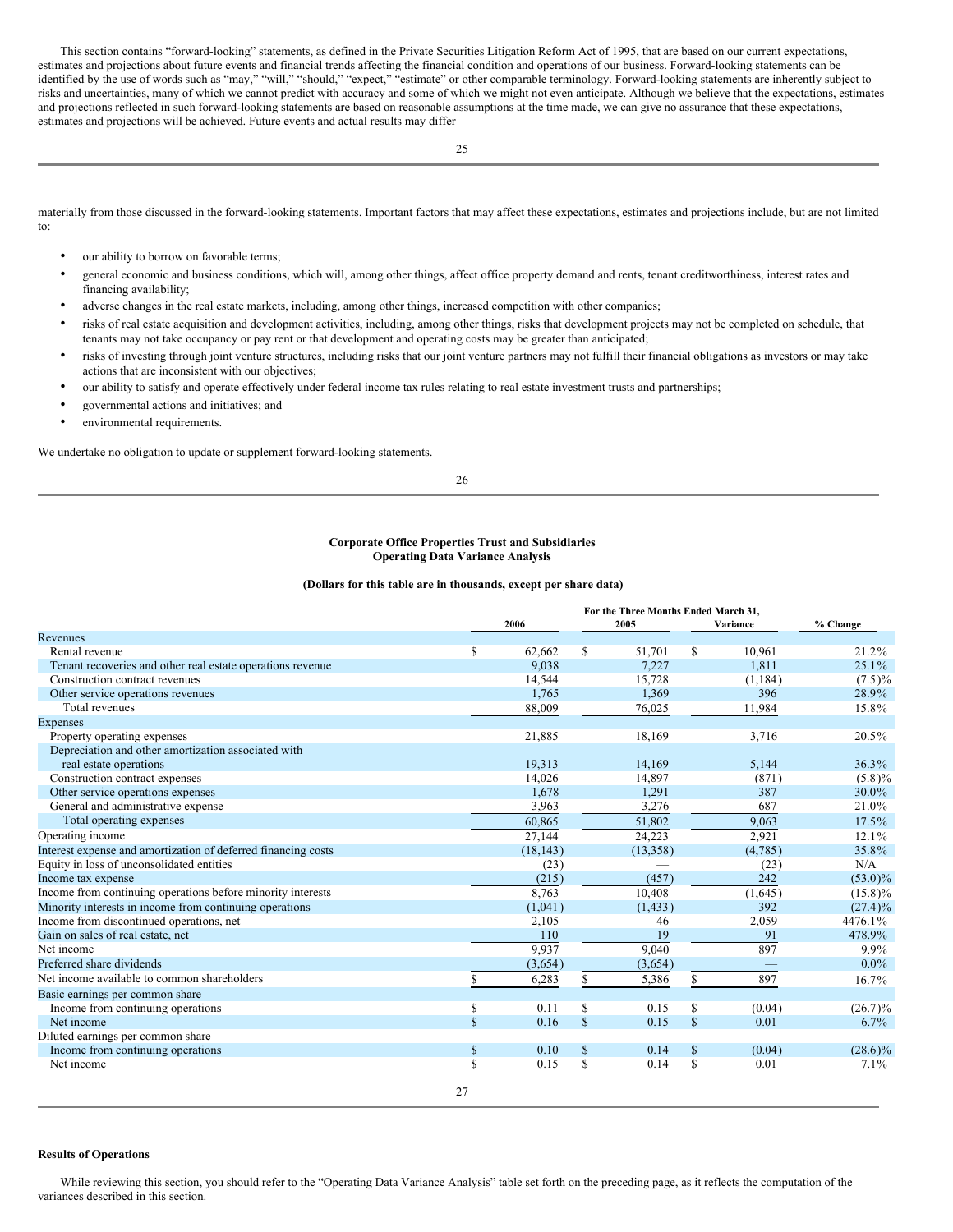## Occupancy and Leasing

The table below sets forth leasing information pertaining to our portfolio of wholly owned operating properties:

|                                                                          | March 31, |           | December 31. |
|--------------------------------------------------------------------------|-----------|-----------|--------------|
|                                                                          | 2006      |           | 2005         |
| Occupancy rates                                                          |           |           |              |
| Total                                                                    |           | 93.3%     | 94.0%        |
| Baltimore/Washington Corridor                                            |           | $95.2\%$  | $96.2\%$     |
| Northern Virginia                                                        |           | 92.9%     | 96.4%        |
| Suburban Baltimore                                                       |           | 86.5%     | 84.7%        |
| Suburban Maryland                                                        |           | 80.0%     | 79.8%        |
| St. Mary's and King George Counties                                      |           | $96.8\%$  | 95.4%        |
| Greater Philadelphia                                                     |           | $100.0\%$ | $100.0\%$    |
| Northern/Central New Jersey                                              |           | $95.7\%$  | $96.4\%$     |
| Colorado Springs, Colorado                                               |           | 83.1%     | 85.8%        |
| San Antonio, Texas                                                       |           | $100.0\%$ | 100.0%       |
| Average contractual annual rental rate per square foot at period end (1) |           | 20.72     | 20.28        |

(1) Includes estimated expense reimbursements.

We renewed 64.9% of the square footage under leases scheduled to expire in the three months ended March 31, 2006 (including the effect of early renewals and excluding the effect of early lease terminations). During this period, 43% of the vacated square footage under leases scheduled to expire was attributable to one tenant in one of our properties.

The table below sets forth occupancy information pertaining to properties in which we have a partial ownership interest:

|                             |                 | <b>Occupancy Rates at</b> |               |  |  |  |
|-----------------------------|-----------------|---------------------------|---------------|--|--|--|
|                             | Ownership       | March 31,                 | December 31,  |  |  |  |
| <b>Geographic Region</b>    | <b>Interest</b> | 2006                      | 2005          |  |  |  |
| Suburban Maryland           | 80.0%           | $47.9\%$                  | $47.9\%$      |  |  |  |
| Northern Virginia           | $92.5\%$        | $100.0\%$ (1)             | $100.0\%$ (1) |  |  |  |
| Greater Harrisburg          | $20.0\%$        | 89.4%                     | 89.4%         |  |  |  |
| Northern/Central New Jersey | 20.0%           | 81.6%                     | 80.9%         |  |  |  |

(1) Excludes the effect of 62,000 unoccupied square feet undergoing redevelopment at period end.

#### Revenues from real estate operations and property operating expenses

We typically view our changes in revenues from real estate operations and property operating expenses as being comprised of three main components:

• Changes attributable to the operations of properties owned and 100% operational throughout the two years being compared. We define these as changes from "Same-Office Properties." For example, when comparing the three months ended March 31, 2005 and 2006, Same-Office Properties would be properties owned and 100% operational from January 1, 2005 through March 31, 2006.

28

- Changes attributable to operating properties acquired during the two periods being compared and newly-constructed properties that were placed into service and not 100% operational throughout the two periods being compared. We define these as changes from "Property Additions."
- Changes attributable to properties sold during the two periods being compared that are not reported as discontinued operations. We define these as changes from "Sold Properties."

The table below sets forth the components of our changes in revenues from real estate operations and property operating expenses (dollars in thousands):

| Total                   |
|-------------------------|
| <b>Dollar</b><br>Change |
|                         |
| 10,961                  |
|                         |
| 1,811                   |
| 12,772                  |
|                         |
| 3,716                   |
|                         |
|                         |
| 295                     |
|                         |
| 485                     |
|                         |
|                         |
| 181                     |
|                         |

<sup>(1)</sup> Includes 38 acquired properties and five newly-constructed properties.

<sup>(2)</sup> Includes sold properties that are not reported as discontinued operations.

<sup>(3)</sup> Includes, among other things, the effects of amounts eliminated in consolidation. Certain amounts eliminated in consolidation are attributable to the Property Additions and Same-Office Properties.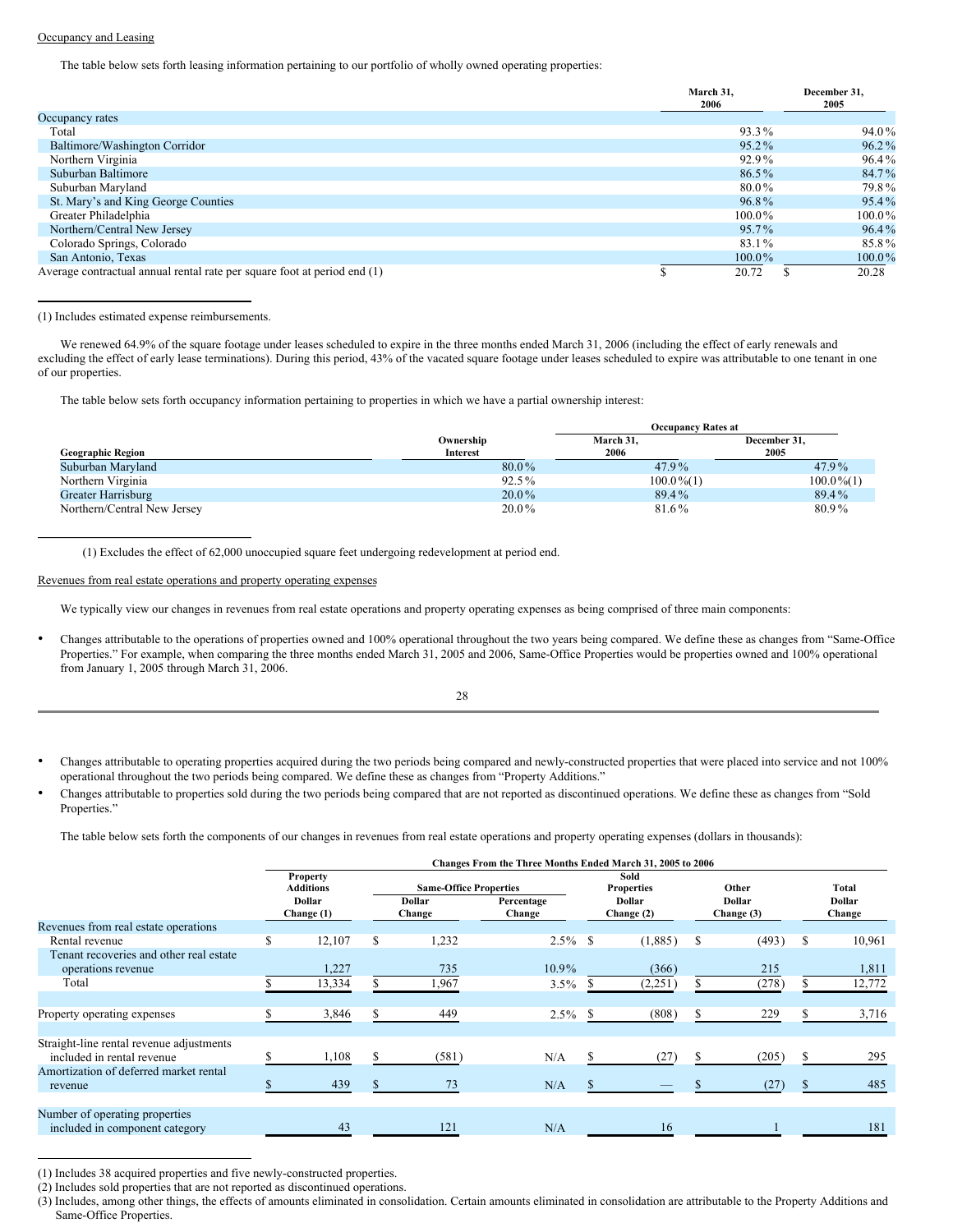As the table above indicates, our total increase in revenues from real estate operations and property operating expenses was attributable primarily to the Property Additions.

The increase in revenues from real estate operations for the Same-Office Properties included the following:

- an increase in rental revenue from the Same-Office Properties attributable primarily to changes in occupancy and rental rates between the two periods; and
- an increase in tenant recoveries and other revenue from the Same-Office Properties due primarily to higher tenant billings resulting from our projections for increased property operating expenses in 2006 compared to 2005.

The increase in operating expenses for the Same-Office Properties included the following:

- an increase of \$333,000, or 18.3%, in repairs and maintenance labor due in large part to higher labor hour rates resulting from an increase in the underlying costs for labor;
- an increase of \$317,000, or 8.4%, in utilities due to (1) rate increases and (2) changes in occupancy and lease structures;

29

- an increase of \$243,000, or 11.5%, in cleaning expenses due primarily to our assumption of responsibility for payment of such costs at certain properties due to changes in occupancy and lease structures; and
- a decrease of \$1.1 million, or 59.3% due to decreased snow removal expenses.

#### Depreciation and amortization

Of the \$5.1 million increase in our depreciation and other amortization associated with real estate operations included in continuing operations, \$4.7 million was attributable to the Property Additions.

#### General and administrative expenses

The increase in general and administrative expenses of \$687,000, or 21.0%, included an increase of \$668,000, or 24.8%, in compensation expense due primarily to additional employee positions to support our growth and increased salaries and bonuses for existing employees.

#### Interest expense and amortization of deferred financing costs

Our interest expense and amortization of deferred financing costs increased \$4.8 million, or 35.8%, which includes the effects of a 30.0% increase in our average outstanding debt balance resulting from our 2005 and 2006 acquisition and construction activities and an increase in our weighted average interest rates from 5.8% to 6.1%.

#### **Minority** interests

Interests in our Operating Partnership are in the form of preferred and common units. The line entitled "minority interests in income from continuing operations" on our Consolidated Statements of Operations includes primarily income before minority interests allocated to preferred and common units not owned by us; for the amount of this line attributable to preferred units versus common units, you should refer to our Consolidated Statements of Operations. Income is allocated to minority interest preferred unitholders in an amount equal to the priority return from the Operating Partnership to which they are entitled. Income is allocated to minority interest common unitholders based on the income earned by the Operating Partnership after allocation to preferred unitholders multiplied by the percentage of the common units in the Operating Partnership owned by those common unitholders.

As of March 31, 2006, we owned 95% of the outstanding preferred units and approximately 82% of the outstanding common units. Changes in the percentage of the Operating Partnership owned by minority interests during the periods presented reflected the following:

- the issuance of additional units to us as we issued new common shares since January 1, 2005 due to the fact that we receive common units in the Operating Partnership each time we issue common shares;
- the exchange of common units for our common shares by certain minority interest holders of common units; and
- our issuance of 232,655 common units to third parties in connection with acquisitions during 2005.

The decrease in income allocated to minority interest holders of common units included in income from continuing operations was attributable primarily to the following:

- a decrease in the Operating Partnership's income from continuing operations before minority interests due in large part to the changes described above; and
- a decrease attributable to our increasing ownership of common units (from 80% at December 31, 2004 to 82% at March 31, 2006).

# Income from discontinued operations, net of minority interests

Our income from discontinued operations increased due primarily to the sale of three properties in the current period from which we recognized a gain of \$2.4 million before allocation to minority interests.

#### Diluted earnings per common share

Diluted earnings per common share on net income available to common shareholders increased due to the effect of the increase in net income available to common shareholders in the current period, offset somewhat by the higher number of shares outstanding during the current period.

#### **Liquidity and Capital Resources**

#### Cash and cash equivalents

Our cash and cash equivalents balance totaled \$20.2 million as of March 31, 2006, an 87% increase from the balance at December 31, 2005. The cash and cash equivalents balances that we carry as of a point in time can vary significantly due in part to the inherent variability of the cash needs of our acquisition and development activities. We maintain sufficient cash and cash equivalents to meet our operating cash requirements and short term investing and financing cash requirements. When we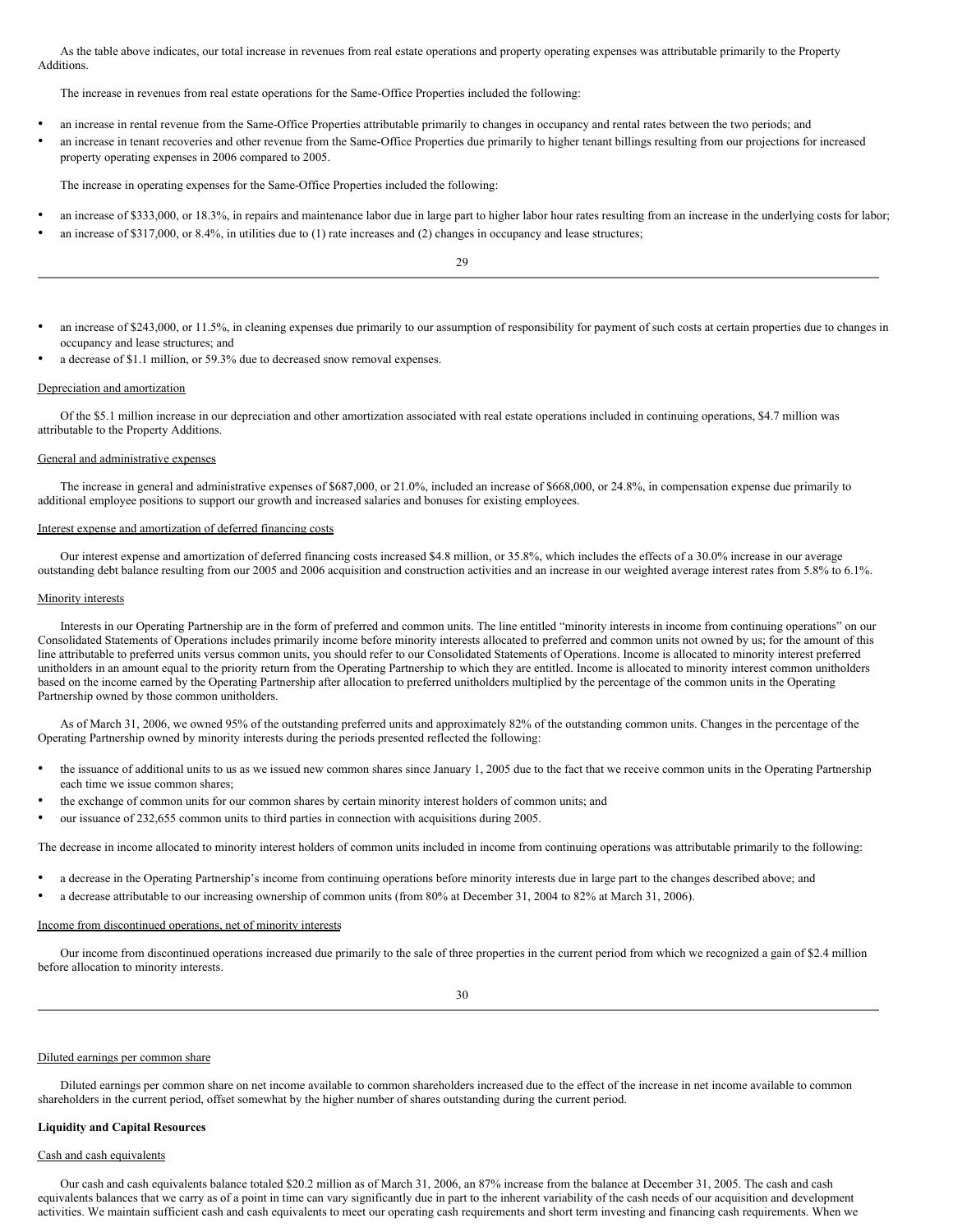determine that the amount of cash and cash equivalents on hand is more than we need to meet such requirements, we may pay down our Revolving Credit Facility or forgo borrowing under construction loan credit facilities to fund development activities.

#### Operating Activities

We generated most of our cash from the operations of our properties. Most of the amount by which our revenues from real estate operations exceeded property operating expenses was cash flow; we applied most of this cash flow towards interest expense, scheduled principal amortization on mortgage loans, dividends to our shareholders, distributions to minority interest holders of preferred and common units in the Operating Partnership, capital improvements and leasing costs for our operating properties and general and administrative expenses.

Our cash flow from operations determined in accordance with GAAP increased \$4.5 million, or 18.0%, when comparing the three months ended March 31, 2006 and 2005; this increase is attributable in large part to the additional cash flow from operations generated by our newly-acquired and newly-constructed properties. We expect to continue to use cash flow provided by operations to meet our short-term capital needs, including all property operating expenses, general and administrative expenses, interest expense, scheduled principal amortization of mortgage loans, dividends and distributions and capital improvements and leasing costs. We do not anticipate borrowing to meet these requirements.

#### Investing and Financing Activities During the Three Months Ended March 31, 2006

We acquired a building to be redeveloped totaling 60,000 square feet, and four parcels of land that we believe can support up to 465,000 developable square feet, for \$12.2 million. These acquisitions were financed using the following:

- \$7.0 million in borrowings under our Revolving Credit Facility;
- \$2.4 using an escrow funded by proceeds from one of our property sales discussed below; and
- cash reserves for the balance.

We also acquired a 50% interest in a joint venture owning a land parcel for \$1.8 million using cash reserves. The joint venture is constructing an office property totaling approximately 44,000 square feet on the land parcel. Prior to the acquisition of our 50% interest, the entity already had in place a construction loan, the balance of which was \$3.2 million at March 31, 2006.

On March 8, 2006, we entered into a 62-year ground lease agreement on a five-acre land parcel on which we intend to construct a 24,000 square foot property. We paid \$118,000 to the lessor upon lease execution and expect to pay an additional \$399,000 in rent under the lease in 2006; no other rental

| I<br>I<br>$\sim$ |  |
|------------------|--|

payments are required over the life of the lease, although we are responsible for expenses associated with the property.

During 2006, we placed into service a 162,000 square foot property in the Baltimore/Washington Corridor that was 100% leased at March 31, 2006. Costs incurred on this property through March 31, 2006 totaled \$29.3 million, \$5.7 million of which was incurred in the three months ended March 31, 2006.

At March 31, 2006, we had construction activities underway on nine office properties totaling 1.1 million square feet that were 41% pre-leased, including 7,000 square feet in one property placed into service in 2005; we owned 100% of eight of these properties and 50% of one of these properties. Costs incurred on these properties through March 31, 2006 totaled approximately \$124.8 million, of which approximately \$19.6 million was incurred during the three months ended March 31, 2006. We have construction loan facilities in place totaling \$101.7 million to finance the construction of four of these properties; borrowings under these facilities totaled \$61.3 million at March 31, 2006, \$14.0 million of which was borrowed during the three months ended March 31, 2006. The remaining costs incurred during the three months ended March 31, 2006 were funded using primarily borrowings from our Revolving Credit Facility and cash reserves.

The table below sets forth the major components of our additions to the line entitled "Total Commercial Real Estate Properties" on our Consolidated Balance Sheet for 2006 (in thousands):

| Construction and development                 | 26.351   |
|----------------------------------------------|----------|
| Acquisitions                                 | 16.450   |
| Tenant improvements on operating properties  | 2,760(1) |
| Capital improvements on operating properties | 4.903    |
|                                              | 50,464   |

(1) Tenant improvement costs incurred on newly-constructed properties are classified in this table as construction and development.

On January 17, 2006 we acquired the remaining 50% of a joint venture that recently completed the construction of an office property for \$1.2 million.

During the three months ended March 31, 2006, we sold three previously operational properties totaling 199,000 square feet and one recently constructed property for a total of \$29.2 million. The net proceeds from these sales after transaction costs totaled \$28.2 million. We used \$2.4 million of these proceeds to fund an escrow subsequently applied towards an acquisition and most of the balance to pay down our Revolving Credit Facility.

During the three months ended March 31, 2006, we borrowed \$10.8 million from construction loans to finance construction activities.

On March 28, 2006, we entered into an interest rate swap agreement that fixes the one-month LIBOR base rate at 5.036% on a notional amount of \$50.0 million. This swap agreement became effective on March 28, 2006 and carries a three-year term.

Certain of our mortgage loans require that we comply with a number of restrictive financial covenants, including leverage ratio, minimum net worth, minimum fixed charge coverage, minimum debt service and maximum secured indebtedness. As of March 31, 2006, we were in compliance with these financial covenants.

#### Analysis of Cash Flow Associated with Investing and Financing Activities

Our net cash flow used in investing activities decreased \$74.6 million, or 86.1%. This decrease was due primarily to the following: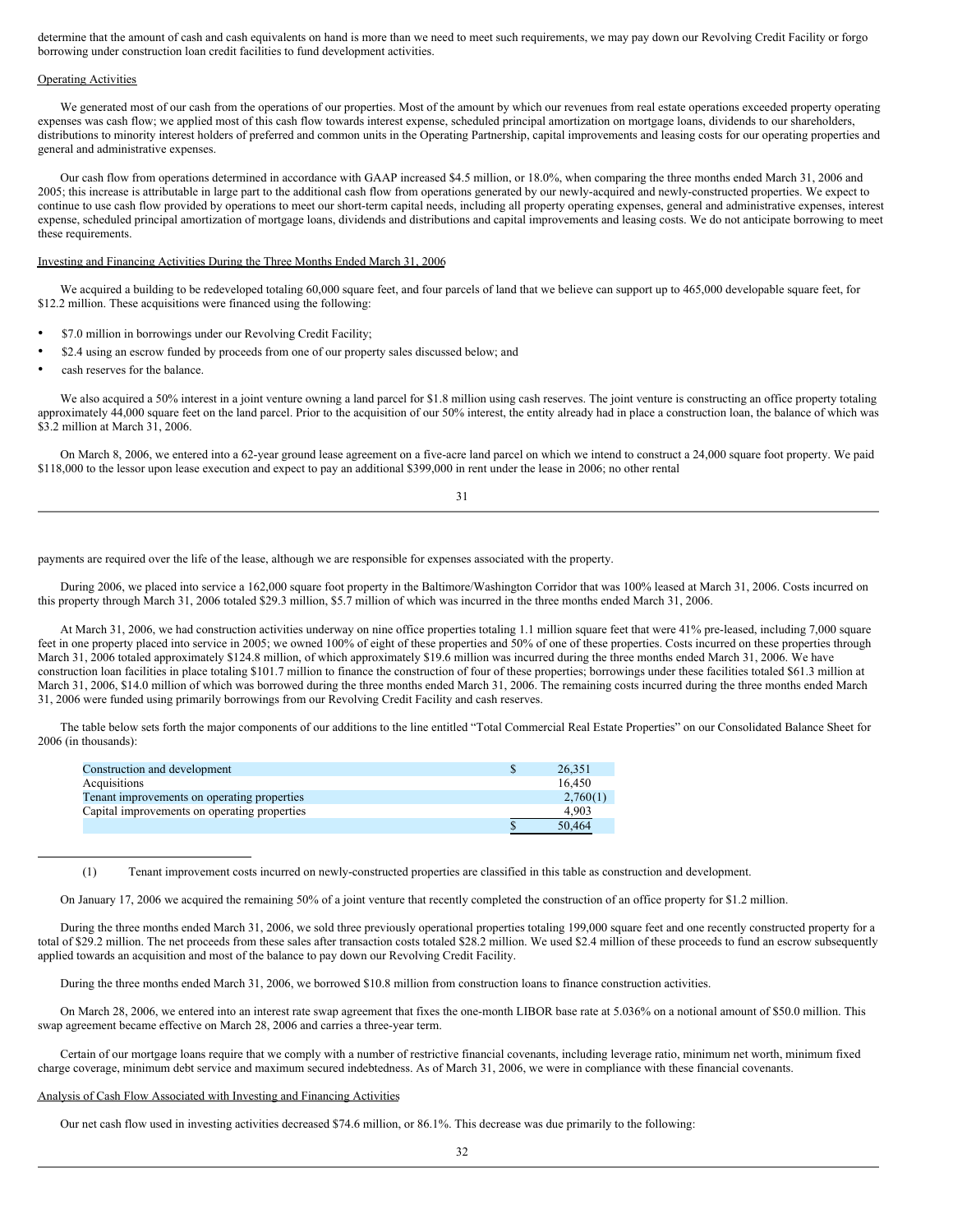- a \$46.7 million, or 54.9%, decrease in purchases of and additions to commercial real estate. This decrease is due primarily to a decrease in property acquisitions. Our ability to locate and complete acquisitions is dependent on numerous variables and, as a result, is inherently subject to significant fluctuation from period to period; and
- a \$28.2 million increase in proceeds from sales of properties. We generally do not acquire properties with the intent of selling them. We generally attempt to sell a property when we believe that most of the earnings growth potential in that property has been realized, or determine that the property no longer fits within our strategic plans due to its type and/or location. While we expect to reduce or eliminate our real estate investments in certain of our non-core markets in the future, we cannot predict when and if these dispositions will occur. Since our real estate sales activity is driven by transactions unrelated to our core operations, our proceeds from sales of properties are subject to significant fluctuation from period to period and, therefore, we do not believe that the change described above is necessarily indicative of a trend.

Our cash flow provided by financing activities decreased \$62.1 million. This decrease included the following:

- a \$45.5 million, or 48.7%, decrease in proceeds from mortgage and other loans payable. This decrease is due primarily to decreased acquisition activity in the current period; and
- a \$12.2 million, or 50.0%, increase in repayments of mortgage and other loans payable. This decrease is attributable primarily to our use of proceeds from the sales of properties to pay down our Revolving Credit Facility.

#### Off-Balance Sheet Arrangements

We had no significant changes in our off-balance sheet arrangements from those described in the section entitled "Off-Balance Sheet Arrangements" in our 2005 Annual Report on Form 10-K.

#### Investing and Financing Activities Subsequent to March 31, 2006

In April 2006, we sold 2.0 million common shares to an underwriter at a net price of \$41.31 per share for gross proceeds before offering costs of \$82.6 million. We contributed the proceeds to our Operating Partnership in exchange for 2.0 million common units. The proceeds were used primarily to pay down our Revolving Credit Facility.

On April 4, 2006, we entered into a 62-year ground lease agreement on a six-acre land parcel on which we expect to construct a 110,000 square foot property. We paid \$550,000 to the lessor upon lease execution and expect to pay an additional \$1.9 million in rent under the lease by 2007. No other rental payments are required over the life of the lease, although we are responsible for expenses associated with the property.

On April 21, 2006, we acquired a 20-acre land parcel that we believe can support approximately 300,000 developable square feet for a contract price of \$1.1 million using cash reserves.

On April 27, 2006, we entered into two interest rate swap agreements that fix the one-month LIBOR base rate at 5.232% on an aggregate notional amount of \$50.0 million. These swap agreements became effective on May 1, 2006 and carry three-year terms.

# Other Future Cash Requirements for Investing and Financing Activities

As of March 31, 2006, we were under contract to acquire the following:

• a property in Washington County, Maryland for \$9.0 million, subject to potential reductions ranging from \$750,000 to \$4.0 million; the amount of such decrease, if any, will be determined based on

33

defined levels of job creation resulting from the future development of the property taking place. Upon completion of this acquisition, we will be obligated to incur \$7.5 million in development and construction costs for the property. We submitted a \$500,000 deposit in connection with this acquisition. We expect to fund this acquisition using proceeds from our Revolving Credit Facility.

• a mixed-use facility containing 328,000 square feet of office space and 285,000 square feet of warehouse space located in Columbia, Maryland for \$78.0 million. We expect to fund this acquisition by assuming an existing \$38.1million mortgage loan on the property and using proceeds from the Revolving Credit Facility for the balance.

As previously discussed, as of March 31, 2006, we had construction activities underway on nine office properties totaling 1.1 million square feet that were 41% preleased. We estimate remaining costs to be incurred will total approximately \$74.4 million upon completion of these properties; we expect to incur these costs through June 2008. We have \$40.5 million remaining to be borrowed under construction loan facilities totaling \$101.7 million for four of these properties. We expect to fund the remaining portion of these costs using primarily borrowings from new construction loan facilities.

As of March 31, 2006, we had pre-construction activities underway on seven new office properties estimated to total 780,000 square feet, one of which is through a joint venture. We estimate that costs for these properties will total approximately \$155.3 million. As of March 31, 2006, costs incurred on these properties totaled \$4.8 million and the balance is expected to be incurred from 2006 through 2008. We expect to fund most of these costs using borrowings from new construction loan facilities, although we expect our joint venture partner will fund a portion of the costs associated with the one joint venture property.

As of March 31, 2006, we had redevelopment activities underway on four properties totaling 727,000 square feet. Two of these properties are owned by a joint venture in which we own a 92.5% interest. We estimate that remaining costs of the redevelopment activities will total approximately \$50.0 million. We expect to fund most of these costs using borrowings under new construction loan facilities.

During the remainder of 2006 and beyond, we expect to complete other acquisitions of properties and commence construction and pre-construction activities in addition to the ones previously described. We expect to finance these activities as we have in the past, using mostly a combination of borrowings from new loans, borrowings under our Revolving Credit Facility and additional equity issuances of common and/or preferred shares.

Our Revolving Credit Facility has a maximum principal amount of \$400.0 million, with a right to further increase the maximum principal amount in the future to \$600.0 million, subject to certain conditions. Based on the value of assets identified by us to support repayment of the Revolving Credit Facility, \$400.0 million was available as of May 2, 2006, \$190.0 million of which was unused.

# **Funds From Operations**

Funds from operations ("FFO") is defined as net income computed using GAAP, excluding gains (or losses) from sales of real estate, plus real estate-related depreciation and amortization and after adjustments for unconsolidated partnerships and joint ventures. Gains from sales of newly-developed properties less accumulated depreciation, if any, required under GAAP are included in FFO on the basis that development services are the primary revenue generating activity; we believe that inclusion of these development gains is in accordance with the National Association of Real Estate Investment Trusts ("NAREIT") definition of FFO, although others may interpret the definition differently.

Accounting for real estate assets using historical cost accounting under GAAP assumes that the value of real estate assets diminishes predictably over time. NAREIT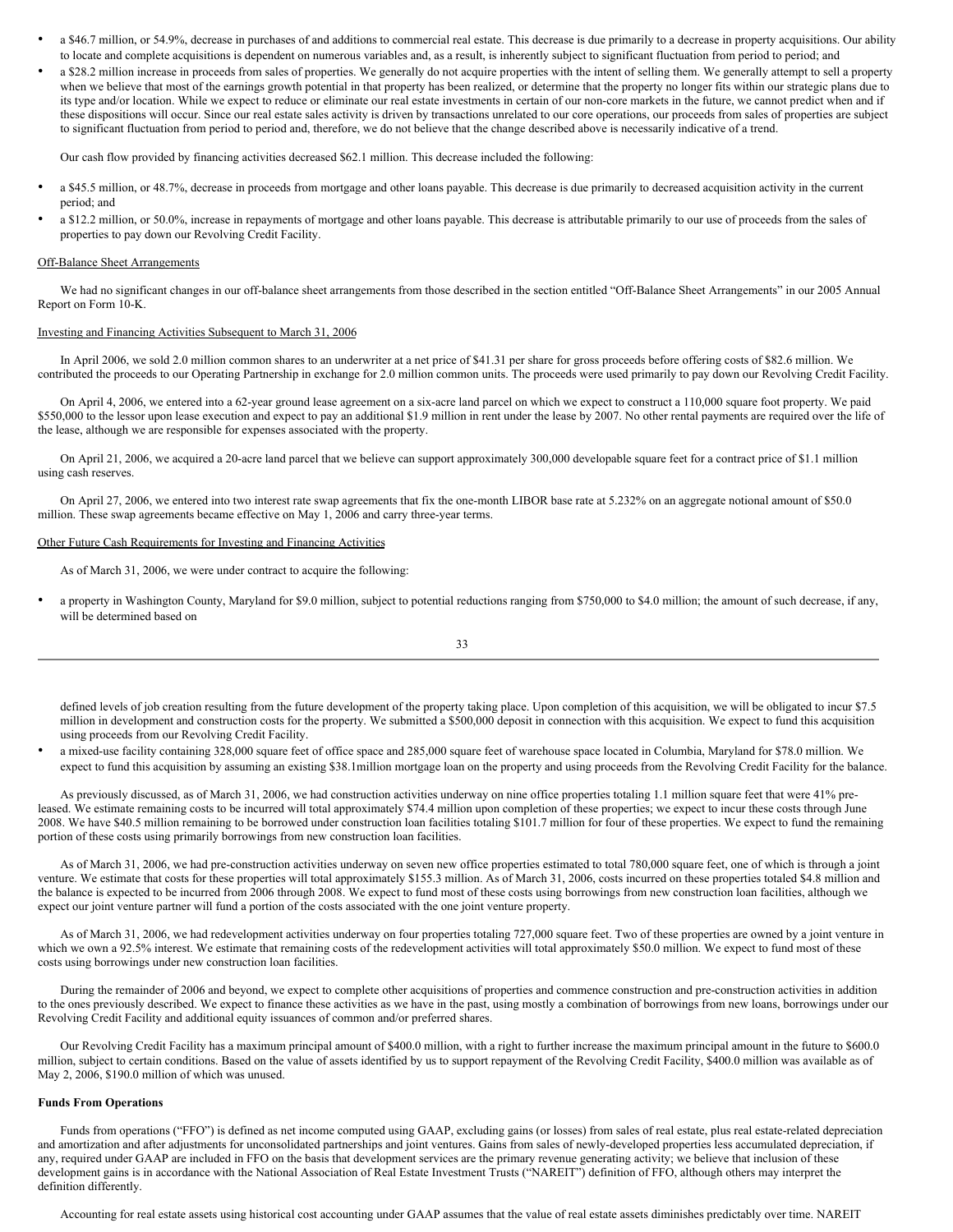stated in its April 2002 White Paper on Funds from Operations that "since real estate asset values have historically risen or fallen with market conditions, many industry investors have considered presentations of operating results for real estate companies that use historical cost accounting to be insufficient by themselves." As a result, the concept of FFO was created by NAREIT for the REIT industry to "address this problem." We agree with the concept

34

of FFO and believe that FFO is useful to management and investors as a supplemental measure of operating performance because, by excluding gains and losses related to sales of previously depreciated operating real estate properties and excluding real estate-related depreciation and amortization, FFO can help one compare our operating performance between periods. In addition, since most equity REITs provide FFO information to the investment community, we believe that FFO is useful to investors as a supplemental measure for comparing our results to those of other equity REITs. We believe that net income is the most directly comparable GAAP measure to FFO.

Since FFO excludes certain items includable in net income, reliance on the measure has limitations; management compensates for these limitations by using the measure simply as a supplemental measure that is weighed in the balance with other GAAP and non-GAAP measures. FFO is not necessarily an indication of our cash flow available to fund cash needs. Additionally, it should not be used as an alternative to net income when evaluating our financial performance or to cash flow from operating, investing and financing activities when evaluating our liquidity or ability to make cash distributions or pay debt service. The FFO we present may not be comparable to the FFO presented by other REITs since they may interpret the current NAREIT definition of FFO differently or they may not use the current NAREIT definition of FFO.

Basic funds from operations ("Basic FFO") is FFO adjusted to (1) subtract preferred share dividends and (2) add back GAAP net income allocated to common units in the Operating Partnership not owned by us. With these adjustments, Basic FFO represents FFO available to common shareholders and common unitholders. Common units in the Operating Partnership are substantially similar to our common shares and are exchangeable into common shares, subject to certain conditions. We believe that Basic FFO is useful to investors due to the close correlation of common units to common shares. We believe that net income is the most directly comparable GAAP measure to Basic FFO. Basic FFO has essentially the same limitations as FFO; management compensates for these limitations in essentially the same manner as described above for FFO.

Diluted funds from operations ("Diluted FFO") is Basic FFO adjusted to add back any convertible preferred share dividends and any other changes in Basic FFO that would result from the assumed conversion of securities that are convertible or exchangeable into common shares. However, the computation of Diluted FFO does not assume conversion of securities that are convertible into common shares if the conversion of those securities would increase Diluted FFO per share in a given period. We believe that Diluted FFO is useful to investors because it is the numerator used to compute Diluted FFO per share, discussed below. In addition, since most equity REITs provide Diluted FFO information to the investment community, we believe Diluted FFO is a useful supplemental measure for comparing us to other equity REITs. We believe that the numerator for diluted EPS is the most directly comparable GAAP measure to Diluted FFO. Since Diluted FFO excludes certain items includable in the numerator to diluted EPS, reliance on the measure has limitations; management compensates for these limitations by using the measure simply as a supplemental measure that is weighed in the balance with other GAAP and non-GAAP measures. Diluted FFO is not necessarily an indication of our cash flow available to fund cash needs. Additionally, it should not be used as an alternative to net income when evaluating our financial performance or to cash flow from operating, investing and financing activities when evaluating our liquidity or ability to make cash distributions or pay debt service. The Diluted FFO that we present may not be comparable to the Diluted FFO presented by other REITs.

Diluted funds from operations per share ("Diluted FFO per share") is (1) Diluted FFO divided by (2) the sum of the (a) weighted average common shares outstanding during a period, (b) weighted average common units outstanding during a period, (c) weighted average number of potential additional common shares that would have been outstanding during a period if other securities that are convertible or exchangeable into common shares were converted or exchanged and (d) the effect of dilutive potential common shares outstanding during a period attributable to share-based compensation using the treasury stock method. However, the computation of Diluted FFO per share does not assume conversion of securities that are convertible into common shares if the conversion of those securities would increase Diluted FFO per share in a given period. We believe that Diluted FFO per share is useful to investors because it provides investors with a further context for evaluating our FFO results in the same manner that investors use earnings per share ("EPS") in evaluating net income available to common shareholders. In

35

addition, since most equity REITs provide Diluted FFO per share information to the investment community, we believe Diluted FFO per share is a useful supplemental measure for comparing us to other equity REITs. We believe that diluted EPS is the most directly comparable GAAP measure to Diluted FFO per share. Diluted FFO per share has most of the same limitations as Diluted FFO (described above); management compensates for these limitations in essentially the same manner as described above for Diluted FFO.

Our Basic FFO, Diluted FFO and Diluted FFO per share for the three months ended March 31, 2006 and 2005 and reconciliations of (1) net income to FFO, (2) the numerator for diluted EPS to diluted FFO and (3) the denominator for diluted EPS to the denominator for diluted FFO per share are set forth in the following table (dollars and shares in thousands, except per share data):

|                                                                                                       |      | <b>For the Three Months Ended</b><br>March 31, |         |  |  |
|-------------------------------------------------------------------------------------------------------|------|------------------------------------------------|---------|--|--|
|                                                                                                       | 2006 |                                                | 2005    |  |  |
| Net income                                                                                            | S    | 9,937<br><sup>S</sup>                          | 9,040   |  |  |
| Add: Real estate-related depreciation and amortization                                                |      | 19,068                                         | 14,505  |  |  |
| Add: Depreciation and amortization on unconsolidated real estate entities                             |      | 85                                             |         |  |  |
| Less: Depreciation and amortization allocable to minority interests in<br>other consolidated entities |      | (33)                                           | (32)    |  |  |
| Less: Gain on sales of real estate, excluding development portion (1)                                 |      | (2, 459)                                       | (24)    |  |  |
| Funds from operations ("FFO")                                                                         |      | 26,598                                         | 23,489  |  |  |
| Add: Minority interests-common units in the Operating Partnership                                     |      | 1,406                                          | 1,308   |  |  |
| Less: Preferred share dividends                                                                       |      | (3,654)                                        | (3,654) |  |  |
| Funds from Operations - basic and diluted ("Basic and Diluted FFO")                                   |      | 24,350<br>S                                    | 21,143  |  |  |
| Weighted average common shares                                                                        |      | 39,668                                         | 36,555  |  |  |
| Conversion of weighted average common units                                                           |      | 8,520                                          | 8,544   |  |  |
| Weighted average common shares/units - basic FFO                                                      |      | 48,188                                         | 45,099  |  |  |
| Dilutive effect of share-based compensation awards                                                    |      | 1,842                                          | 1,537   |  |  |
| Weighted average common shares/units - diluted FFO                                                    |      | 50,030                                         | 46,636  |  |  |
| Diluted FFO per common share                                                                          |      | S<br>0.49                                      | 0.45    |  |  |
|                                                                                                       |      |                                                |         |  |  |
| Numerator for diluted EPS                                                                             | S    | \$<br>6,283                                    | 5,386   |  |  |
| Add: Minority interests-common units in the Operating Partnership                                     |      | 1,406                                          | 1,308   |  |  |
| Add: Real estate-related depreciation and amortization                                                |      | 19,068                                         | 14,505  |  |  |
| Add: Depreciation and amortization on unconsolidated real estate entities                             |      | 85                                             |         |  |  |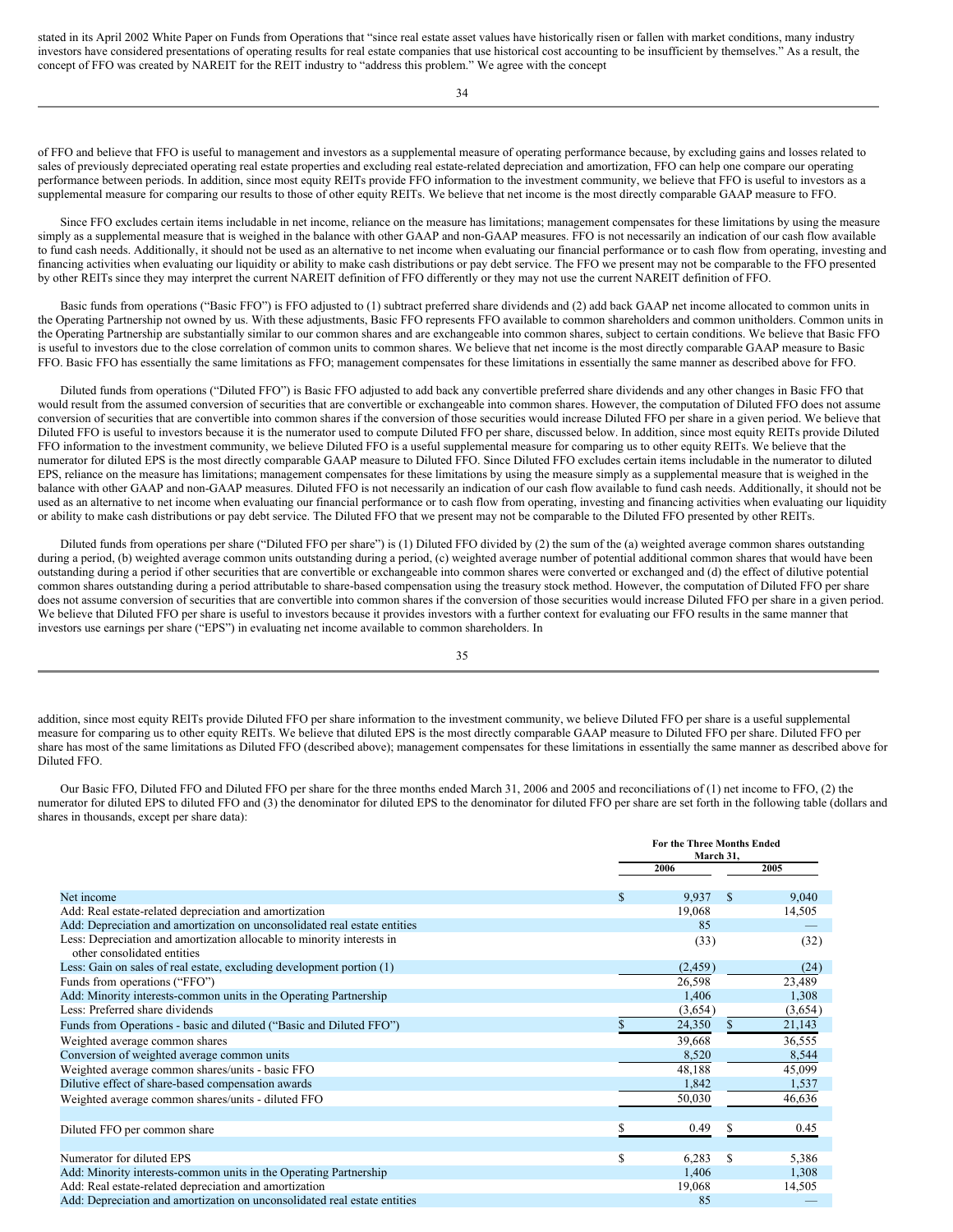| Less: Depreciation and amortization allocable to minority interests in |         |        |
|------------------------------------------------------------------------|---------|--------|
| other consolidated entities                                            | (33)    | (32)   |
| Less: Gain on sales of real estate, excluding development portion (1)  | (2,459) | (24)   |
| Diluted FFO                                                            | 24,350  | 21,143 |
|                                                                        |         |        |
| Denominator for diluted EPS                                            | 41.510  | 38,092 |
| Weighted average common units                                          | 8,520   | 8,544  |
| Denominator for Diluted FFO per share                                  | 50,030  | 46,636 |
|                                                                        |         |        |

<sup>(1)</sup> Gains from the sale of real estate that are attributable to sales of non-operating properties are included in FFO. Gains from newly-developed or re-developed properties less accumulated depreciation, if any, required under GAAP are also included in FFO on the basis that development services are the primary revenue generating activity; we believe that inclusion of these development gains is in compliance with the NAREIT definition of FFO, although others may interpret the definition differently.

<span id="page-21-0"></span>

|                   | ٠                |
|-------------------|------------------|
| ۰,<br>I<br>$\sim$ | i<br>I<br>×<br>٧ |

#### **Inflation**

We were not significantly affected by inflation during the periods presented in this report due primarily to the relatively low inflation rates in our markets. Most of our tenants are obligated to pay their share of a building's operating expenses to the extent such expenses exceed amounts established in their leases, based on historical expense levels. In addition, some of our tenants are obligated to pay their full share of a building's operating expenses. These arrangements somewhat reduce our exposure to increases in such costs resulting from inflation.

Our costs associated with constructing buildings and completing renovation and tenant improvement work increased due to higher cost of materials. We expect to recover a portion of these costs through higher tenant rents and reimbursements for tenant improvements. The additional costs that we do not recover increase depreciation expense as projects are completed and placed into service.

#### **Item 3. Quantitative and Qualitative Disclosures about Market Risk**

We are exposed to certain market risks, the most predominant of which is change in interest rates. Increases in interest rates can result in increased interest expense under our Revolving Credit Facility and our other mortgage loans payable carrying variable interest rate terms. Increases in interest rates can also result in increased interest expense when our loans payable carrying fixed interest rate terms mature and need to be refinanced. Our debt strategy favors long-term, fixed-rate, secured debt over variable-rate debt to minimize the risk of short-term increases in interest rates. As of March 31, 2006, 67.2% of our mortgage and other loans payable balance carried fixed interest rates and 92.0% of our fixed-rate loans were scheduled to mature after 2006. As of March 31, 2006, the percentage of variable-rate loans relative to total assets was 20.8%.

The following table sets forth our long-term debt obligations, principal cash flows by scheduled maturity and weighted average interest rates at March 31, 2006 (dollars in thousands):

|                       |          |          | For the Periods Ended December 31. |          |        |                                 |          |
|-----------------------|----------|----------|------------------------------------|----------|--------|---------------------------------|----------|
|                       | 2006     | 2007     | 2008                               | 2009     | 2010   | <b>Thereafter</b>               | Total    |
| Long term debt:       |          |          |                                    |          |        |                                 |          |
| Fixed rate $(1)$      | 72.617   | 86.332   | 155.321                            | 61.152   | 72,450 | 465.491                         | 913.363  |
| Average interest rate | $6.80\%$ | $6.67\%$ | $6.67\%$                           | $6.21\%$ | 5.97%  | $7.08\%$                        | $6.86\%$ |
| Variable rate         | 46.625   | 71.946   | 324,777                            | .340     | . .340 | $\hspace{0.1mm}-\hspace{0.1mm}$ | 446.028  |
| Average interest rate | $7.59\%$ | 6.31%    | $7.43\%$                           | 9.78%    | 9.78%  | $-$                             | $7.72\%$ |

(1) Represents scheduled principal maturities only and therefore excludes a net premium of \$1.2 million.

The fair market value of our mortgage and other loans payable was approximately \$1.3 billion at March 31, 2006.

The following table sets forth information pertaining to our derivative contract in place as of March 31, 2006 and its fair value (dollars in thousands):

|                             |                              |                 |                   |           |          | <b>Fair Value at</b> |  |
|-----------------------------|------------------------------|-----------------|-------------------|-----------|----------|----------------------|--|
|                             | <b>One-Month</b><br>Notional |                 | Effective         | xpiration | March 31 |                      |  |
| <b>Nature of Derivative</b> | Amount                       | <b>BOR</b> base | Date              | Date      |          | 2006                 |  |
| Interest rate swap          | 50,000                       | $5.0360\%$      | $'$ /2006<br>2/20 | 3/30/2009 |          |                      |  |

Based on our variable-rate debt balances, our interest expense would have increased by \$968,000 during the three months ended March 31, 2006 if interest rates were 1% higher.

| I<br>I<br>×<br>۰. |  |
|-------------------|--|

#### <span id="page-21-1"></span>**Item 4. Controls and Procedures**

# (a) Evaluation of Disclosure Controls and Procedures

Our management, with the participation of our Chief Executive Officer and Chief Financial Officer, evaluated the effectiveness of our disclosure controls and procedures (as defined in Rule 13a-15(e) under the Exchange Act) as of March 31, 2006. Based on this evaluation, our Chief Executive Officer and Chief Financial Officer concluded that our disclosure controls and procedures as of March 31, 2006 are functioning effectively to provide reasonable assurance that the information required to be disclosed by us in reports filed or submitted under the Securities Exchange Act of 1934 is (i) recorded, processed, summarized and reported within the time periods specified in the SEC's rules and forms, and (ii) accumulated and communicated to our management, including our principal executive and principal financial officers, or persons performing similar functions, as appropriate to allow timely decisions regarding required disclosure.

#### (b) Change in Internal Control over Financial Reporting

No change in our internal control over financial reporting occurred during the most recent fiscal quarter that has materially affected, or is reasonably likely to materially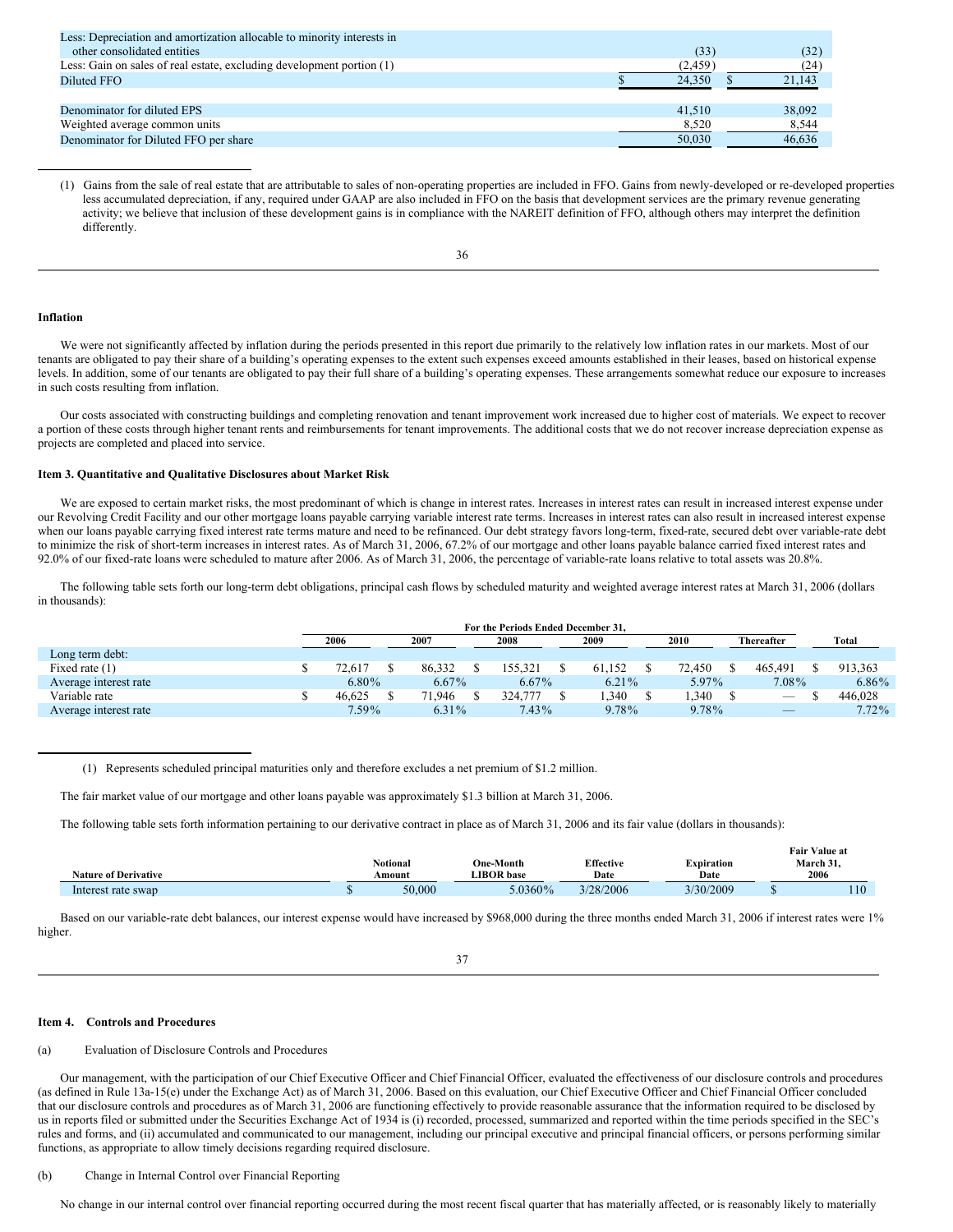affect, our internal control over financial reporting.

# <span id="page-22-0"></span>**PART II**

#### <span id="page-22-1"></span>**Item 1. Legal Proceedings**

Jim Lemon and Robin Biser, as plaintiffs, initiated a suit on May 12, 2005, in The United States District Court for the District of Columbia (Case No. 1:05CV00949), against The Secretary of the United States Army, PenMar Development Corporation ("PMDC") and the Company, as defendants, in connection with the pending acquisition by the Company of the former army base known as Fort Ritchie located in Cascade, Maryland. The Company has been under contract to acquire the property from PenMar Development Corporation since July 26, 2004. The plaintiffs allege violations of several federal statutes (National Environmental Policy Act, National Historic Preservation Act) and have requested, among other things, for the Court to enjoin the transfer of the property from the United States government to PMDC and the subsequent transfer to the Company.

We are not currently involved in any other material litigation nor, to our knowledge, is any material litigation currently threatened against the Company (other than routine litigation arising in the ordinary course of business, substantially all of which is expected to be covered by liability insurance).

#### **Item 1A. Risk Factors**

<span id="page-22-2"></span>Not applicable

<span id="page-22-3"></span>38

#### **Item 2. Unregistered Sales of Equity Securities and Use of Proceeds**

(a) During the three months ended March 31, 2006, 43,425 of the Operating Partnership's common units were exchanged for 43,425 common shares in accordance with the Operating Partnership's Second Amended and Restated Limited Partnership Agreement, as amended. The issuance of these common shares was effected in reliance upon the exemption from registration under Section 4(2) of the Securities Act of 1933, as amended.

(b) Not applicable

(c) Not applicable

#### <span id="page-22-4"></span>**Item 3. Defaults Upon Senior Securities**

- (a) Not applicable
- (b) Not applicable

#### **Item 4. Submission of Matters to a Vote of Security Holders**

<span id="page-22-6"></span><span id="page-22-5"></span>Not applicable

#### **Item 5. Other Information**

Not applicable

#### **Item 6. Exhibits**

# (a) Exhibits:

<span id="page-22-7"></span>

| <b>EXHIBIT</b><br>NO. | <b>DESCRIPTION</b>                                                                                                                                                                                                                                                                                                                                                                                                                                                                                                                                                                          |
|-----------------------|---------------------------------------------------------------------------------------------------------------------------------------------------------------------------------------------------------------------------------------------------------------------------------------------------------------------------------------------------------------------------------------------------------------------------------------------------------------------------------------------------------------------------------------------------------------------------------------------|
| 31.1                  | Certification of the Chief Executive Officer of Corporate Office Properties Trust required by Rule 13a-14(a) under the Securities<br>Exchange Act of 1934, as amended (filed herewith).                                                                                                                                                                                                                                                                                                                                                                                                     |
| 31.2                  | Certification of the Chief Financial Officer of Corporate Office Properties Trust required by Rule 13a-14(a) under the Securities<br>Exchange Act of 1934, as amended (filed herewith).                                                                                                                                                                                                                                                                                                                                                                                                     |
| 32.1                  | Certification of the Chief Executive Officer of Corporate Office Properties Trust required by Rule 13a-14(b) under the Securities<br>Exchange Act of 1934, as amended. (This exhibit shall not be deemed "filed" for purposes of Section 18 of the Securities Exchange Act<br>of 1934, as amended, or otherwise subject to the liability of that section. Further, this exhibit shall not be deemed to be incorporated by<br>reference into any filing under the Securities Exchange Act of 1933, as amended, or the Securities Exchange Act of 1934, as amended.)<br>(Furnished herewith.) |
| 32.2                  | Certification of the Chief Financial Officer of Corporate Office Properties Trust required by Rule 13a-14(b) under the Securities<br>Exchange Act of 1934, as amended. (This exhibit shall not be deemed "filed" for purposes of Section 18 of the Securities Exchange Act<br>of 1934, as amended, or otherwise subject to the liability of that section. Further, this exhibit shall not be deemed to be incorporated by<br>reference into any filing under the Securities Exchange Act of 1933, as amended, or the Securities Exchange Act of 1934, as amended.)<br>39                    |
|                       |                                                                                                                                                                                                                                                                                                                                                                                                                                                                                                                                                                                             |

| KHIBIT |                       |                  |  |  |
|--------|-----------------------|------------------|--|--|
| NO.    |                       | TION<br>DF<br>жі |  |  |
|        | (Furnished herewith.) |                  |  |  |

<span id="page-22-8"></span>**SIGNATURES**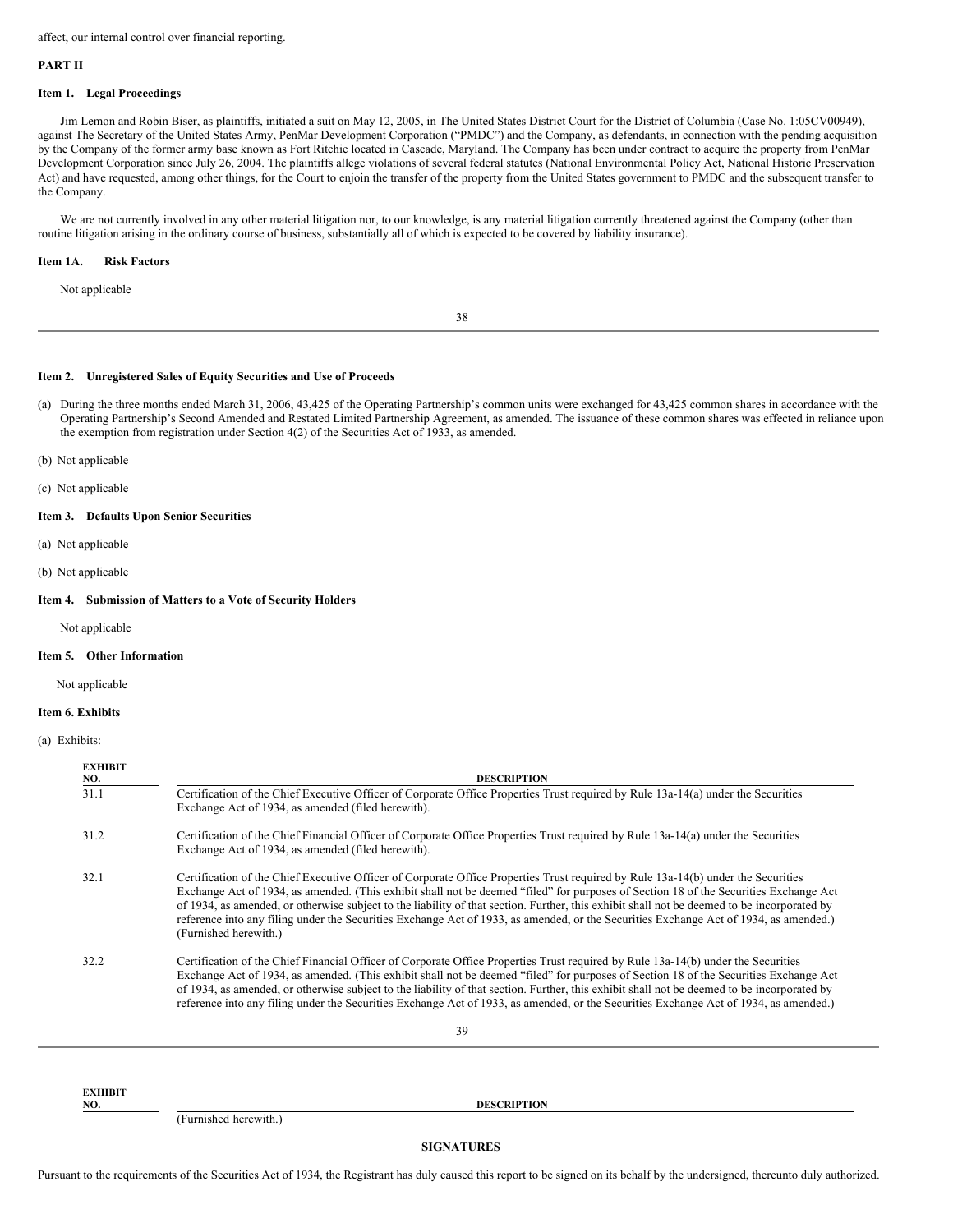|                    |     | <b>TRUST</b>                                                                                                         |
|--------------------|-----|----------------------------------------------------------------------------------------------------------------------|
| Date: May 10, 2006 | By: | /s/ Randall M. Griffin<br>Randall M. Griffin<br>President and Chief Executive Officer                                |
| Date: May 10, 2006 | By: | /s/ Roger A. Waesche, Jr.<br>Roger A. Waesche, Jr.<br>Executive Vice President and Chief<br><b>Financial Officer</b> |
|                    | 40  |                                                                                                                      |
|                    |     |                                                                                                                      |

CORPORATE OFFICE PROPERTIES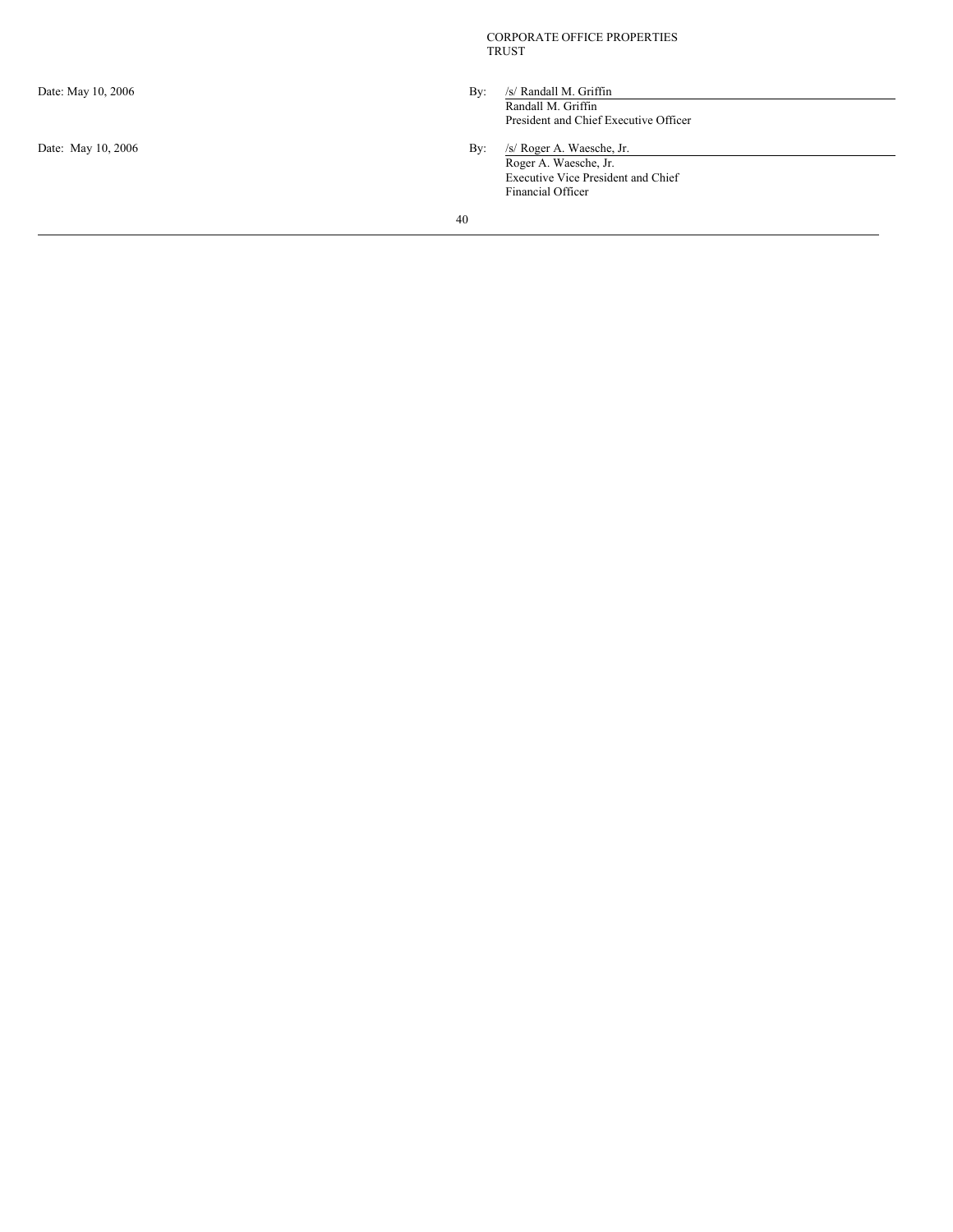# CERTIFICATIONS REQUIRED BY RULE 13a-14(a) UNDER THE SECURITIES EXCHANGE ACT OF 1934

#### **CERTIFICATIONS**

I, Randall M. Griffin, certify that:

1. I have reviewed this quarterly report on Form 10-Q of Corporate Office Properties Trust;

2. Based on my knowledge, this report does not contain any untrue statement of a material fact or omit to state a material fact necessary to make the statements made, in light of the circumstances under which such statements were made, not misleading with respect to the period covered by this report;

3. Based on my knowledge, the financial statements, and other financial information included in this report, fairly present in all material respects the financial condition, results of operations and cash flows of the registrant as of, and for, the periods presented in this report;

4. The registrant's other certifying officer(s) and I are responsible for establishing and maintaining disclosure controls and procedures (as defined in Exchange Act Rules 13a-15(e) and 15d-15(e)) and internal control over financial reporting (as defined in Exchange Act Rules 13a-15(f) and 15d-15(f)) for the registrant and have:

- a) Designed such disclosure controls and procedures, or caused such disclosure controls and procedures to be designed under our supervision, to ensure that material information relating to the registrant, including its consolidated subsidiaries, is made known to us by others within those entities, particularly during the period in which this report is being prepared;
- b) Designed such internal control over financial reporting, or caused such internal control over financial reporting to be designed under our supervision, to provide reasonable assurance regarding the reliability of financial reporting and the preparation of financial statements for external purposes in accordance with generally accepted accounting principles;
- c) Evaluated the effectiveness of the registrant's disclosure controls and procedures and presented in this report our conclusions about the effectiveness of the disclosure controls and procedures, as of the end of the period covered by this report based on such evaluation; and
- d) Disclosed in this report any change in the registrant's internal control over financial reporting that occurred during the registrant's most recent fiscal quarter (the registrant's fourth fiscal quarter in the case of an annual report) that has materially affected, or is reasonably likely to materially affect, the registrant's internal control over financial reporting.

5. The registrant's other certifying officer(s) and I have disclosed, based on our most recent evaluation of internal control over financial reporting, to the registrant's auditors and the audit committee of the registrant's board of directors (or persons performing the equivalent functions):

- a) All significant deficiencies and material weaknesses in the design or operation of internal control over financial reporting which are reasonably likely to adversely affect the registrant's ability to record, process, summarize and report financial information; and
- b) Any fraud, whether or not material, that involves management or other employees who have a significant role in the registrant's internal control over financial reporting.

Date: May 10, 2006 */s/ Randall M. Griffin* 

Randall M. Griffin Chief Executive Officer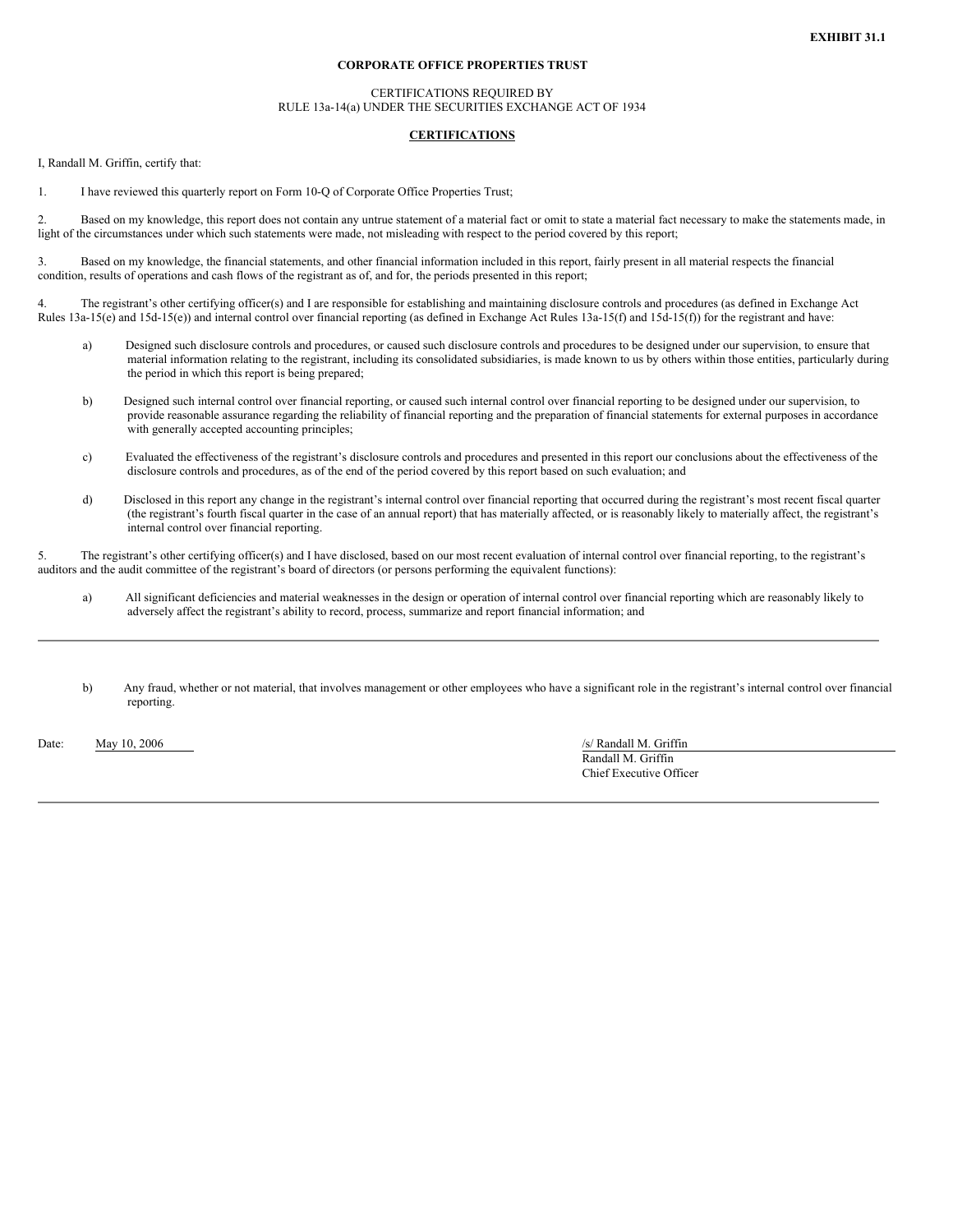# CERTIFICATIONS REQUIRED BY RULE 13a-14(a) UNDER THE SECURITIES EXCHANGE ACT OF 1934

#### **CERTIFICATIONS**

I, Roger A. Waesche, Jr., certify that:

1. I have reviewed this quarterly report on Form 10-Q of Corporate Office Properties Trust;

2. Based on my knowledge, this report does not contain any untrue statement of a material fact or omit to state a material fact necessary to make the statements made, in light of the circumstances under which such statements were made, not misleading with respect to the period covered by this report;

3. Based on my knowledge, the financial statements, and other financial information included in this report, fairly present in all material respects the financial condition, results of operations and cash flows of the registrant as of, and for, the periods presented in this report;

4. The registrant's other certifying officer(s) and I are responsible for establishing and maintaining disclosure controls and procedures (as defined in Exchange Act Rules 13a-15(e) and 15d-15(e)) and internal control over financial reporting (as defined in Exchange Act Rules 13a-15(f) and 15d-15(f)) for the registrant and have:

- a) Designed such disclosure controls and procedures, or caused such disclosure controls and procedures to be designed under our supervision, to ensure that material information relating to the registrant, including its consolidated subsidiaries, is made known to us by others within those entities, particularly during the period in which this report is being prepared;
- b) Designed such internal control over financial reporting, or caused such internal control over financial reporting to be designed under our supervision, to provide reasonable assurance regarding the reliability of financial reporting and the preparation of financial statements for external purposes in accordance with generally accepted accounting principles;
- c) Evaluated the effectiveness of the registrant's disclosure controls and procedures and presented in this report our conclusions about the effectiveness of the disclosure controls and procedures, as of the end of the period covered by this report based on such evaluation; and
- d) Disclosed in this report any change in the registrant's internal control over financial reporting that occurred during the registrant's most recent fiscal quarter (the registrant's fourth fiscal quarter in the case of an annual report) that has materially affected, or is reasonably likely to materially affect, the registrant's internal control over financial reporting.

5. The registrant's other certifying officer(s) and I have disclosed, based on our most recent evaluation of internal control over financial reporting, to the registrant's auditors and the audit committee of the registrant's board of directors (or persons performing the equivalent functions):

- a) All significant deficiencies and material weaknesses in the design or operation of internal control over financial reporting which are reasonably likely to adversely affect the registrant's ability to record, process, summarize and report financial information; and
- b) Any fraud, whether or not material, that involves management or other employees who have a significant role in the registrant's internal control over financial reporting.

Date: May 10, 2006 /s/ Roger A. Waesche, Jr.

Roger A. Waesche, Jr. Chief Financial Officer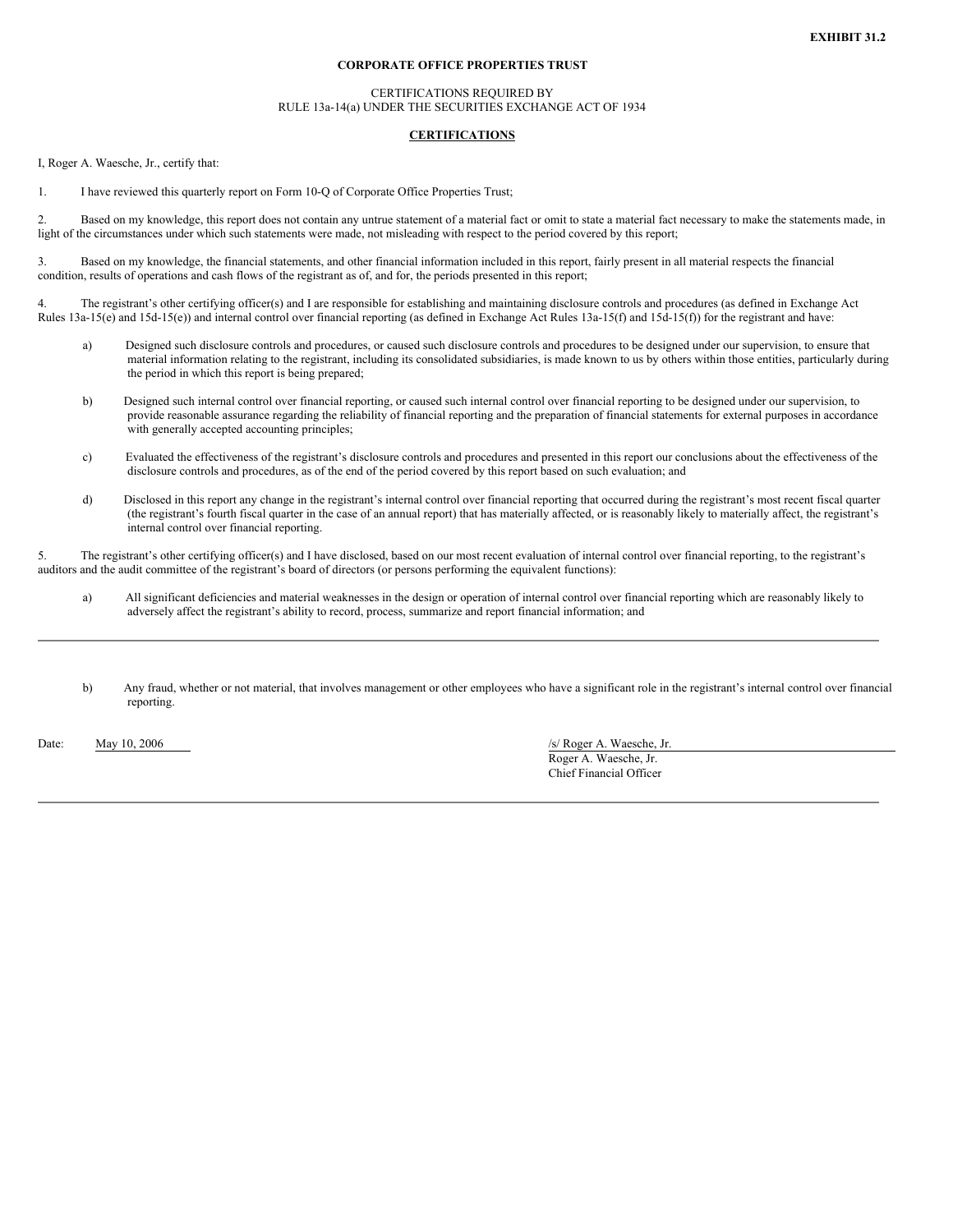# CERTIFICATIONS REQUIRED BY RULE 13a-14(b) UNDER THE SECURITIES EXCHANGE ACT OF 1934

In connection with Quarterly Report of Corporate Office Properties Trust (the "Company") on Form 10-Q for the quarterly period ended March 31, 2006, as filed with the Securities and Exchange Commission on the date hereof (the "Report"), I, Randall M. Griffin, Chief Executive Officer of the Company, certify that to my knowledge:

- (1) The Report fully complies with the requirements of section 13(a) or 15(d) of the Securities Exchange Act of 1934; and
- (2) The information contained in the Report fairly presents, in all material respects, the financial condition and result of operations of the Company.

/s/ Randall M. Griffin Randall M. Griffin Chief Executive Officer

Date: May 10, 2006